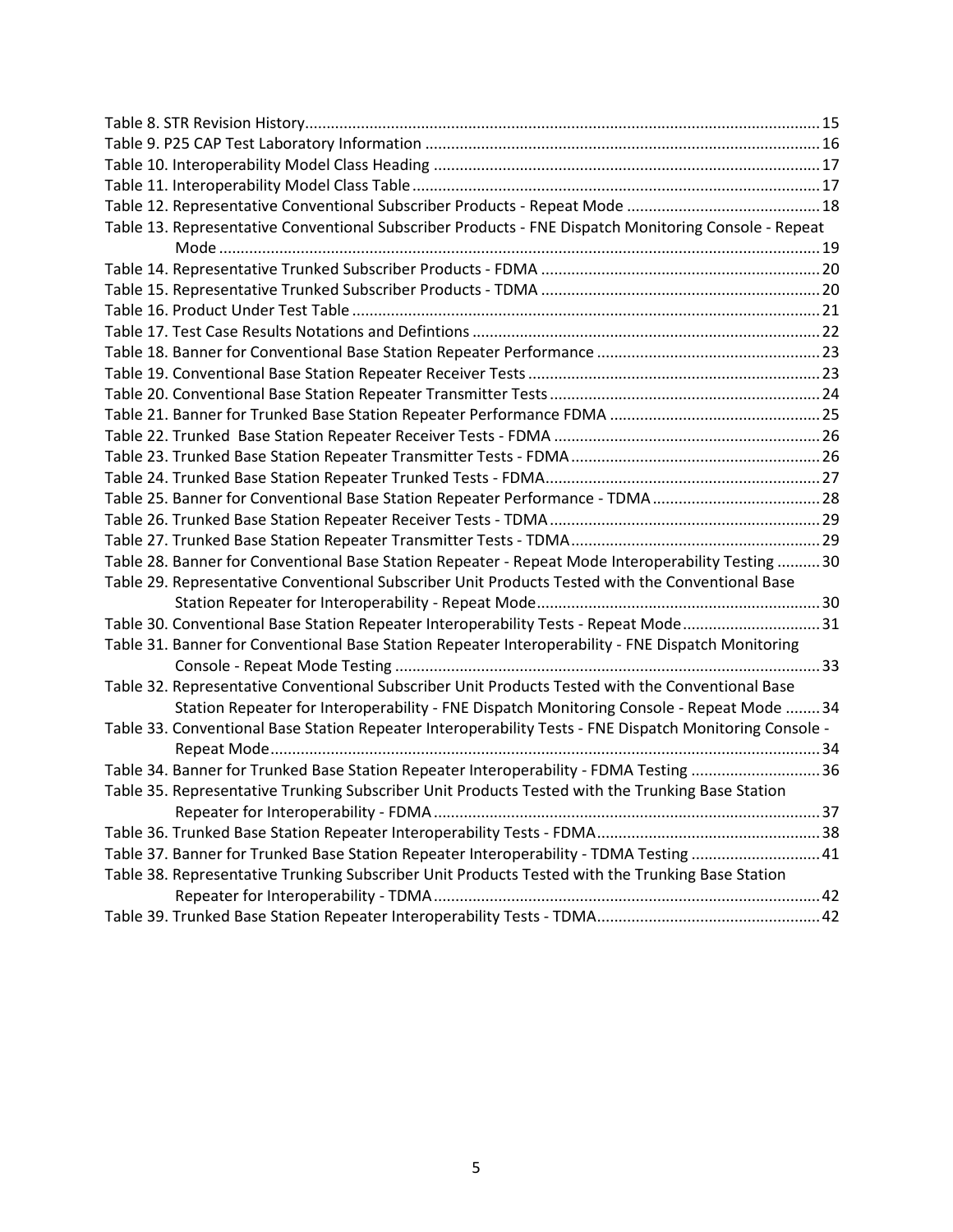# **1 Introduction**

The Department of Homeland Security (DHS) Office for Interoperability and Compatibility (OIC) Project 25 Compliance Assessment Program (P25 CAP) is a voluntary program that allows P25 equipment suppliers to formally demonstrate their products' compliance with a select group of requirements within the suite of P25 standards. The purpose of the program is to provide emergency response agencies with evidence that the communications equipment they are purchasing meet P25 standards for performance, conformance and interoperability.

The program requires test laboratories to demonstrate their competence through a rigorous and objective assessment process. Such a process promotes the user community's confidence in, and acceptance of, test results from DHS-recognized laboratories. All equipment suppliers that participate in the P25 CAP must use DHS-recognized laboratories to conduct performance, conformance and interoperability tests on their products. P25 equipment suppliers will release Summary Test Report (STR) and Supplier's Declaration of Compliance (SDOC) documents based on the Detailed Test Report (DTR) from the DHS-recognized laboratory(s) that performed the product testing. This documentation will serve to increase the public's confidence in the performance, conformance and interoperability of P25 equipment.

Performance, conformance and interoperability issues are likely to occur in all communications technologies and especially in ones like P25 with protocols that constantly adapt to changing user requirements. Users should seek to address such problems with the supplier first, then with TIA TR8.25, and then within the P25 CAP and, notably, before product launch and deployment. Further, the declaration of compliance-related documents developed by program participants will provide useful technical information about the equipment.

SAFECOM grant guidance<sup>[1](#page-5-0)</sup> states that agencies using grant funds to purchase P25 equipment are strongly encouraged to obtain the P25 CAP SDOC and STR documents as verification that the equipment to be purchased falls within accordance with P25 CAP. P25 equipment that is posted on the P25 CAP Approved (Grant Eligible) Equipment page<sup>[2](#page-5-1)</sup> of the P25 CAP website shall be considered P25 CAP Compliant equipment.

# **2 Scope**

l

P25 base station repeater vendors must submit SDOCs and STRs to P25 CAP in order for the vendor's P25 equipment to be posted on the P25 CAP Approved (Grant Eligible) Equipment webpage. P25 CAP has developed SDOC and STR templates to be used for the submission of the SDOC and STR. This document provides guidance on how to use these templates.

<span id="page-5-0"></span><sup>1</sup> See 2017 SAFECOM Grant Guidance on Emergency Communications, Land Mobile Radio, pages 42-45. <https://www.dhs.gov/publication/funding-documents>

<span id="page-5-1"></span><sup>2</sup> See<https://www.dhs.gov/science-and-technology/approved-grant-eligible-equipment>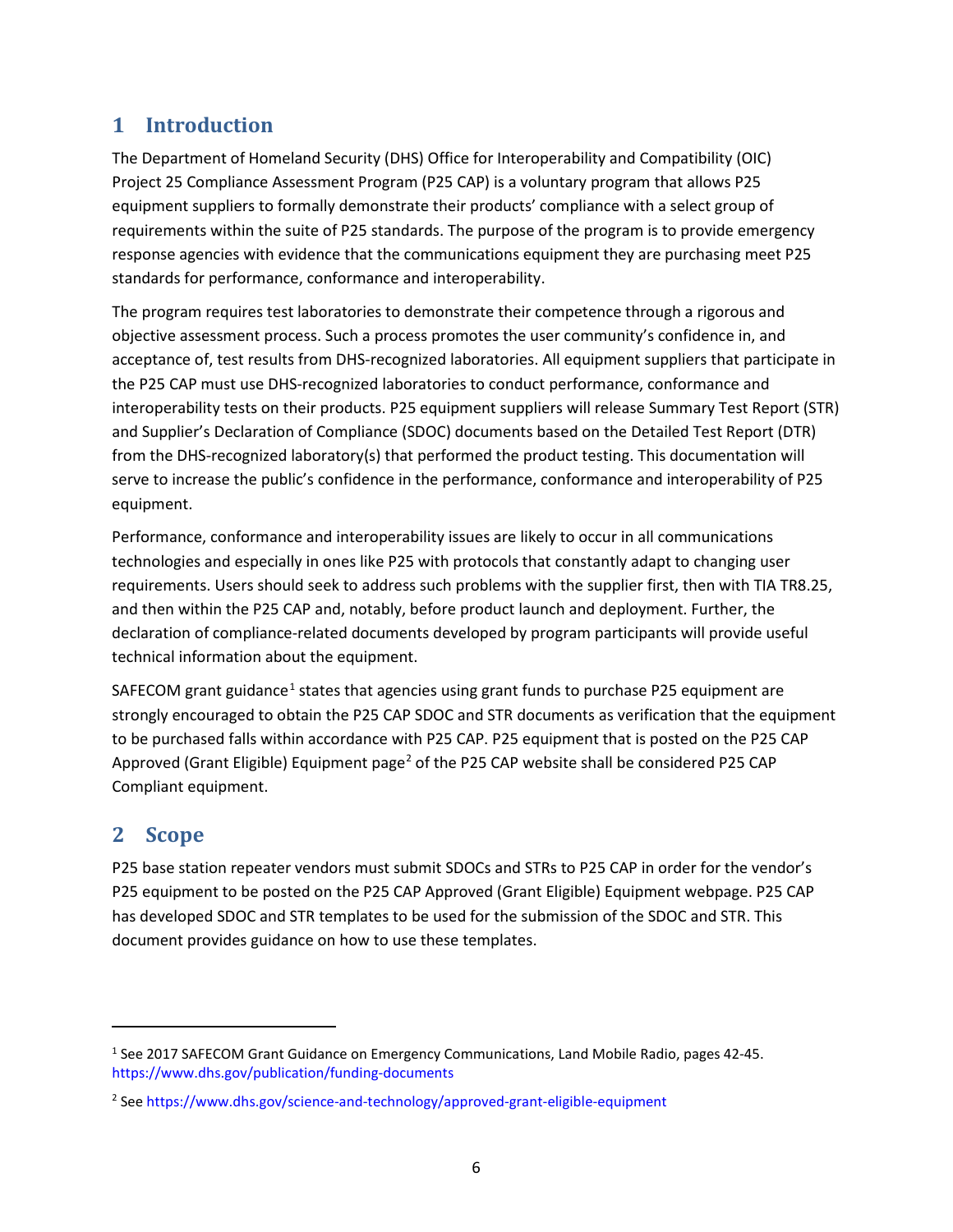# **3 Effective Date**

 $\overline{\phantom{a}}$ 

This Compliance Assessment Bulletin (CAB) becomes effective on August 2, 2018.

## **4 Normative References**

- [1] Base Station Repeater SDOC Template 20180425<sup>[3](#page-6-0)</sup>
- [2] Base Station Repeater STR Template 20180[4](#page-6-1)25<sup>4</sup>
- [3] P2[5](#page-6-2)-CAB-CAI\_TEST\_REQ-v3<sup>5</sup> (also known as the 2016 Test Requirements CAB)
- [4] P25-CAB-CAI TEST REQ-TDMA  $170720^6$  $170720^6$  (also known as the 2017 Test Requirements CAB)

# **5 Supplier's Declaration of Compliance (SDOC) Format and Submittal Procedures**

The SDOC document format has been modified from previous formats. The SDOC template has been developed to support both the 2016 Test Requirements CAB and the 2017 Test Requirements CAB. The vendor submitting the SDOC shall identify whether the equipment was tested under the 2016 Test Requirements CAB or the 2017 Test Requirements CAB.

When an SDOC is identified as tested under the 2016 Test Requirements CAB, the sections and test cases that apply for the 2017 Test Requirements CAB will be noted as 'not applicable.' If a base station repeater product is 'performance' tested to the 2017 CAB and 'interoperability' tested to the 2016 CAB, the product is submitted as a 2016 SDOC/STR since the interoperability testing is based on the 2016 CAB. If a base station repeater product is 'performance' tested to the 2016 CAB and 'interoperability' tested to the 2017 CAB, the product is submitted as a 2016 SDOC/STR since the performance testing is based on the 2016 CAB. Once the equipment has been tested against all the requirements and test cases in the 2017 CAB, the equipment SDOC can be submitted as a 2017 SDOC/STR.

For every equipment model submitted to P25 CAP, vendors will submit two SDOCs: one in Microsoft Word format (.docx) and one in the Adobe Acrobat Portable Document Format (.pdf). The SDOC template is based on Microsoft Word. The SDOC document will be subject to a 508 accessibility review and will be downloadable from the P25 CAP webpage.

If test case results for posted equipment are corrected or updated, the equipment vendor will re-submit an updated SDOC.

If updated equipment software is released by a vendor and the vendors impacted by this update have determined the new software does not impact the previously submitted test case results, the vendor is requested to email P25 CAP with the following information: (1) the updated software version identifier,

<span id="page-6-0"></span><sup>&</sup>lt;sup>3</sup> A Microsoft Word SDOC template will be made available upon request by emailin[g P25CAP@hq.dhs.gov.](mailto:P25CAP@hq.dhs.gov)

<span id="page-6-1"></span><sup>&</sup>lt;sup>4</sup> A Microsoft Excel STR template will be made available upon request by emailing P25CAP@hq.dhs.gov.

<span id="page-6-2"></span><sup>&</sup>lt;sup>5</sup> https://www.dhs.gov/sites/default/files/publications/P25-CAB-CAI\_TEST\_REQ-v3-508.pdf

<span id="page-6-3"></span><sup>6</sup> https://www.dhs.gov/sites/default/files/publications/P25-CAB-CAI\_TEST\_REQ-TDMA\_170720-508.pdf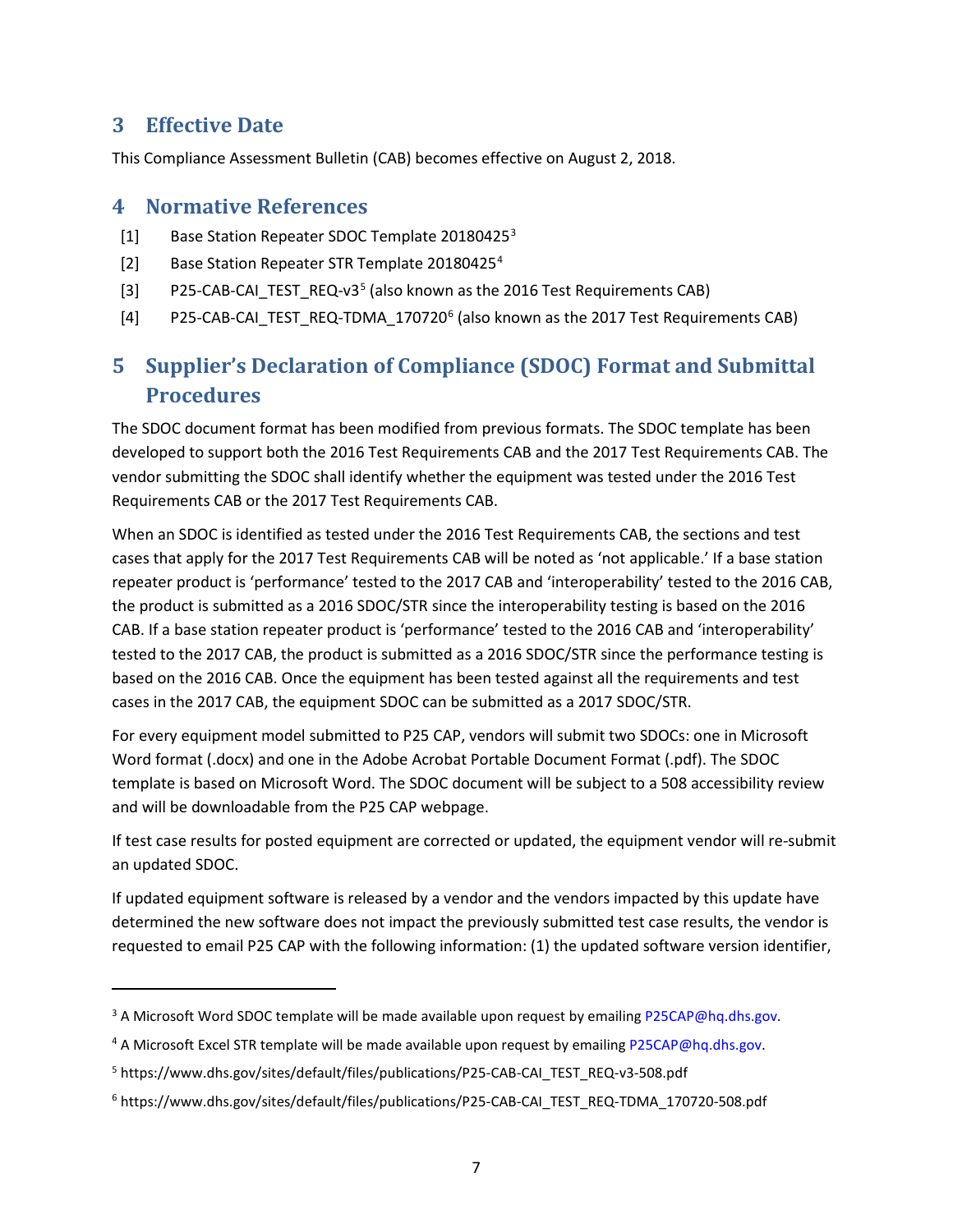and (2) a statement explaining that the updated software version does not impact the previously submitted test case results for the equipment.

For equipment software updates as in the case explained above, P25 CAP will take the following action: on the P25 CAP publication page for the affected equipment, P25 CAP will add an informational note stating the current software version identifier for the equipment.

In order to track software version history, the vendor is requested to submit an updated STR when software is updated. This action will maintain the software version history.

P25 CAP has developed a SDOC template for the subscriber equipment and a separate SDOC template for the base station repeater equipment. The requirements and test cases defined by the Test Requirement CABs are different between the subscriber and base station repeater. Softcopy SDOC templates are available from P25 CAP. Please send requests to P25CAP@hq.dhs.gov.

# **6 SDOC - Top of First Page**

The information at the top of the SDOC's first page is NOT part of the first page header. This information is part of the first page's body text and must be part of the body text to meet 508 accessibility requirements. This same information does appear in the page header space in subsequent pages of the SDOC.

Figure 1. Information at the top of the first page

# **Project 25 Compliance Assessment Program**

# **SDOC - [VENDOR\_NAME] - [BASE STATION REPEATER\_MODEL\_NAME]**

### **Month, Day, Year [Date submitted or resubmitted to P25 CAP]**

The vendor shall enter the Vendor's name and the Base Station Repeater Model Name.

The vendor shall enter the date (Month, Day, Year) the SDOC is submitted or resubmitted to P25 CAP. The document is submitted via th[e P25CAP@hq.dhs.gov](mailto:P25CAP@hq.dhs.gov) email.

# **7 Base Station Repeater Product Information**

The vendor will enter model name, tested software versions and hardware/software options.

If the vendor issues a new version of software that is determined by engineering analysis not to impact the results of the previous test case results, P25 CAP requests that the vendor send that information (Model Name of equipment, software version identifier and attestation that software version does not impact the previous test case results) to [P25CAP@hq.dhs.gov.](mailto:P25CAP@hq.dhs.gov) P25 CAP will add the software version identifier to the P25 CAP publication webpage for the equipment named in the email. More than one model name can be included in the email. The SDOC will not be updated for these types of software updates.

Table 1. Base Station Repeater Product Information

| <b>Base Station Repeater Info</b> | Detail       |
|-----------------------------------|--------------|
| Model Name:                       | [Model Name] |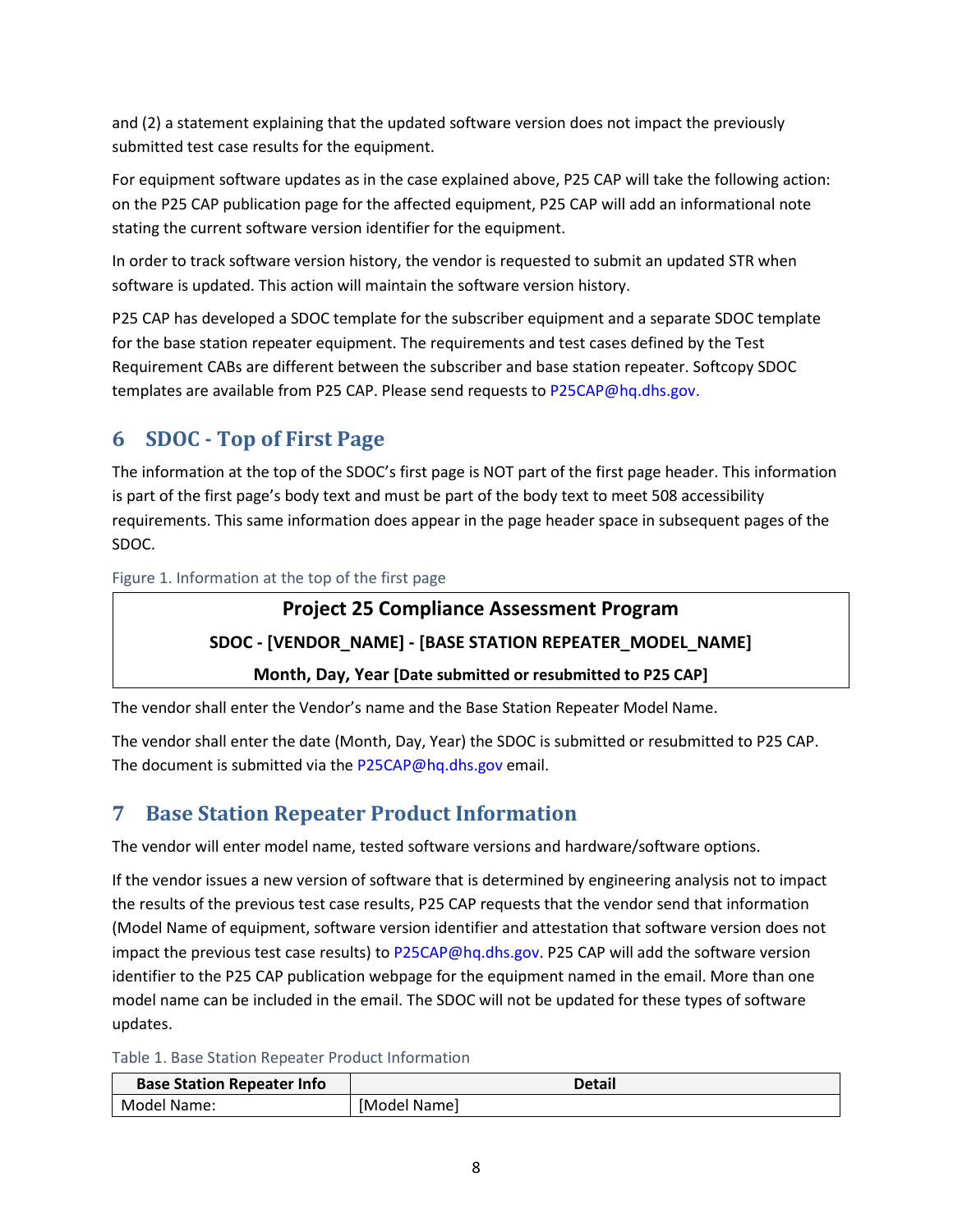| <b>Base Station Repeater Info</b> | <b>Detail</b>                                                   |  |
|-----------------------------------|-----------------------------------------------------------------|--|
| <b>Tested Software Versions:</b>  | [XX.A]                                                          |  |
| Hardware/Software Options:        | [Examples: Frequency Bands, P25 Conventional, P25 Trunking, P25 |  |
|                                   | TDMA Trunking, AES-256 Encryption]                              |  |

# **8 Test Requirements CAB Identification**

The SDOC template was developed to support both the 2016 Test Requirements CAB and the 2017 Test Requirements CAB. Vendors must check one of the boxes to indicate which Test Requirements CAB, 2016 or 2017, was used for SDOC submittal.

| Table 2. Test Requirements CAB Identification |  |  |  |  |  |
|-----------------------------------------------|--|--|--|--|--|
|-----------------------------------------------|--|--|--|--|--|

| check<br>one | <b>P25 CAP Test Requirement CAB</b>             | <b>Details</b>                                                                                                                                  |  |
|--------------|-------------------------------------------------|-------------------------------------------------------------------------------------------------------------------------------------------------|--|
|              | P25-CAB-CAI_TEST_REQ - August 2016 <sup>7</sup> | Adds conventional interoperability testing to the<br>March 2010 P25 CAP Test Requirements                                                       |  |
|              | P25-CAB-CAI TEST REQ - July 2017 <sup>8</sup>   | Includes August 2016 P25 CAP Test Requirements;<br>Adds TDMA performance and interoperability<br>testing and trunked supplementary data testing |  |

If the 2016 CAB was used for testing, the vendor shall add the full filename of that CAB in the space provided in footnote number 7. If the 2017 CAB was used for testing, the vendor shall add the full name of that CAB in the space provided in footnote number 8. The filename of the Test Requirements CAB used for testing is being requested as the Test Requirements CAB documents have had updates since they were originally published and the version information is captured in the filename.

# **9 Summary Test Report (STR) Identifier**

The STR Identifier is a naming convention for the STR document that includes the test case results for the equipment named in the SDOC. The base station repeater STR Identifier format is simple: STR - [VENDOR\_NAME] - BASE STATION REPEATER. The STR Identifier is found in the vendor's base station repeater STR, General Info tab, row seven. There is only one base station repeater STR per vendor. The STR for the product named in the SDOC is available upon request. Requests for STRs are sent to [P25CAP@hq.dhs.gov.](mailto:P25CAP@hq.dhs.gov) Please include the base station repeater 'Vendor Name' in the email.

|  |  |  | Table 3. STR Identifier |
|--|--|--|-------------------------|
|--|--|--|-------------------------|

 $\overline{\phantom{a}}$ 

|                                       | STR Identifier is found in Vendor's base station repeater |  |  |
|---------------------------------------|-----------------------------------------------------------|--|--|
| Summary Test Report (STR) Identifier: | STR, General Info tab, row seven]                         |  |  |

<span id="page-8-0"></span><sup>7</sup> The following version of the 2016 CAB was used for testing **[Insert the filename of the Test Requirements CAB document that was used for testing, including the version information]**.

<span id="page-8-1"></span><sup>8</sup> The following version of the 2017 CAB was used for testing **[Insert the filename of the Test Requirements CAB document that was used for testing, including the version information].**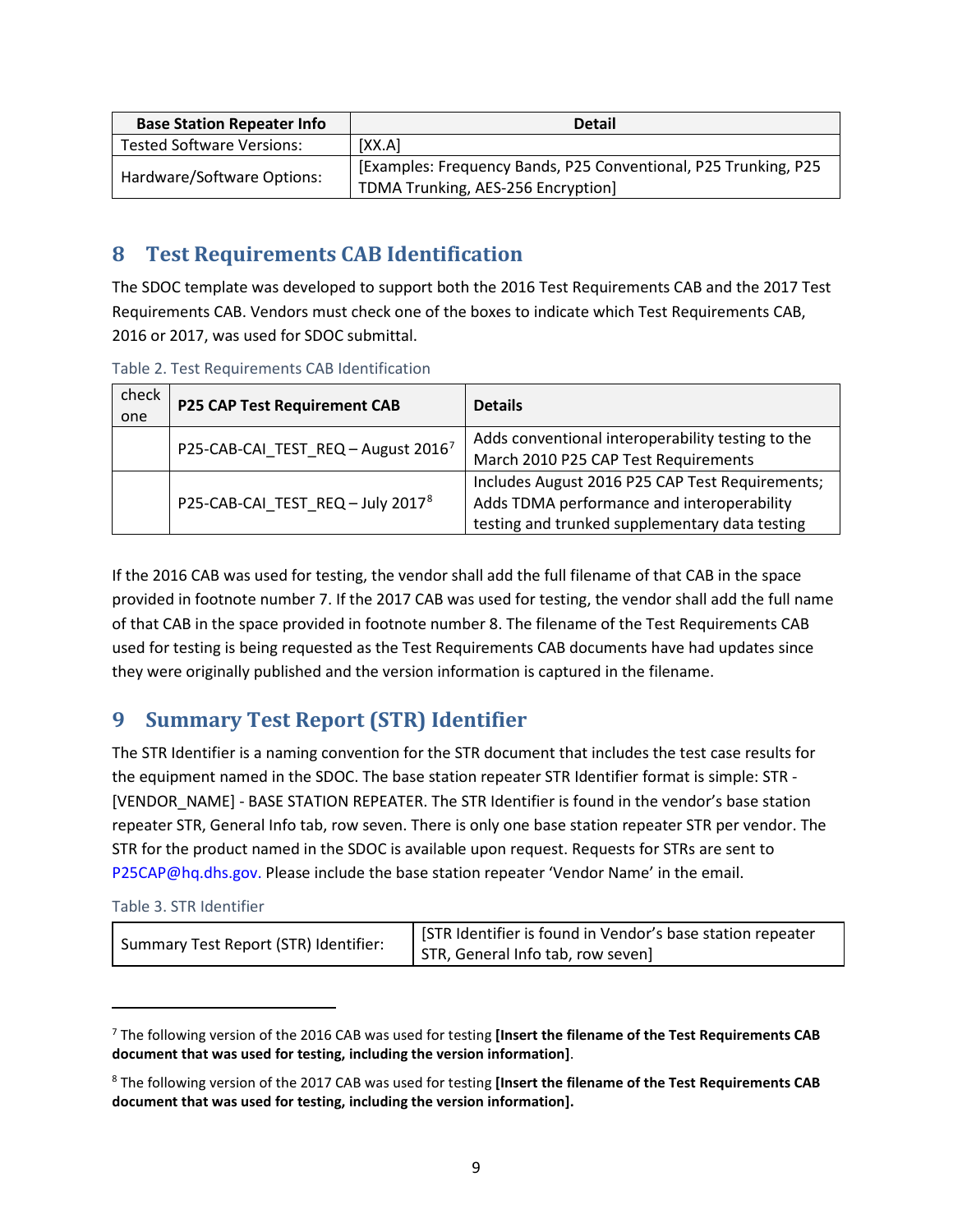# **10 Contact Information**

The vendor shall enter all the contact information. It is important to provide the contact information for a person who is familiar with P25 CAP and not 'info@company.com' type contacts.

#### Table 4. Contact Information

| <b>Vendor Info</b>     | <b>Details</b> |
|------------------------|----------------|
| Vendor Name:           |                |
| Vendor Website URL:    |                |
| P25 CAP Contact Name:  |                |
| P25 CAP Contact Phone: |                |
| P25 CAP Contact Email: |                |

# **11 SDOC - Page Headings After the First Page**

This information at the top of the first page also appears in the page header space (not body text as in the first page) in subsequent pages of the SDOC. The header information found in the first page must be reentered for the second page. All subsequent pages will have the same information that was entered for the page two header.

Figure 2. Information at the top of the SDOC pages after the first page

#### **Project 25 Compliance Assessment Program**

#### **SDOC - [VENDOR\_NAME] - [BASE STATION REPEATER\_MODEL\_NAME]**

**Month, Day, Year [Date submitted or resubmitted to P25 CAP]**

The vendor shall enter the Vendor's name and the Base Station Repeater Model Name.

The vendor shall enter the date (Month, Day, Year) the SDOC is submitted or resubmitted to P25 CAP via the [P25CAP@hq.dhs.gov](mailto:P25CAP@hq.dhs.gov) email.

## **12 Base Station Repeater Performance Test Sections**

There are three performance test sections in the SDOC: Conventional Performance, Trunked Performance FDMA and Trunked Performance TDMA. Each performance test section has an opening paragraph that states all requirements within that test section were passed except for the requirements that are identified as either Unsupported or Failed. When an SDOC is identified as tested under the 2016 Test Requirements CAB, the Trunked Performance TDMA test section should include a note stating 'Not Applicable.'

Each test section provides a listing of the receiver and transmitter performance requirements. If any of the performance requirements is not supported by the vendor or fails, a note is provided at the end of each performance test section stating which requirements did not pass.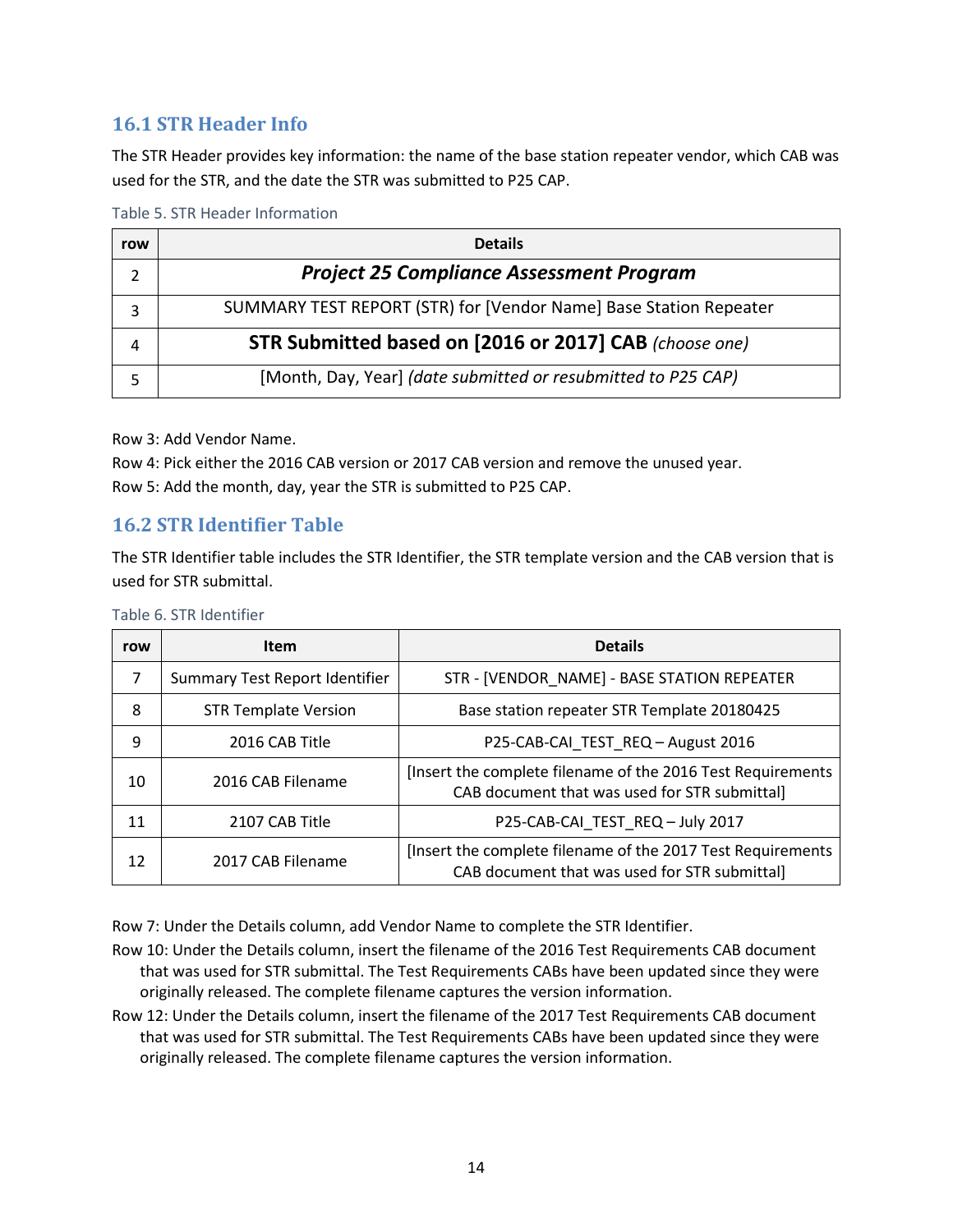# **16.3 Contact Information Table**

The Contact Information Table is for the vendor to include the following: Company Name, Company Website URL, P25 CAP Contact Name, P25 CAP Contact Phone Number and P25 CAP Contact Email.

| row | <b>Contact Information</b>    | <b>Details</b> |
|-----|-------------------------------|----------------|
| 15  | Company Name:                 |                |
| 16  | Company Website URL:          |                |
| 17  | P25 CAP Contact Name:         |                |
| 18  | P25 CAP Contact Phone Number: |                |
| 19  | P25 CAP Contact Email:        |                |

#### Table 7. Contact Information

Row 15: Under the Details column, add the name of the company submitting the STR.

Row 16: Under the Details column, add the company's website URL.

Row 17: Under the Details column, add the contact name with regards to the STR. This is very important for future follow-ups.

Row 18: Under the Details column, add the contact's phone number.

Row 19: Under the Details column, add the contact's email address.

## **16.4 Summary Test Report Revision History**

P25 CAP requests that each time the STR is updated, the STR revision table is updated with the date and a short description of what was changed. P25 CAP requests that the revised STR be sent to P25 CAP.

#### Table 8. STR Revision History

| row | <b>Revision Date</b>          | <b>STR Content Changes</b> |
|-----|-------------------------------|----------------------------|
| 23  | [date submitted to P25 CAP]   | Initial submission         |
| 24  | [date resubmitted to P25 CAP] |                            |
| 25  | [add more rows if needed]     |                            |

Row 23: Under Revision Date, add the date of the initial STR submission.

Row 24: Under Revision Date, add the date for a resubmission of the STR.

Row 24: Under STR Content Changes, add a description of the changes.

Row 25: Under Revision Date, add the date of the next resubmission of the STR.

Row 25: Under STR Content Changes, add a description of the changes.

## **16.5 P25 CAP Test Laboratory Information**

P25 CAP Test Laboratory name and code are provided for every P25 Test Laboratory that provided testing for any of the test cases found in the STR. There is typically more than one P25 Test Laboratory involved. The table below shall be added for every test lab involved with the P25 CAP testing of the equipment included on the STR.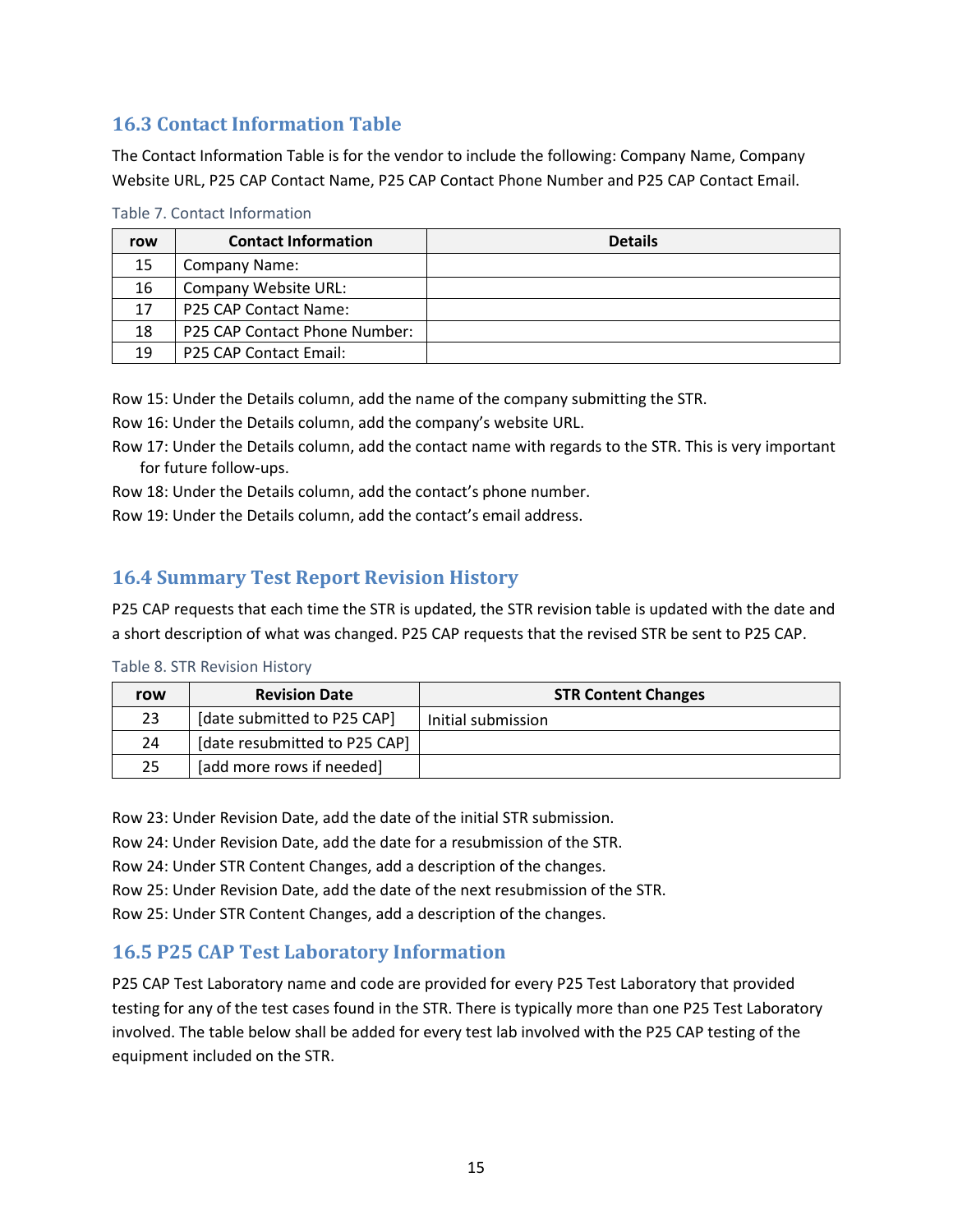Table 9. P25 CAP Test Laboratory Information

| row | Laboratory [1]                | <b>Details</b> |
|-----|-------------------------------|----------------|
| 29  | P25 CAP Test Laboratory Name: |                |
| 30  | P25 CAP Test Laboratory Code: |                |

Row 29: Under Details, add the name of the accredited P25 CAP test laboratory involved with the P25 CAP testing.

Row 30: Under Details, add the assigned P25 CAP test laboratory code. If a laboratory code has not been assigned by P25 CAP, please request a laboratory code via email to [P25CAP@hq.dhs.gov.](mailto:P25CAP@hq.dhs.gov)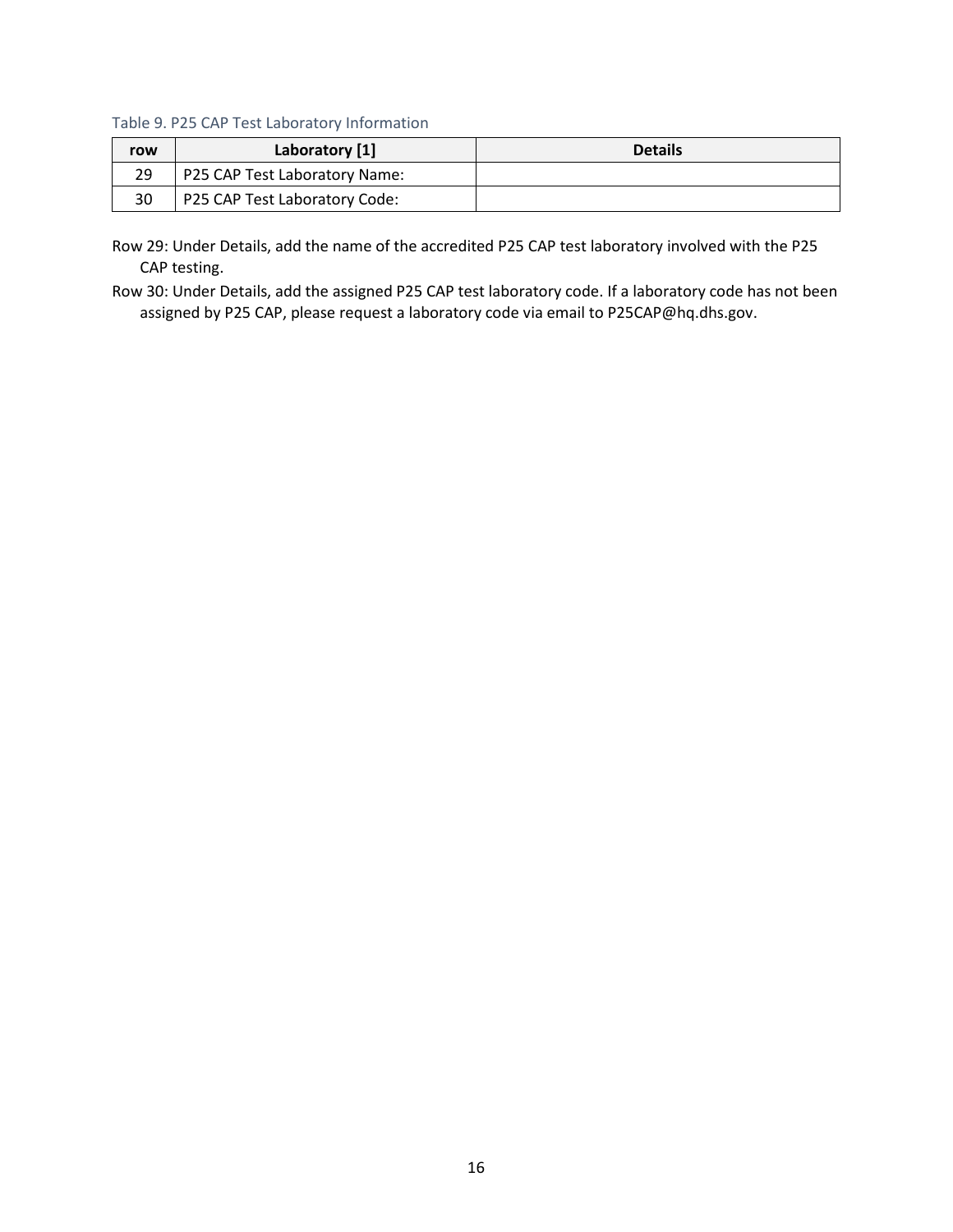# **17 STR - Models & Software Worksheet Tab**

The Models & Software Worksheet includes all the model class information, the software release information for the model class equipment, the representative equipment used for interoperability testing and the software release information for the representative equipment.

References to the STR template will be made by row number of the STR Models & Software tab.

## **17.1 Interoperability Model Class Heading**

Model Classes are defined to allow equipment that is representative of all the equipment models within a model class to be used for interoperability testing. The vendor shall provide the Vendor's Name and the Vendor's Name for the Model Class. If the vendor has more than one model class, Table 11 (Interoperability Model Class Heading) can be duplicated with Table 12 (Interoperability Model Class Table) for additional model classes.

#### Table 10. Interoperability Model Class Heading

| row | <b>Description</b>                                                                                                                 |
|-----|------------------------------------------------------------------------------------------------------------------------------------|
| -   | [Name of Base Station Repeater Vendor] Interoperability Model Class: [Vendor_Name for Model Class] Base<br><b>Station Repeater</b> |

Row 2: Add the name of the base station repeater vendor and the name of the base station repeater model class.

# **17.2 Interoperability Model Class Table**

In general, a model class is a group of products such that if each were tested for interoperability, all the products in the model class would have the same test case results. But, due to the wide range of P25 features and product offerings in a vendor's equipment portfolio, there could be some variation in test case results due to what features and options have been equipped in the product. The hardware and software option variations of certain models within the model class may impact the test case results of those certain models. Table rows can be added if there is more than one model name.

#### Table 11. Interoperability Model Class Table

| row           | <b>Model Names</b> |                     | Equipment Type   Tested Software Versions |                         | ↓ Software Version Updates   Software Options/Frequency Bands/Hardware Options |
|---------------|--------------------|---------------------|-------------------------------------------|-------------------------|--------------------------------------------------------------------------------|
|               |                    | <b>Base Station</b> | [Tested Software Version]                 | <b>Software Version</b> | [Software Options], [List Frequency Bands Supported],                          |
| [Model Name1] | Repeaterl          |                     | Updates]                                  | [Hardware Options]      |                                                                                |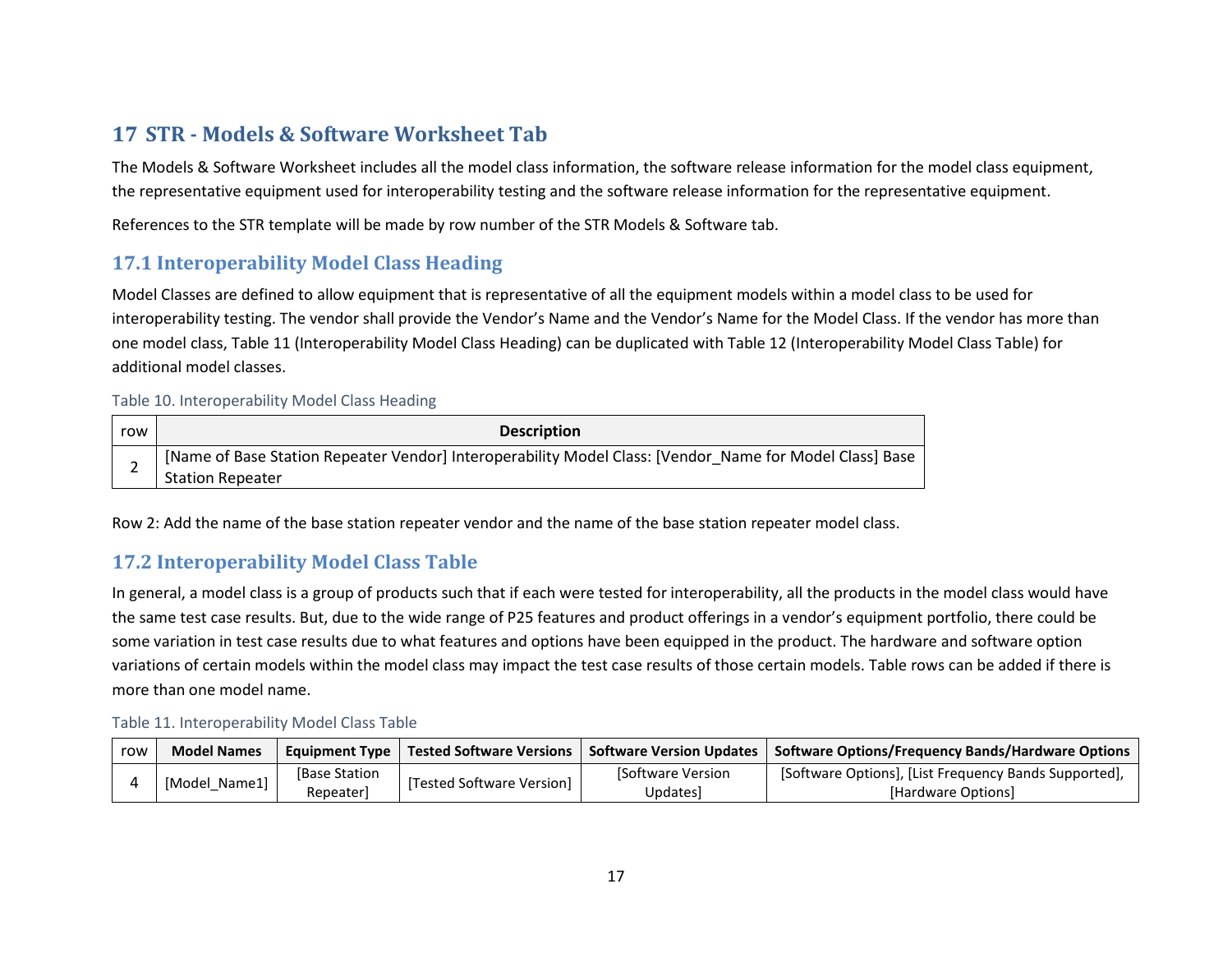Row 4: In their respective columns, the vendor shall provide the Model Names for the equipment in the model class, the Equipment Type, the Tested Software Versions, Software Version Updates, Frequency Bands supported by the model, and all Software Options and Hardware Options that must be included to meet the model's stated test case results.

# **17.3 Representative Equipment Tables**

Interoperability testing requires 'representative equipment' in order to perform the interoperability test cases. Representative equipment is competitive equipment. P25 CAP 'Rule of Three' testing requires equipment from at least three vendors. The representative equipment models used for testing represent the test case results of the vendor's model class and of the competitive vendor's model class.

### **17.3.1 Representative Conventional Subscriber Unit Products Tested with the Conventional Base Station Repeater for Interoperability - Repeat Mode**

At a minimum, Representative Conventional Subscriber Products from three vendors shall be tested with a representative base station repeater model from the model class described in section 17.1 and section 17.2. Table rows can be added if there are more than three vendor names.

| row | <b>Subscriber</b><br><b>Vendor</b> | <b>Model</b>           | <b>Tested Software</b><br><b>Versions</b> | <b>Software Version</b><br><b>Updates</b> | <b>Model Class</b>                                                                                                                                                                                                    |
|-----|------------------------------------|------------------------|-------------------------------------------|-------------------------------------------|-----------------------------------------------------------------------------------------------------------------------------------------------------------------------------------------------------------------------|
| 15  | [Vendor Name]                      | [Model<br>Namel        | [Tested Software<br>Version]              | Software Version<br>Updates]              | For information on additional models and/or software versions covered by<br>this representative model's test results, see the model class table(s) on the<br>'Models & Software' tab of this vendor's subscriber STR. |
| 16  | [Vendor Name]                      | [Model<br>Namel        | Tested Software<br>Version]               | [Software Version<br>Updates]             | For information on additional models and/or software versions covered by<br>this representative model's test results, see the model class table(s) on the<br>'Models & Software' tab of this vendor's subscriber STR. |
| 17  | [Vendor_Name]                      | [Model<br><b>Namel</b> | [Tested Software<br>Version]              | [Software Version<br>Updates]             | For information on additional models and/or software versions covered by<br>this representative model's test results, see the model class table(s) on the<br>'Models & Software' tab of this vendor's subscriber STR. |

Table 12. Representative Conventional Subscriber Products - Repeat Mode

Rows 15-17: The vendor shall provide the Vendor Name, Model Name, Tested Software Versions and Software Version Updates for the representative subscribers used for testing in their respective columns.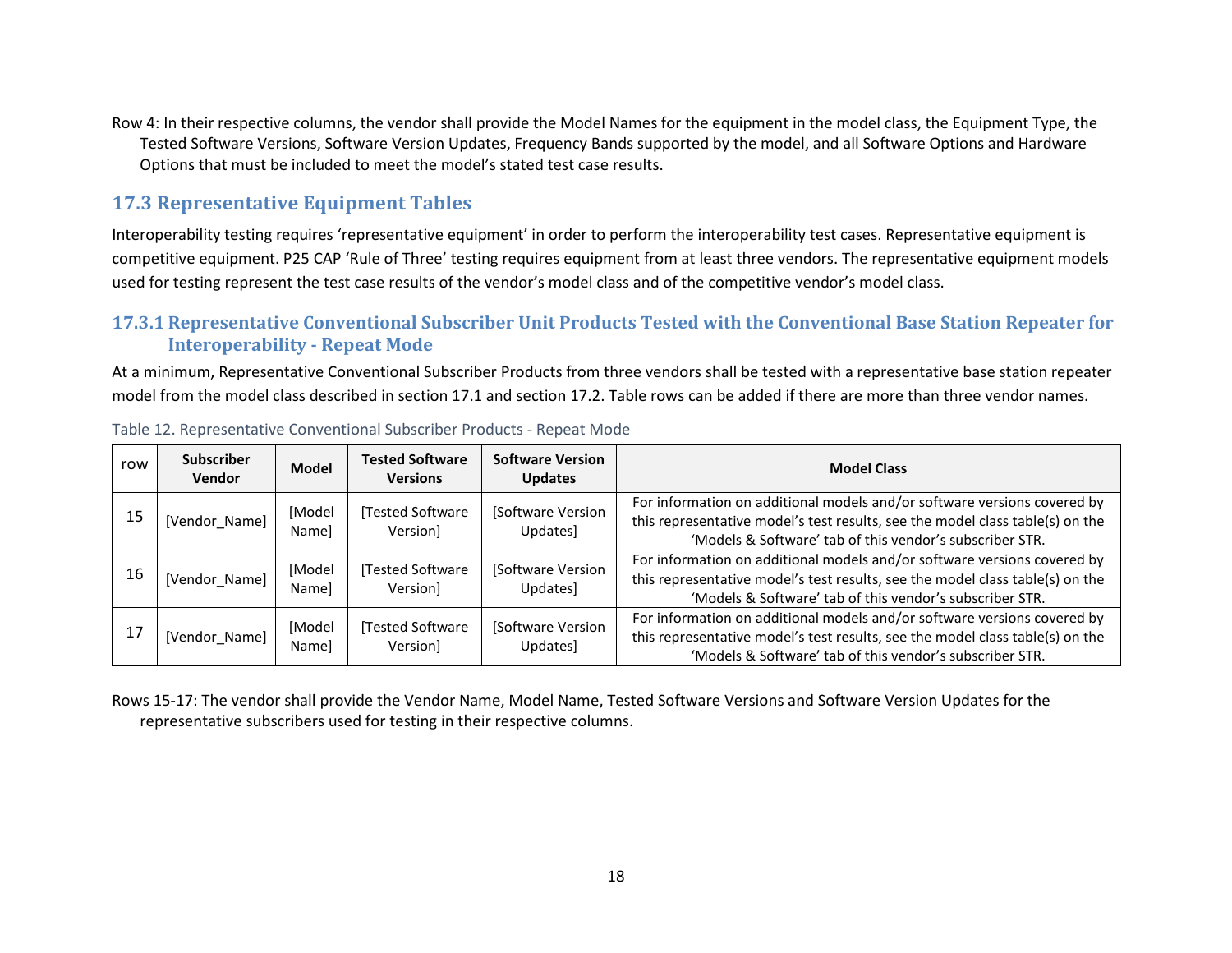### **17.3.2 Representative Conventional Subscriber Unit Products Tested with the Conventional Base Station Repeater for Interoperability - FNE Dispatch Monitoring Console - Repeat Mode**

At a minimum, Representative Conventional Subscriber Products with FNE Dispatch Monitoring Console from three vendors shall be tested with a representative base station repeater model from the model class described in section 17.1 and section 17.2. Table rows can be added if there are more than three vendor names.

| row | <b>Subscriber</b><br><b>Vendor</b> | <b>Model</b>    | <b>Tested Software</b><br><b>Versions</b> | <b>Software Version</b><br><b>Updates</b> | <b>Model Class</b>                                                                                                                                                                                                    |
|-----|------------------------------------|-----------------|-------------------------------------------|-------------------------------------------|-----------------------------------------------------------------------------------------------------------------------------------------------------------------------------------------------------------------------|
| 23  | [Vendor Name]                      | [Model<br>Namel | Tested Software<br>Versionl               | [Software Version<br>Updates]             | For information on additional models and/or software versions covered by<br>this representative model's test results, see the model class table(s) on the<br>'Models & Software' tab of this vendor's subscriber STR. |
| 24  | [Vendor Name]                      | [Model<br>Namel | Tested Software<br>Versionl               | [Software Version<br><b>Updates</b>       | For information on additional models and/or software versions covered by<br>this representative model's test results, see the model class table(s) on the<br>'Models & Software' tab of this vendor's subscriber STR. |
| 25  | [Vendor Name]                      | [Model<br>Namel | Tested Software<br>Version]               | [Software Version]<br>Updates]            | For information on additional models and/or software versions covered by<br>this representative model's test results, see the model class table(s) on the<br>'Models & Software' tab of this vendor's subscriber STR. |

Table 13. Representative Conventional Subscriber Products - FNE Dispatch Monitoring Console - Repeat Mode

Rows 23-25: The vendor shall provide the Vendor Name, Model Name, Tested Software Versions and Software Version Updates for the representative subscribers used for testing in their respective columns.

### **17.3.3 Representative Trunking Subscriber Unit Products Tested with the Trunking Base Station Repeater for Interoperability - FDMA**

At a minimum, Representative Trunked Subscriber Products from three vendors shall be tested with a representative base station repeater model from the model class described in section 17.1 and section 17.2. Table rows can be added if there are more than three vendor names.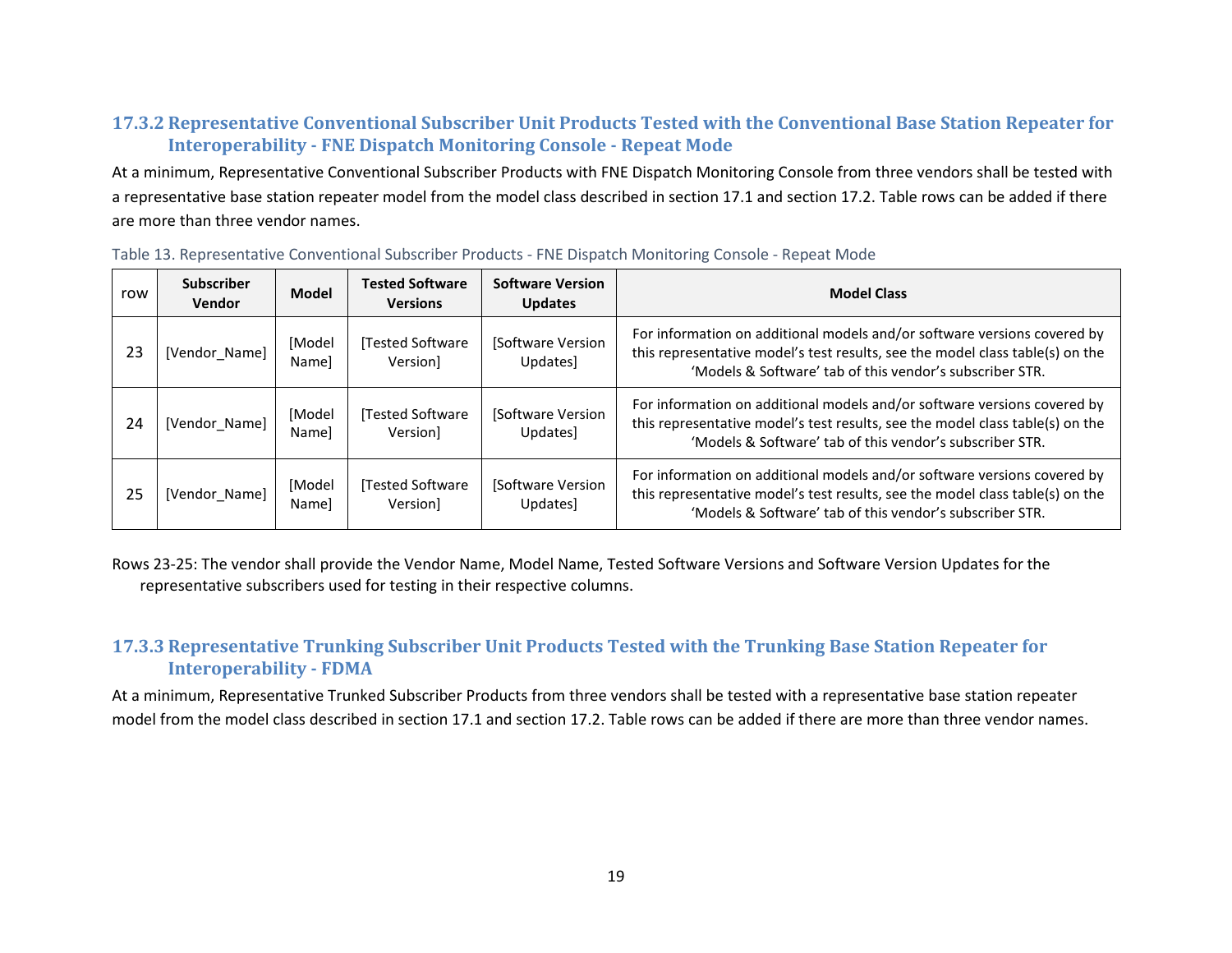| Row | <b>Subscriber</b><br><b>Vendor</b> | <b>Model</b>    | <b>Tested Software</b><br><b>Versions</b> | <b>Software Version</b><br><b>Updates</b> | <b>Model Class</b>                                                                                                                                                                                                    |
|-----|------------------------------------|-----------------|-------------------------------------------|-------------------------------------------|-----------------------------------------------------------------------------------------------------------------------------------------------------------------------------------------------------------------------|
| 30  | [Vendor_Name]                      | [Model<br>Namel | Tested Software<br>Version]               | [Software Version<br>Updates]             | For information on additional models and/or software versions covered by<br>this representative model's test results, see the model class table(s) on the<br>'Models & Software' tab of this vendor's subscriber STR. |
| 31  | [Vendor Name]                      | [Model<br>Namel | Tested Software<br>Version]               | [Software Version]<br>Updates]            | For information on additional models and/or software versions covered by<br>this representative model's test results, see the model class table(s) on the<br>'Models & Software' tab of this vendor's subscriber STR. |
| 32  | [Vendor Name]                      | [Model<br>Namel | Tested Software<br>Version                | [Software Version<br>Updates]             | For information on additional models and/or software versions covered by<br>this representative model's test results, see the model class table(s) on the<br>'Models & Software' tab of this vendor's subscriber STR. |

| Table 14. Representative Trunked Subscriber Products - FDMA |  |  |  |  |
|-------------------------------------------------------------|--|--|--|--|
|-------------------------------------------------------------|--|--|--|--|

Rows 30-32: The vendor shall provide the Vendor Name, Model Name, Tested Software Versions and Software Version Updates for the representative subscribers used for testing in their respective columns.

### **17.3.4 Representative Trunking Subscriber Unit Products Tested with the Trunking Base Station Repeater for Interoperability - TDMA**

At a minimum, Representative Trunked Subscriber Products from three vendors shall be tested with a representative base station repeater model from the model class described in section 17.1 and section 17.2. Table rows can be added if there are more than three vendor names.

| row | <b>Subscriber</b><br><b>Vendor</b> | <b>Model</b>           | <b>Tested Software</b><br><b>Versions</b> | <b>Software Version</b><br><b>Updates</b> | <b>Model Class</b>                                                                                                                                                                                                    |
|-----|------------------------------------|------------------------|-------------------------------------------|-------------------------------------------|-----------------------------------------------------------------------------------------------------------------------------------------------------------------------------------------------------------------------|
| 37  | [Vendor_Name]                      | [Model<br><b>Namel</b> | Tested Software<br>Version]               | [Software Version<br>Updates]             | For information on additional models and/or software versions covered by<br>this representative model's test results, see the model class table(s) on the<br>'Models & Software' tab of this vendor's subscriber STR. |
| 38  | [Vendor_Name]                      | [Model<br><b>Namel</b> | Tested Software<br>Version]               | [Software Version<br>Updates]             | For information on additional models and/or software versions covered by<br>this representative model's test results, see the model class table(s) on the<br>'Models & Software' tab of this vendor's subscriber STR. |
| 39  | [Vendor_Name]                      | [Model<br>Namel        | Tested Software<br>Version]               | [Software Version<br>Updates]             | For information on additional models and/or software versions covered by<br>this representative model's test results, see the model class table(s) on the<br>'Models & Software' tab of this vendor's subscriber STR. |

| Table 15. Representative Trunked Subscriber Products - TDMA |  |
|-------------------------------------------------------------|--|
|-------------------------------------------------------------|--|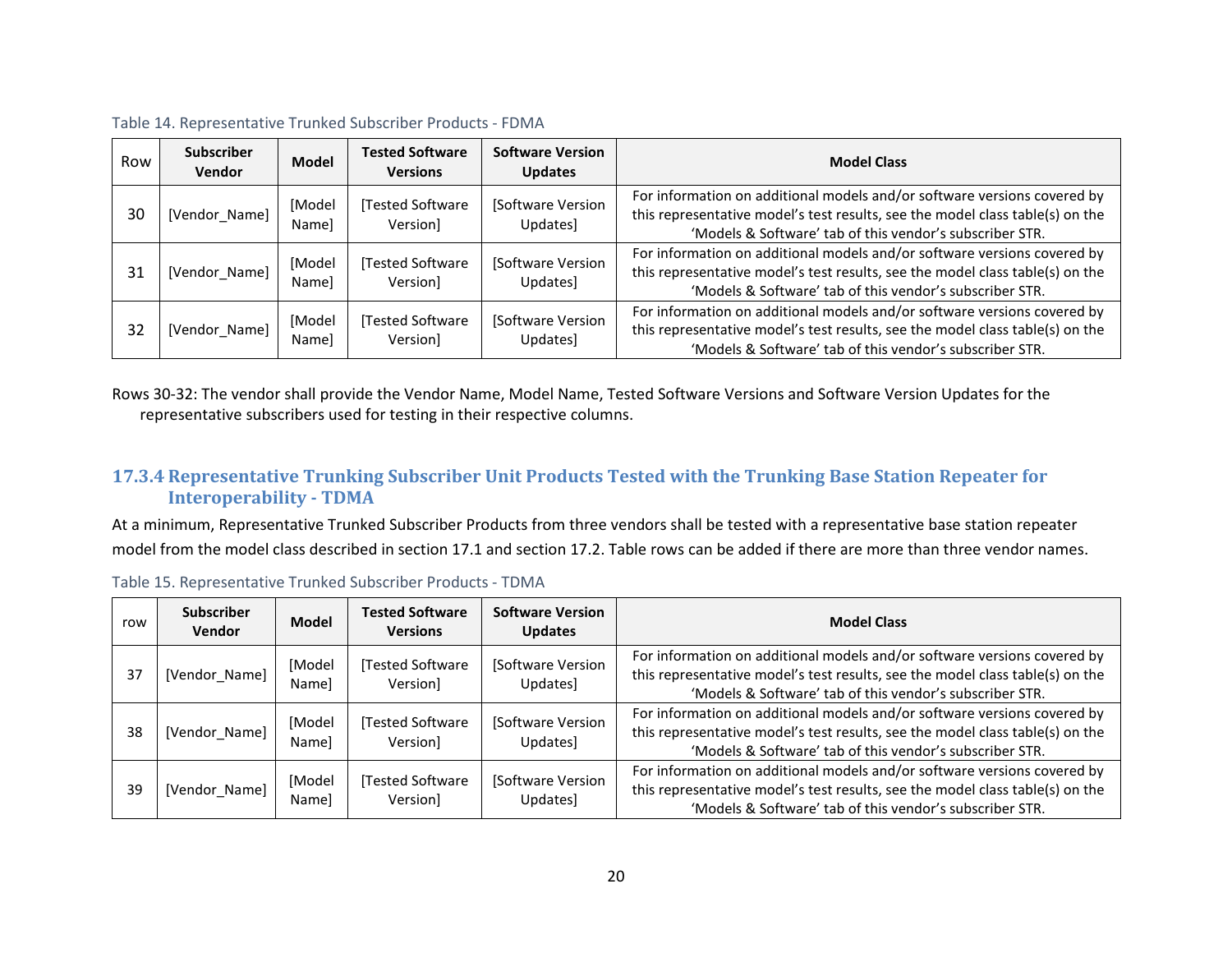Rows 37-39: The vendor shall provide the Vendor Name, Model Name, Tested Software Versions and Software Version Updates for the representative subscribers used for testing in their respective columns.

# **18 STR - Model Name Worksheet Tab**

The third type of worksheet in the STR is the Model Name worksheet. The vendor will determine which base station repeater products will have a distinct Model Name and therefore a distinct Model Name worksheet tab. Each Model Name will have its own worksheet tab. The Model Name worksheet tab can be copied for additional worksheets for additional Model Names. Each worksheet tab will be labelled with its Model Name.

References to the Model Name worksheet of the STR template will be made by row number of the STR Model Name worksheet tab.

### **18.1 Product Under Test Table**

The vendor will state the Model Name for the equipment. The Vendor will state any hardware capability/options or software options that must to be installed to support the reported test case results contained within the Model Name Worksheet.

| row | <b>Product Info</b>                    | <b>Details</b>                                                                                                                                                                            |
|-----|----------------------------------------|-------------------------------------------------------------------------------------------------------------------------------------------------------------------------------------------|
|     | Model_Name:                            | [Model Name] (Each Model Name must have its own 'Model Name' tab, i.e., its own Excel worksheet. Label the<br>Spreadsheet TAB with the 'Model Name'. Each 'Model Name' has its own SDOC.) |
|     | Hardware<br><b>Capability/Options:</b> | [Examples: Transmitter Power; Frequency Bands]                                                                                                                                            |
|     | <b>Software Options:</b>               | [Examples: P25 Conventional, P25 Trunked, P25 TDMA Trunked, AES-256 Encryption]                                                                                                           |

Table 16. Product Under Test Table

Row 4: Under the Details column, the vendor shall add the model name for the worksheet tab. This model name shall also be used for titling the worksheet tab.

Row 5: Under the Details column, the vendor shall add all hardware options that impact the passage of any of the test requirements or test cases. The option naming should use generic names such as shown in the examples.

Row 6: Under the Details column, the vendor shall add all software options that impact the passage of any of the test requirements or test cases. The option naming should use generic names such as shown in the examples.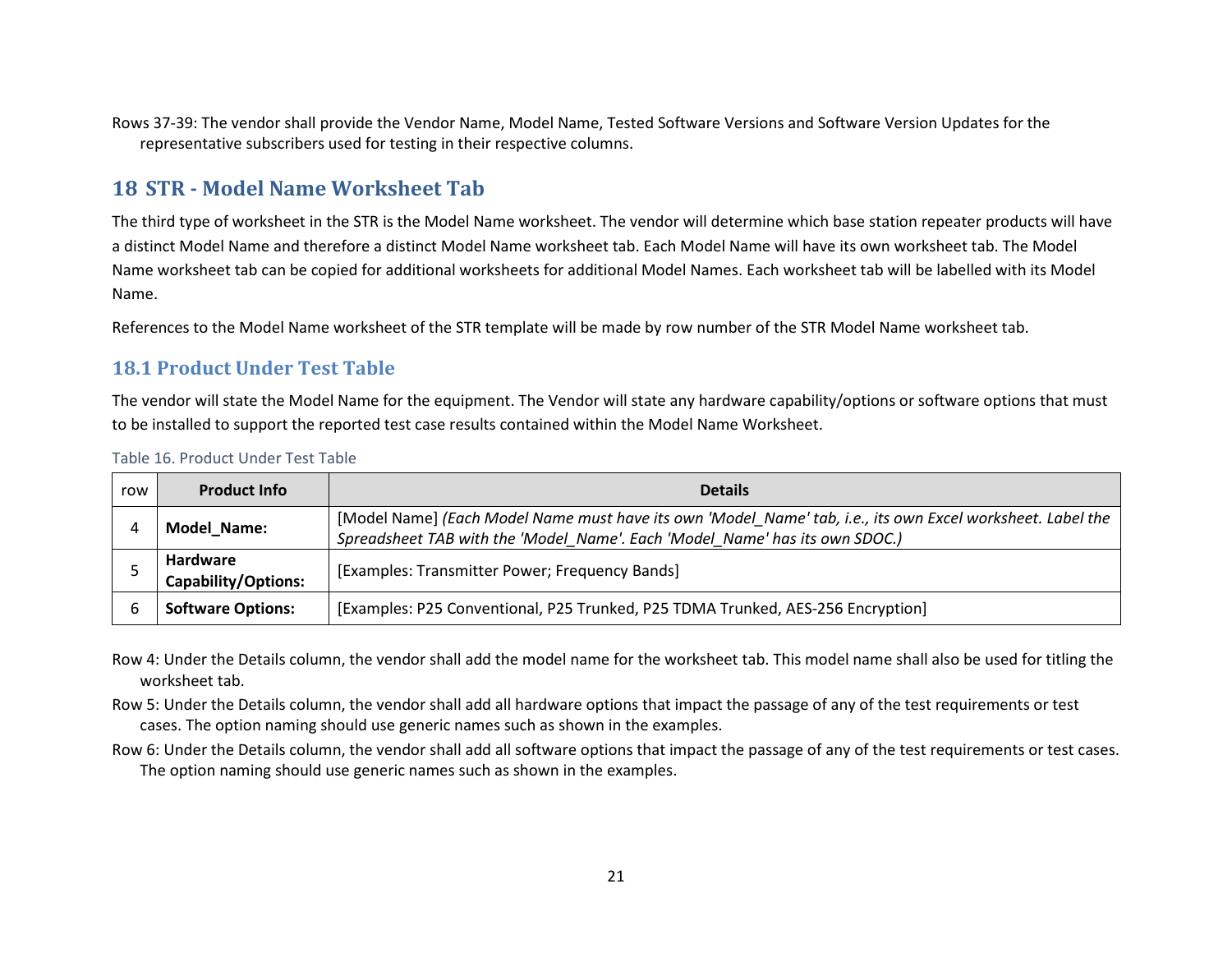# **18.2 Test Case Result Notations and Definitions**

Test case notations and definitions are primarily used to indicate whether a requirement or test case result passed, failed or is unsupported by the vendor.

As noted above, although products may reuse the same software release, products may not all have the same capability to pass some test cases. If there is a test case that requires a particular hardware capability or option, or a particular software option to pass a test case, the vendor will indicate that with a test case notation/definition that defines what is required to pass the test case.

Vendors are allowed to add notations/definitions as needed. P25 CAP will review any additional notations/definitions.

| Table 17. Test Case Results Notations and Defintions |  |  |  |
|------------------------------------------------------|--|--|--|
|------------------------------------------------------|--|--|--|

| row | <b>Notation</b> | <b>Test Case Result Definition</b>                                                                                                                                                                                   |
|-----|-----------------|----------------------------------------------------------------------------------------------------------------------------------------------------------------------------------------------------------------------|
| 10  | P (Pass)        | Product Under Test Passed the test case                                                                                                                                                                              |
| 11  | P <sub>1</sub>  | Functionality requires AES 256 encryption                                                                                                                                                                            |
| 12  | P <sub>2</sub>  | Interoperability verified with only one representative subscriber                                                                                                                                                    |
| 13  | P <sub>3</sub>  | Interoperability verified with only two representative subscribers                                                                                                                                                   |
| 14  | U (Unsupported) | Test examines functionality the Product Under Test does not support                                                                                                                                                  |
| 15  | U1              | 37.5 millisecond slot times is not supported                                                                                                                                                                         |
| 16  | U <sub>2</sub>  | 45 millisecond slot times is not supported                                                                                                                                                                           |
| 17  | U3              | Functionality is not supported by base station repeater                                                                                                                                                              |
| 18  | U4              | Functionality is not supported by the representative subscriber tested with the base station repeater<br>under test                                                                                                  |
| 19  | E (Exception)   | DHS OIC Approved Test Case Exception                                                                                                                                                                                 |
| 20  | E1              | In accordance with the guidance given in TIA 102.CAAB-D §3.2.18, if the transmitter carrier output power<br>rating is 6 watts or less, the mean frequency difference during t1 and t3 may be greater than ±12.5 kHz. |
| 21  | F (Fail)        | Product Under Test Failed the test case                                                                                                                                                                              |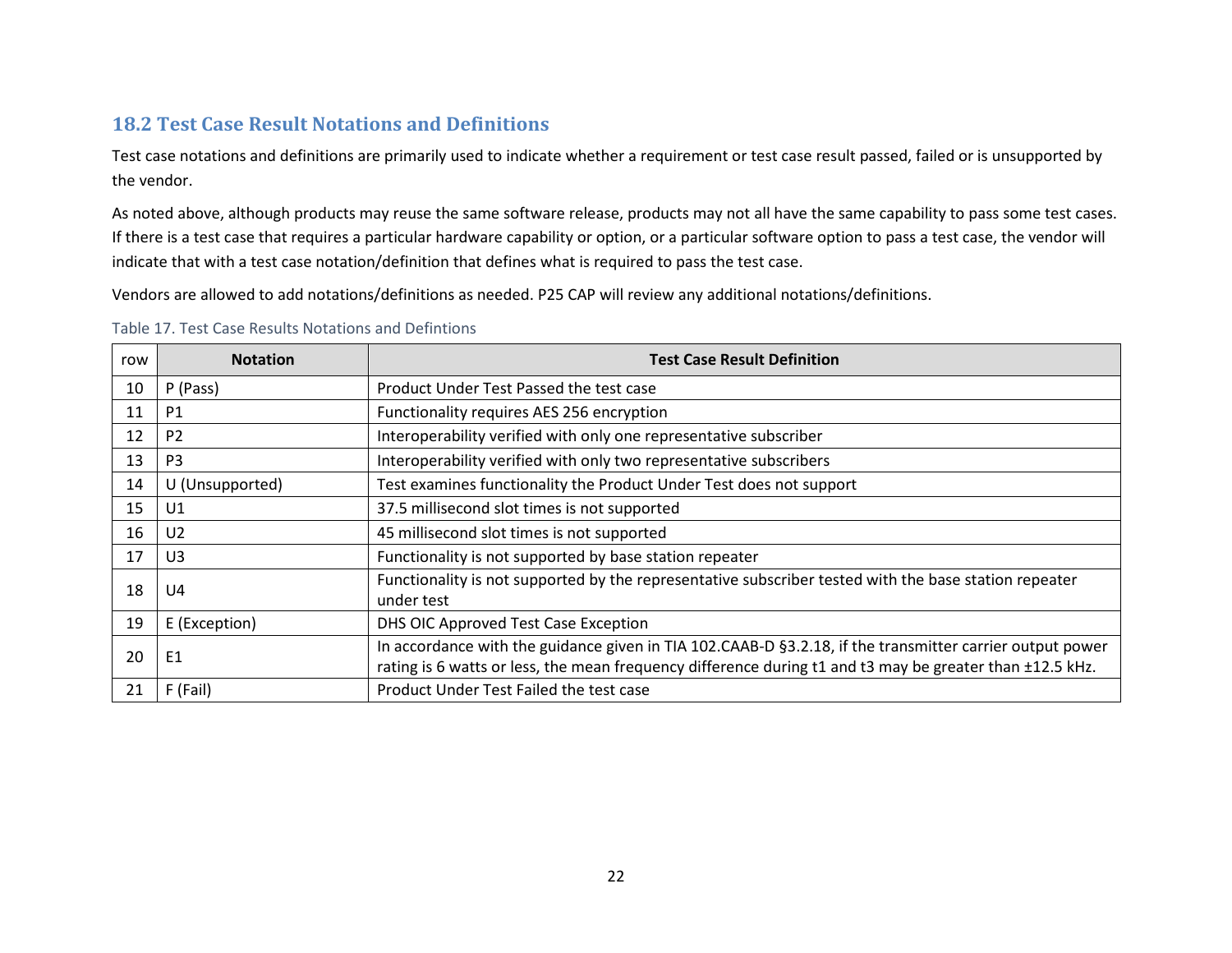## **18.3 Conventional Base Station Repeater Performance**

The conventional performance test case results section of the Model Name worksheet is introduced by the banner shown below. It is noted that the test cases for the 2016 and the 2017 CAB are identical for this test section. The vendor states the DTR Identifier for the conventional performance testing.

| row | <b>Conventional Base Station Repeater Performance</b><br>(2017 CAB)                                          | <b>Conventional Base Station Repeater</b><br>Performance (2016 CAB)                          |
|-----|--------------------------------------------------------------------------------------------------------------|----------------------------------------------------------------------------------------------|
| 25  | <b>P25 CAP Test Identification</b>                                                                           | <b>P25 CAP Test Identification</b>                                                           |
| 26  | P25-CAB-CAI_TEST_REQ - July 2017, Section 2.2.1.1 - Conventional<br><b>Base Station Repeater Performance</b> | P25-CAB-CAI_TEST_REQ - August 2016, Section 2.2.1.1 -<br><b>Conventional Mode Operations</b> |
| 27  | <b>Detailed Test Report Identification</b>                                                                   | <b>Detailed Test Report Identification</b>                                                   |
| 28  | [DTR-P25CAPxxxxxx]                                                                                           | [DTR-P25CAPxxxxxx]                                                                           |

Table 18. Banner for Conventional Base Station Repeater Performance

- Row 28: Under the 'Conventional Base Station Repeater Performance (2017 CAB)' column, record the DTR Identifier for the test section if the vendor is submitting the STR according to the 2017 CAB. Note that a DTR Identifier from previous testing may be recorded if testing cases have not changed.
- Row 28: Under the 'Conventional Base Station Repeater Performance (2016 CAB)' column, record the DTR Identifier for the test section if the vendor is submitting the STR according to the 2016 CAB. Note that a DTR Identifier from previous testing may be recorded if testing cases have not changed.

### **18.3.1 Conventional Base Station Repeater Receiver Test Case Results**

The table below is used to capture the test case results for this test section. If the equipment model only supports a single frequency band or two or three frequency bands, state the test case results for the frequency bands that are supported. The worksheet **content** of the unsupported frequency bands can be deleted. Please do not deleted the **cells** within the worksheet.

| Test Case<br>row |       | <b>Test Case Description</b>       |                | <b>VHF</b>    | UHF-L  | UHF-H         | 700           | 800           |
|------------------|-------|------------------------------------|----------------|---------------|--------|---------------|---------------|---------------|
|                  |       |                                    | Requirement    | <b>Result</b> | Result | <b>Result</b> | <b>Result</b> | <b>Result</b> |
| 33               | 3.1.4 | Reference Sensitivity - C4FM       | $\le$ -116 dBm |               |        |               |               |               |
| 34               | 3.1.5 | Faded Reference Sensitivity - C4FM | $\le$ -108 dBm |               |        |               |               |               |
| 35               | 2171  | Adjacent Channel Rejection - C4FM  | $\geq 60$ dB   |               |        |               |               |               |

Table 19. Conventional Base Station Repeater Receiver Tests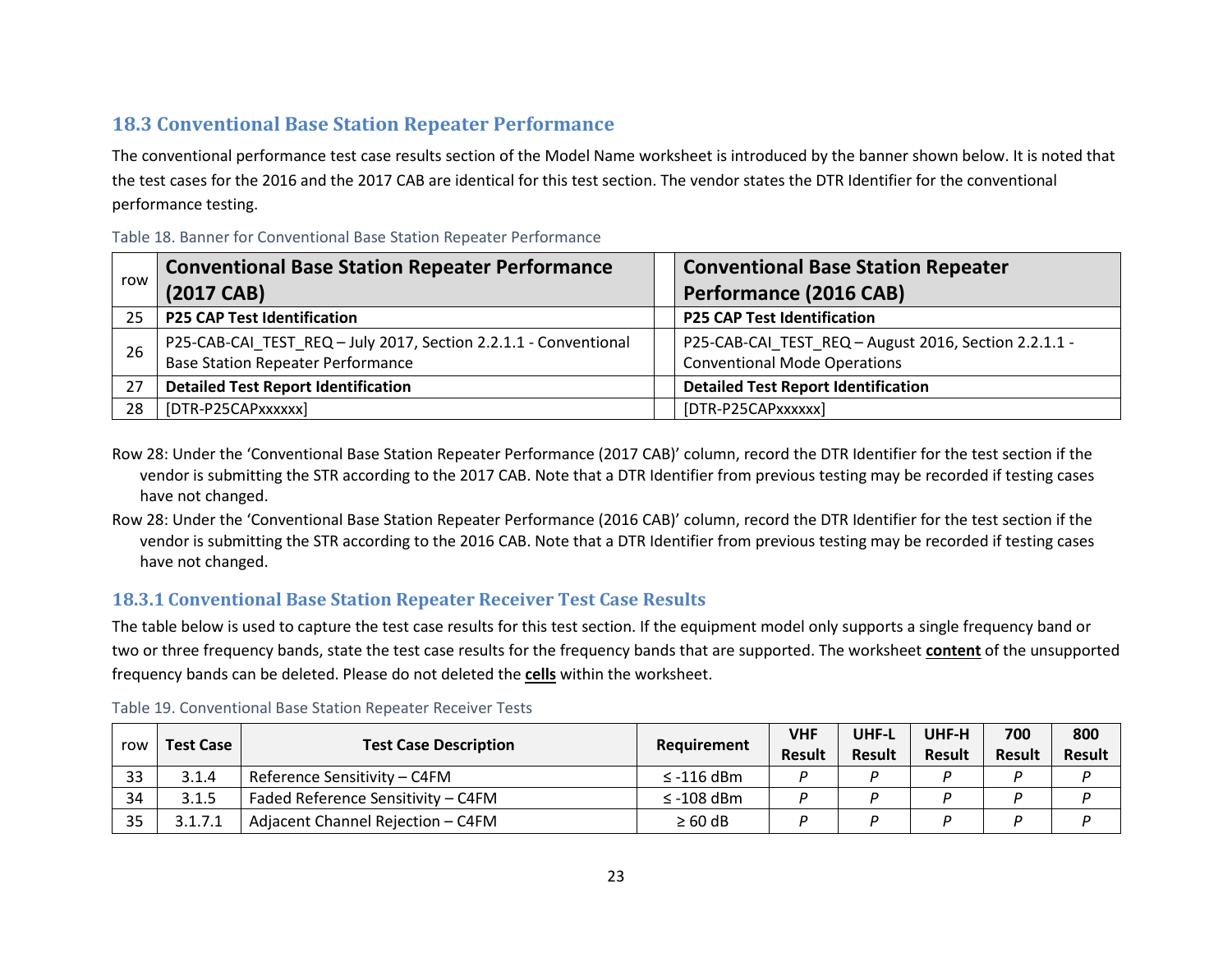| row | <b>Test Case</b> | <b>Test Case Description</b>                               | Requirement    | <b>VHF</b> | UHF-L         | UHF-H  | 700    | 800           |
|-----|------------------|------------------------------------------------------------|----------------|------------|---------------|--------|--------|---------------|
|     |                  |                                                            |                | Result     | <b>Result</b> | Result | Result | <b>Result</b> |
| 36  | 3.1.7.2          | Offset Adjacent Channel Rejection - C4FM                   | $\geq$ 47 dB   | P          | P             | P      | P      | D             |
| 37  | 3.1.8            | Co-Channel Rejection                                       | $\leq$ 9 dB    | P          | P             | P      | P      | D             |
| 38  | 3.1.9            | Spurious Response Rejection                                | $\geq 90$ dB   | D          | P             | P      | D      | D             |
| 39  | 3.1.10           | <b>Intermodulation Rejection</b>                           | $\geq 80$ dB   | P          | P             | P      | D      | D             |
| 41  | 3.1.11           | Signal Displacement Bandwidth                              | $\geq 1000$ Hz | P          | P             | P      | D      | D             |
| 41  | 3.1.17           | Late Entry Unsquelch Delay: No Talk Group or<br>Encryption | $\leq$ 125 ms  | P          | P             | P      | D      | P             |
| 42  | 3.1.18           | <b>Receiver Throughput Delay</b>                           | $\leq$ 125 ms  | D          | P             | P      | D      | D             |

Rows 33-42: The vendor shall record the test case results for the frequency band tested. The test case results for base station repeater models that support one or multiple frequency bands can be recorded in one table.

### **18.3.2 Conventional Base Station Repeater Transmitter Test Case Results**

The table below is used to capture the test case results for this test section. If the equipment model only supports a single frequency band or two or three frequency bands, state the test case results for the frequency bands that are supported. The worksheet **content** of the unsupported frequency bands can be deleted. Please do not deleted the **cells** within the worksheet.

| row | <b>Test</b><br>Case | <b>Test Case Description</b>                                          | Requirement                      | <b>VHF</b><br><b>Result</b> | UHF-L<br>Result        | UHF-H<br>Result        | 700<br><b>Result</b>   | 800<br><b>Result</b>   |
|-----|---------------------|-----------------------------------------------------------------------|----------------------------------|-----------------------------|------------------------|------------------------|------------------------|------------------------|
| 45  | 3.2.8               | Unwanted Emissions: Adjacent Channel Power<br>Ratio*                  | $\geq 67$ dB (non-<br>700MHz)    | P                           | P                      | P                      | P                      | P                      |
| 46  | 3.2.14              | <b>Transmitter Throughput Delay</b>                                   | $\leq$ 125 ms                    | Р                           | P                      | P                      | P                      | P                      |
| 47  | 3.2.15              | Frequency Deviation for C4FM: High-Level<br><b>Signal Deviation</b>   | $2544 < f_{dev} \leq 3111$<br>Hz | Р                           | P                      | P                      | P                      | P                      |
| 48  | 3.2.15              | Frequency Deviation for C4FM: Low-Level<br><b>Signal Deviation</b>    | $848 < f_{dev} \le 1037$ Hz      | P                           | P                      | P                      | P                      | P                      |
| 49  | 3.2.16              | Modulation Fidelity - C4FM                                            | $\leq 5\%$                       | P                           | P                      | P                      | P                      | P                      |
| 50  | 3.2.18              | Transient Frequency Behavior: Time Interval<br>[see t1 value in cell] | $\Delta f$ $\leq$ 12.5 kHz       | $[t1=5ms]$<br>P or E1       | $[t1=10ms]$<br>P or E1 | $[t1=10ms]$<br>P or E1 | $[t1=20ms]$<br>P or E1 | $[t1=20ms]$<br>P or E1 |

#### Table 20. Conventional Base Station Repeater Transmitter Tests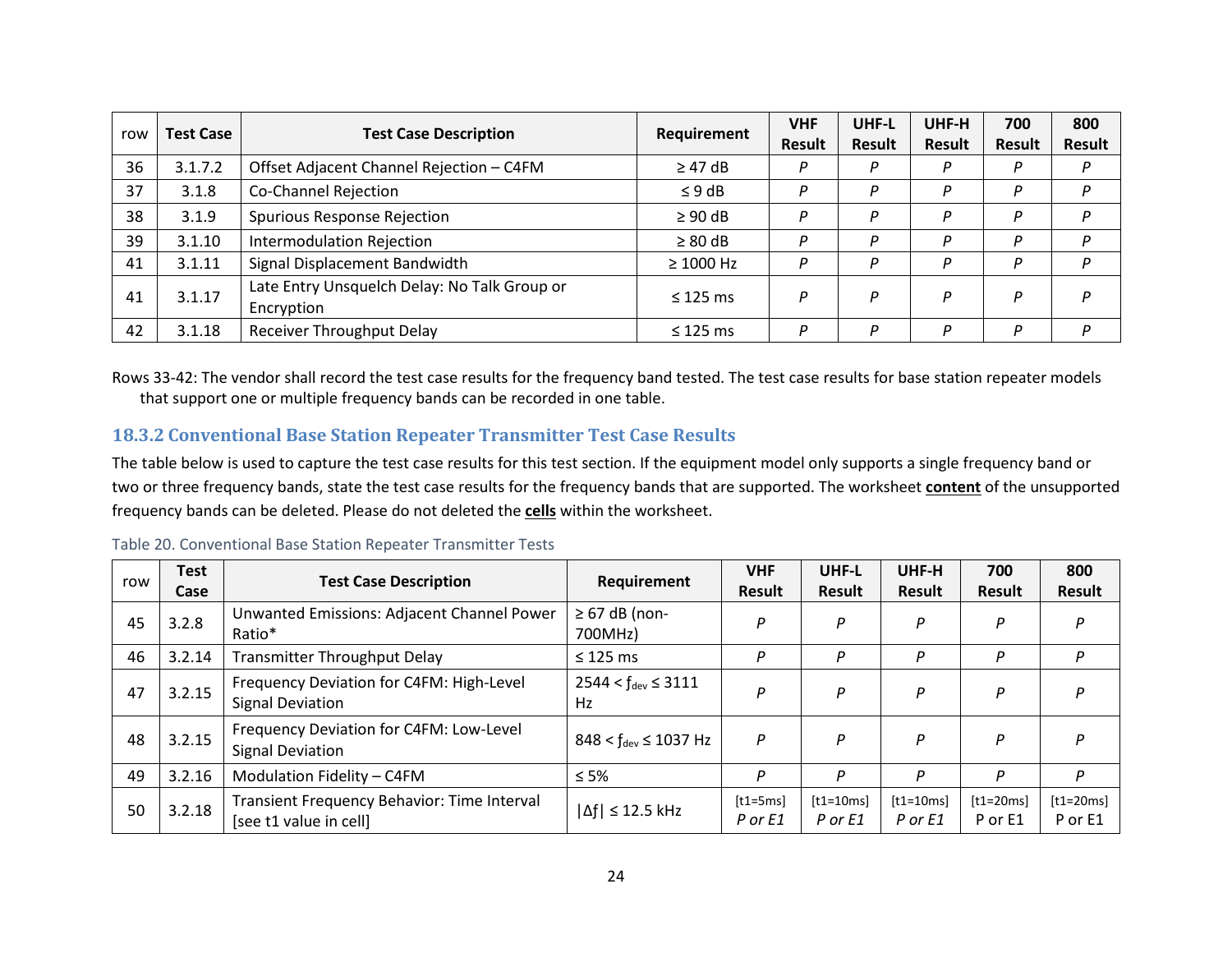|     | Test   | <b>Test Case Description</b><br>Requirement                           |                            | VHF                 | UHF-L                  | UHF-H                  | 700                    | 800                    |
|-----|--------|-----------------------------------------------------------------------|----------------------------|---------------------|------------------------|------------------------|------------------------|------------------------|
| row | Case   |                                                                       |                            | <b>Result</b>       | <b>Result</b>          | <b>Result</b>          | <b>Result</b>          | <b>Result</b>          |
| 51  | 3.2.18 | Transient Frequency Behavior: Time Interval<br>[see t2 value in cell] | $ \Delta f  \leq 6.25$ kHz | ft2=20msl           | $[t2=25ms]$            | $[t2=25ms]$            | $[t2=50ms]$            | $[t2=50ms]$<br>D       |
| 52  | 3.2.18 | Transient Frequency Behavior: Time Interval<br>[see t3 value in cell] | $ \Delta f  \leq 12.5$ kHz | ft3=5msl<br>P or E1 | $[t3=10ms]$<br>P or E1 | $[t3=10ms]$<br>P or F1 | $[t3=10ms]$<br>P or F1 | $[t3=10ms]$<br>P or E1 |

\*700MHz Adjacent Channel Power Ratio test is passed based on test results submitted for FCC equipment authorization.

Rows 45-52: The vendor shall record the test case results for the frequency band tested. The test case results for base station repeater models that support one or multiple frequency bands can be recorded in one table.

## **18.4 Trunked Base Station Repeater Performance - FDMA**

The trunked performance test case results section of the Model Name worksheet is introduced by the banner shown below. It is noted that the test cases for the 2016 and the 2017 CAB are identical for this test section. The vendor states the DTR Identifier for the trunked performance testing.

|  |  | Table 21. Banner for Trunked Base Station Repeater Performance - FDMA |  |
|--|--|-----------------------------------------------------------------------|--|
|  |  |                                                                       |  |

| row | <b>Trunked Base Station Repeater Performance - FDMA</b><br>(2017 CAB)                                          | <b>Trunked Base Station Repeater Performance</b><br>(2016 CAB)                          |
|-----|----------------------------------------------------------------------------------------------------------------|-----------------------------------------------------------------------------------------|
| 57  | <b>P25 CAP Test Identification</b>                                                                             | <b>P25 CAP Test Identification</b>                                                      |
| 58  | P25-CAB-CAI_TEST_REQ - July 2017, Section 2.2.1.2 - Trunked Base<br><b>Station Repeater Performance - FDMA</b> | P25-CAB-CAI_TEST_REQ - August 2016, Section 2.2.1.2 -<br><b>Trunked Mode Operations</b> |
| 59  | <b>Detailed Test Report Identification</b>                                                                     | <b>Detailed Test Report Identification</b>                                              |
| 60  | [DTR-P25CAPxxxxxx]                                                                                             | [DTR-P25CAPxxxxxx]                                                                      |

Row 60: Under the 'Trunked Base Station Repeater Performance (2017 CAB)' column, record the DTR Identifier for the test section if the vendor is submitting the STR according to the 2017 CAB. Note that a DTR Identifier from previous testing may be recorded if testing cases have not changed.

Row 60: Under the 'Trunked Base Station Repeater Performance (2016 CAB)' column, record the DTR Identifier for the test section if the vendor is submitting the STR according to the 2016 CAB. Note that a DTR Identifier from previous testing may be recorded if testing cases have not changed.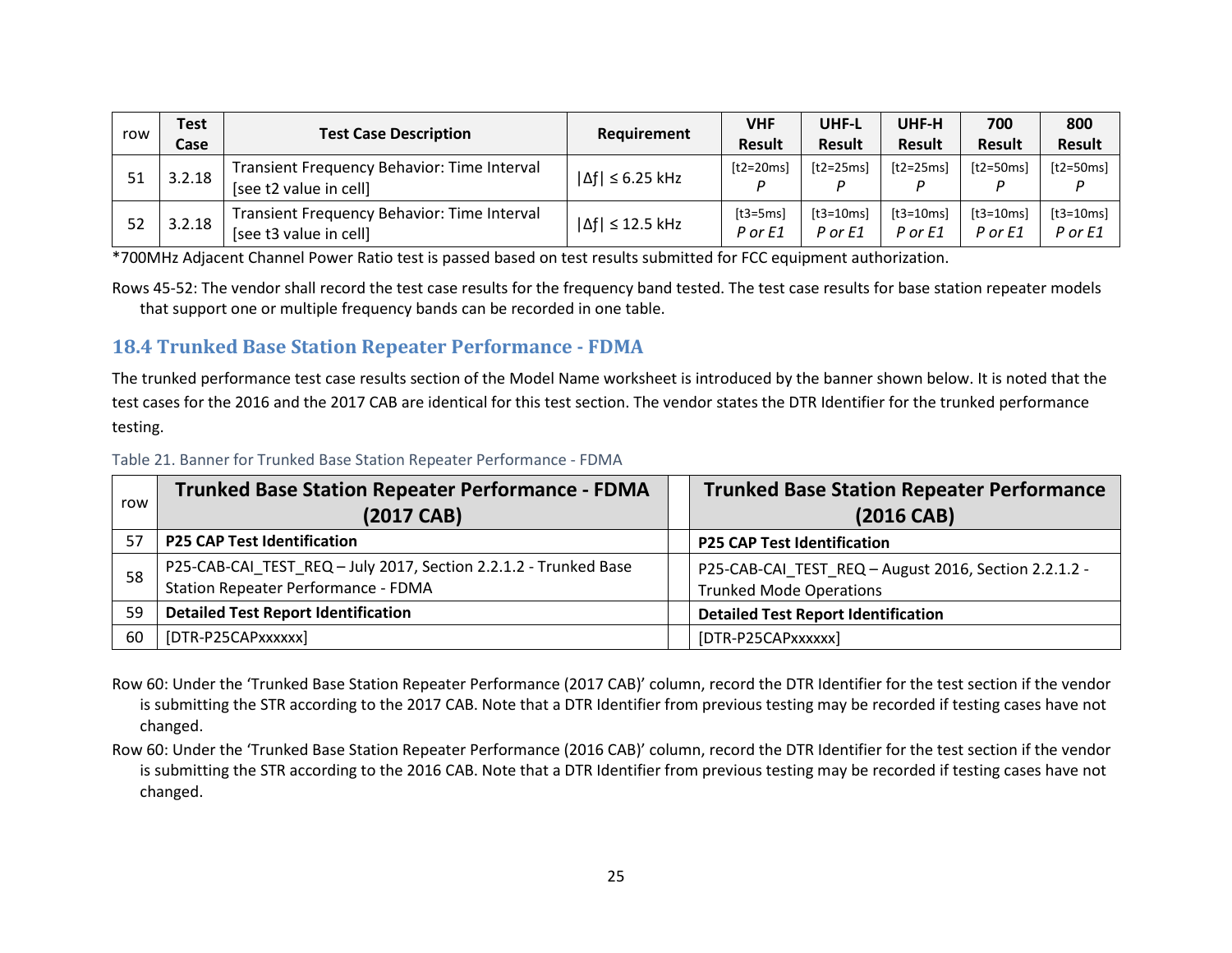## **18.4.1 Trunked Base Station Repeater Receiver Test Case Results - FDMA**

The table below is used to capture the test case results for this test section. If the equipment model only supports a single frequency band or two or three frequency bands, state the test case results for the frequency bands that are supported. The worksheet **content** of the unsupported frequency bands can be deleted. Please do not deleted the **cells** within the worksheet.

| row | <b>Test</b><br>Case | <b>Test Case Description</b>             | Requirement     | <b>VHF</b><br><b>Result</b> | UHF-L<br>Result | UHF-H<br><b>Result</b> | 700<br><b>Result</b> | 800<br><b>Result</b> |
|-----|---------------------|------------------------------------------|-----------------|-----------------------------|-----------------|------------------------|----------------------|----------------------|
| 65  | 3.1.4               | Reference Sensitivity - C4FM             | $\le$ -116 dBm  | P                           | P               | P                      | Ρ                    |                      |
| 66  | 3.1.5               | Faded Reference Sensitivity - C4FM       | $\leq$ -108 dBm | P                           | D               | D                      | D                    |                      |
| 67  | 3.1.7.1             | Adjacent Channel Rejection - C4FM        | $\geq 60$ dB    | P                           | Р               | P                      | P                    |                      |
| 68  | 3.1.7.2             | Offset Adjacent Channel Rejection - C4FM | $\geq$ 47 dB    | P                           | D               | P                      | D                    |                      |
| 69  | 3.1.8               | <b>Co-Channel Rejection</b>              | $\leq 9$ dB     | P                           | P               | P                      | D                    |                      |
| 70  | 3.1.9               | Spurious Response Rejection              | $\geq 90$ dB    | P                           | P               | P                      | P                    |                      |
| 71  | 3.1.10              | <b>Intermodulation Rejection</b>         | $\geq 80$ dB    | P                           | P               | P                      | D                    |                      |
| 72  | 3.1.11              | Signal Displacement Bandwidth            | $\geq 1000$ Hz  | P                           | D               | D                      | D                    |                      |

Table 22. Trunked Base Station Repeater Receiver Tests - FDMA

Rows 65-72: The vendor shall record the test case results for the frequency band tested. The test case results for base station repeater models that support one or multiple frequency bands can be recorded in one table.

#### **18.4.2 Trunked Base Station Repeater Transmitter Test Case Results - FDMA**

The table below is used to capture the test case results for this test section. If the equipment model only supports a single frequency band or two or three frequency bands, state the test case results for the frequency bands that are supported. The worksheet **content** of the unsupported frequency bands can be deleted. Please do not deleted the **cells** within the worksheet.

| row | <b>Test</b><br>Case | <b>Test Case Description</b>                                  | Requirement                   | <b>VHF</b><br><b>Result</b> | UHF-L<br><b>Result</b> | UHF-H<br><b>Result</b> | 700<br><b>Result</b> | 800<br><b>Result</b> |
|-----|---------------------|---------------------------------------------------------------|-------------------------------|-----------------------------|------------------------|------------------------|----------------------|----------------------|
| 75  | 3.2.8               | <b>Unwanted Emissions: Adjacent</b><br>Channel Power Ratio*   | $\geq$ 67 dB (non-<br>700MHz) |                             |                        |                        |                      |                      |
| 76  | 3.2.14              | <b>Transmitter Throughput Delay</b>                           | $\leq$ 125 ms                 |                             |                        |                        |                      |                      |
| 77  | 3.2.15              | Frequency Deviation for C4FM: High-<br>Level Signal Deviation | $2544 < f_{dev} \leq 3111$ Hz |                             |                        |                        |                      |                      |

Table 23. Trunked Base Station Repeater Transmitter Tests - FDMA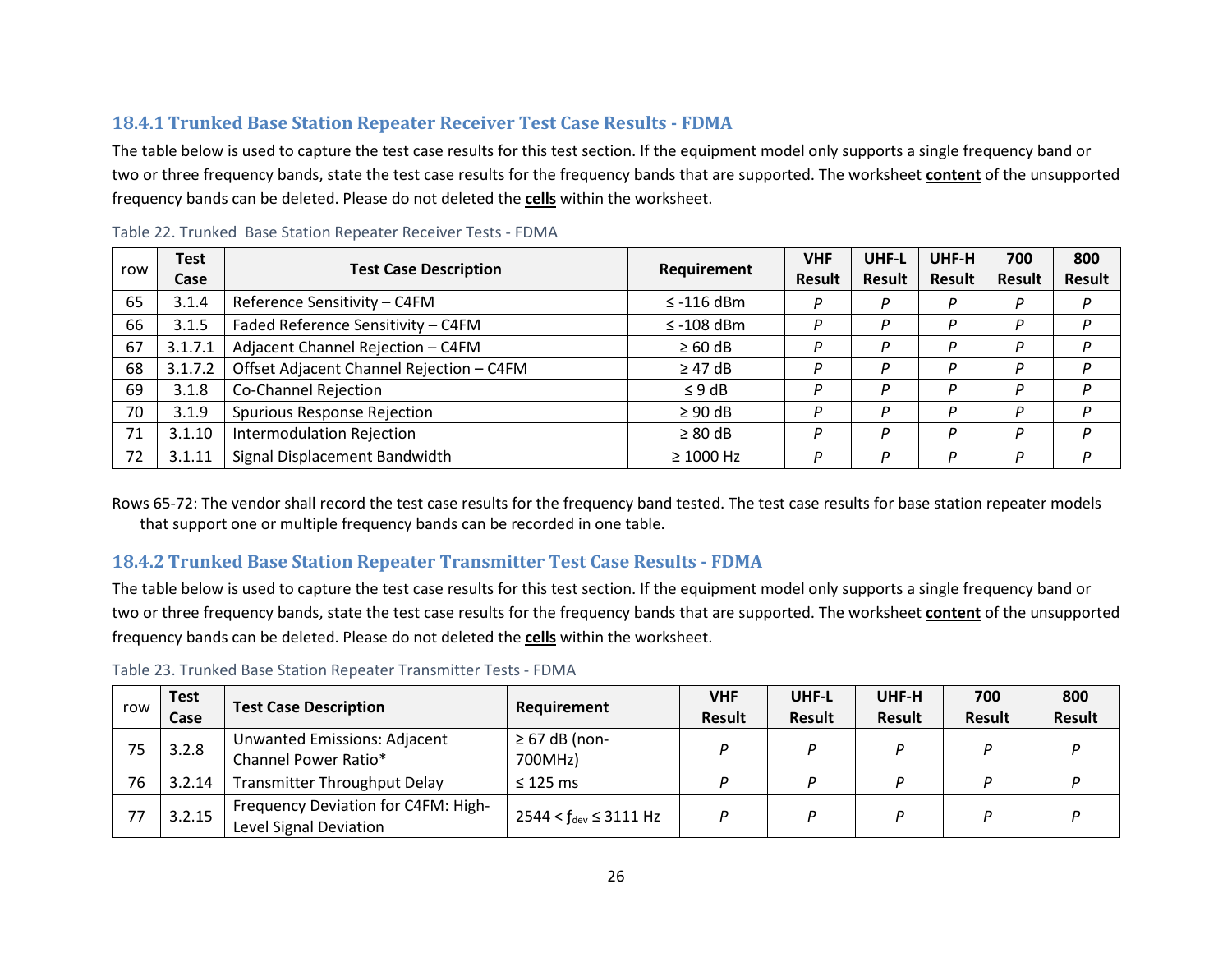| row | <b>Test</b> | <b>Test Case Description</b>                                                 | Requirement                                | <b>VHF</b>            | UHF-L                  | UHF-H                      | 700                        | 800                    |
|-----|-------------|------------------------------------------------------------------------------|--------------------------------------------|-----------------------|------------------------|----------------------------|----------------------------|------------------------|
|     | Case        |                                                                              |                                            | Result                | Result                 | Result                     | <b>Result</b>              | <b>Result</b>          |
| 78  | 3.2.15      | Frequency Deviation for C4FM: Low-<br>Level Signal Deviation                 | $848 < f_{\text{dev}} \le 1037 \text{ Hz}$ | P                     | P                      | P                          | D                          | P                      |
| 79  | 3.2.16      | Modulation Fidelity - C4FM                                                   | $\leq 5\%$                                 | P                     | P                      | P                          | P                          | Ρ                      |
| 80  | 3.2.18      | <b>Transient Frequency Behavior: Time</b><br>Interval [see t1 value in cell] | $ \Delta f  \leq 12.5$ kHz                 | $[t1=5ms]$<br>P or E1 | $[t1=10ms]$<br>P or E1 | $[t1=10ms]$<br>$P$ or $E1$ | $[t1=20ms]$<br>P or E1     | $[t1=20ms]$<br>P or E1 |
| 81  | 3.2.18      | <b>Transient Frequency Behavior: Time</b><br>Interval [see t2 value in cell] | $ \Delta f  \leq 6.25$ kHz                 | $[t2=20ms]$<br>Р      | $[t2=25ms]$<br>P       | $[t2=25ms]$<br>P           | $[t2=50ms]$<br>P           | $[t2=50ms]$            |
| 82  | 3.2.18      | <b>Transient Frequency Behavior: Time</b><br>Interval [see t3 value in cell] | $ \Delta f  \leq 12.5$ kHz                 | $[t3=5ms]$<br>P or E1 | $[t3=10ms]$<br>P or E1 | $[t3=10ms]$<br>$P$ or $E1$ | $[t3=10ms]$<br>$P$ or $E1$ | $[t3=10ms]$<br>P or E1 |

Rows 75-82: The vendor shall record the test case results for the frequency band tested. The test case results for base station repeater models that support one or multiple frequency bands can be recorded in one table.

#### **18.4.3 Trunked Base Station Repeater Trunked Test Case Results - FDMA**

The table below is used to capture the test case results for this test section. These test cases are independent of frequency band. Any frequency band may be used for these test cases.

|  | Table 24. Trunked Base Station Repeater Trunked Tests - FDMA |
|--|--------------------------------------------------------------|
|--|--------------------------------------------------------------|

| row | <b>Test Case</b> | <b>Test Case Description</b>                                         | Requirement     | Result |
|-----|------------------|----------------------------------------------------------------------|-----------------|--------|
| 86  | 3.3.4            | Time to Grant                                                        |                 |        |
| 87  | 3.3.4            | Non-Simulcast time to grant limits - 37.5 ms ISP and single OSP TSBK | $\leq$ 337.5 ms | P      |
| 88  | 3.3.4            | Non-Simulcast time to grant limits - 37.5 ms ISP and double OSP TSBK | $\leq$ 354 ms   | P      |
| 89  | 3.3.4            | Non-Simulcast time to grant limits - 37.5 ms ISP and triple OSP TSBK | $\leq$ 366.5 ms | P      |
| 90  | 3.3.4            | Non-Simulcast time to grant limits - 45 ms ISP and single OSP TSBK   | $\leq$ 345 ms   | P      |
| 91  | 3.3.4            | Non-Simulcast time to grant limits - 45 ms ISP and double OSP TSBK   | $\leq$ 361.5 ms | P      |
| 92  | 3.3.4            | Non-Simulcast time to grant limits - 45 ms ISP and triple OSP TSBK   | $\leq$ 374 ms   | P      |
| 93  | 3.3.4            | Simulcast time to grant limits - 37.5 ms ISP and single OSP TSBK     | $\leq$ 487.5 ms | P      |
| 94  | 3.3.4            | Simulcast time to grant limits - 37.5 ms ISP and double OSP TSBK     | $\leq 504$ ms   | P      |
| 95  | 3.3.4            | Simulcast time to grant limits - 37.5 ms ISP and triple OSP TSBK     | $\leq$ 516.5 ms | Ρ      |
| 96  | 3.3.4            | Simulcast time to grant limits - 45 ms ISP and single OSP TSBK       | $\leq$ 495 ms   | P      |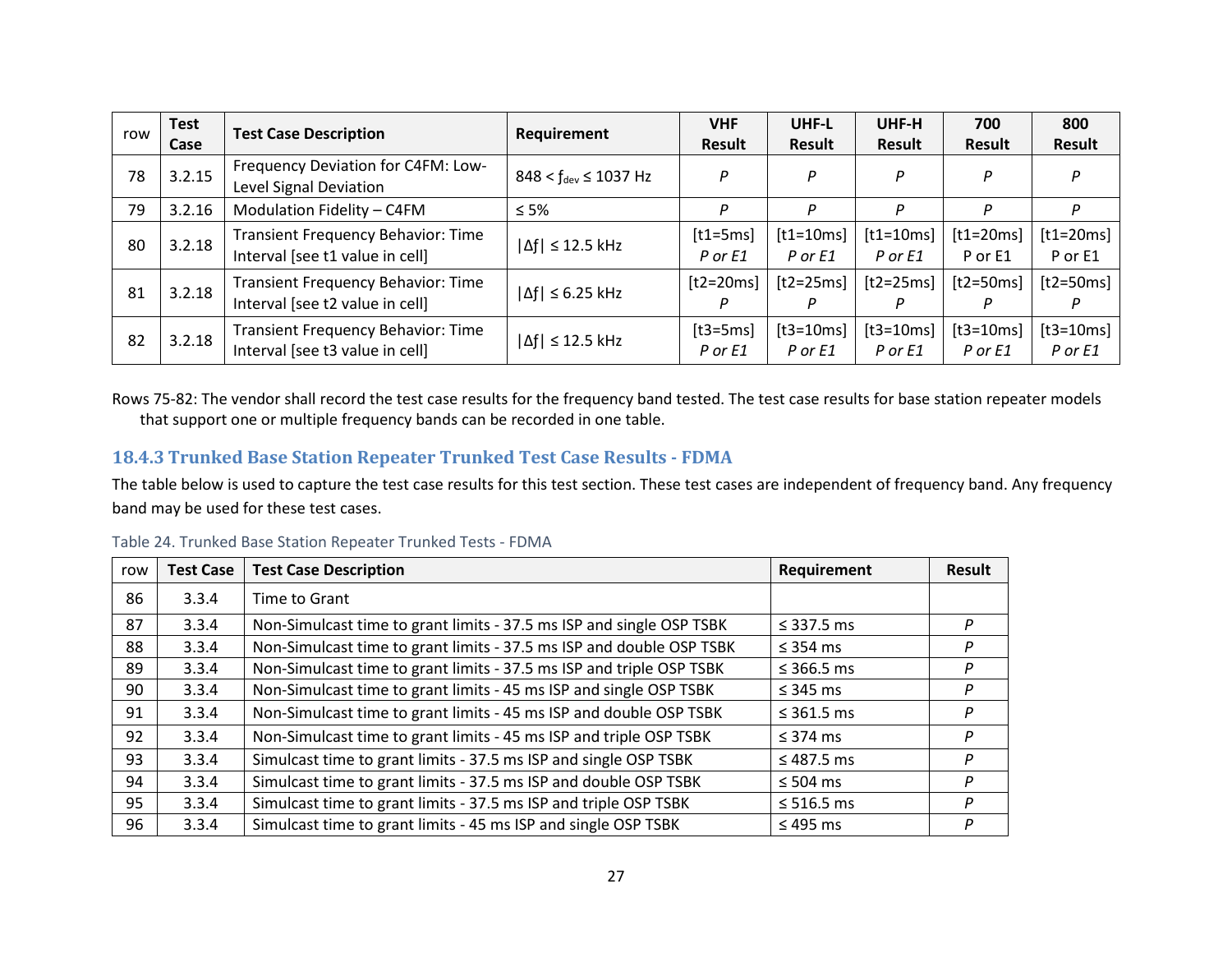| row |       | <b>Test Case   Test Case Description</b>                                    | Reauirement       | <b>Result</b> |
|-----|-------|-----------------------------------------------------------------------------|-------------------|---------------|
| 97  | 3.3.4 | <sup>1</sup> Simulcast time to grant limits - 45 ms ISP and double OSP TSBK | $1 \leq 511.5$ ms |               |
| 98  | 3.3.4 | Simulcast time to grant limits - 45 ms ISP and triple OSP TSBK              | $\leq$ 524 ms     |               |

Rows 86-98: The vendor shall record the test case results.

### **18.5 Trunked Base Station Repeater Performance - TDMA**

The trunked performance test case results section of the Model Name worksheet is introduced by the banner shown below. It is noted that these test cases only for the 2017 CAB. The vendor states the DTR Identifier for the trunked performance testing.

Table 25. Banner for Conventional Base Station Repeater Performance - TDMA

| row | <b>Trunked Base Station Repeater Performance - TDMA (2017</b><br><b>CAB only)</b>                      |
|-----|--------------------------------------------------------------------------------------------------------|
| 102 | <b>Test Identification</b>                                                                             |
| 103 | P25-CAB-CAI_TEST_REQ -July 2017, Section 2.2.1.3 - Trunked Base Station<br>Repeater Performance - TDMA |
| 104 | <b>Detailed Test Report Identification</b>                                                             |
| 105 | [DTR-P25CAPxxxxxx]                                                                                     |

Row 105: Under the 'Trunked Base Station Repeater Performance - TDMA (2017 CAB only)' column, record the DTR Identifier for the test section if the vendor is submitting the STR according to the 2017 CAB. This section is only utilized for the 2017 CAB.

#### **18.5.1 Trunked Base Station Repeater Receiver Test Case Results - TDMA**

The table below is used to capture the test case results for this test section. If the equipment model only supports a single frequency band or two or three frequency bands, state the test case results for the frequency bands that are supported. The worksheet **content** of the unsupported frequency bands can be deleted. Please do not deleted the **cells** within the worksheet.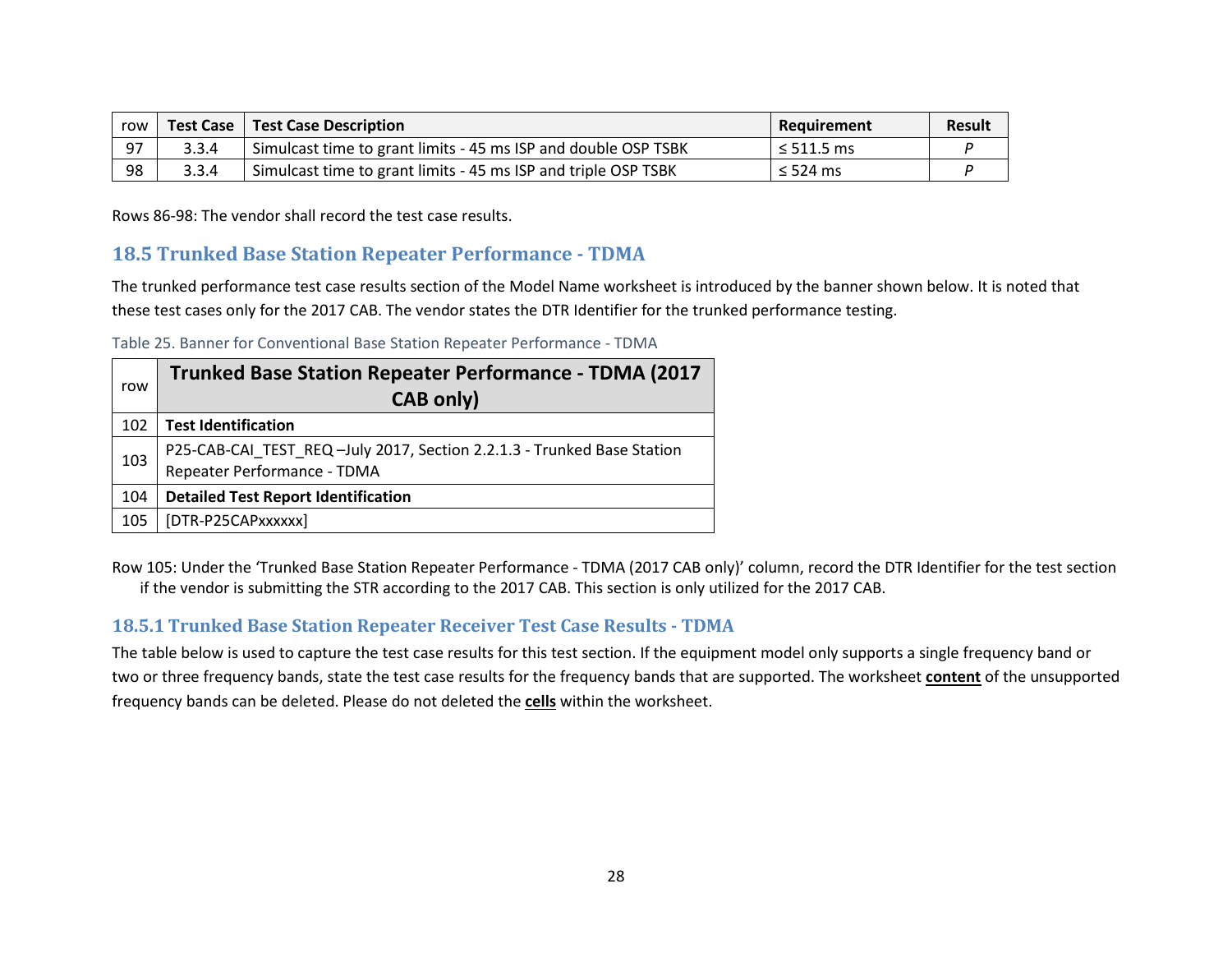| row | <b>Test</b><br>Case | <b>Test Case Description</b>             | Requirement     | <b>VHF</b><br><b>Result</b> | UHF-L<br><b>Result</b> | UHF-H<br>Result | 700<br><b>Result</b> | 800<br><b>Result</b> |
|-----|---------------------|------------------------------------------|-----------------|-----------------------------|------------------------|-----------------|----------------------|----------------------|
| 110 | 3.1.4               | Reference Sensitivity - HCPM             | $\leq$ -116 dBm | D                           | D                      | P               | D                    | D                    |
| 111 | 3.1.5               | Faded Reference Sensitivity - HCPM       | $\leq$ -108 dBm |                             | D                      | D               | D                    | D                    |
| 112 | 3.1.7.1             | Adjacent Channel Rejection - HCPM        | $\geq 60$ dB    | D                           | D                      | P               | D                    | D                    |
| 113 | 3.1.7.2             | Offset Adjacent Channel Rejection - HCPM | $\geq$ 47 dB    | P                           | D                      | P               | D                    | D                    |
| 114 | 3.1.8               | Co-Channel Rejection                     | $\leq 9$ dB     | P                           | D                      | P               | D                    | D                    |
| 115 | 3.1.9               | <b>Spurious Response Rejection</b>       | $\geq 90$ dB    | P                           |                        | D               | D                    | D                    |
| 116 | 3.1.10              | Intermodulation Rejection                | $\geq 80$ dB    | D                           | D                      | D               | D                    | D                    |
| 117 | 3.1.11              | Signal Displacement Bandwidth            | $\geq 1000$ Hz  |                             | D                      | D               | D                    | D                    |

Table 26. Trunked Base Station Repeater Receiver Tests - TDMA

Rows 110-117: The vendor shall record the test case results for the frequency band tested. The test case results for base station repeater models that support one or multiple frequency bands can be recorded in one table.

#### **18.5.2 Trunked Base Station Repeater Transmitter Test Case Results - TDMA**

The table below is used to capture the test case results for this test section. If the equipment model only supports a single frequency band or two or three frequency bands, state the test case results for the frequency bands that are supported. The worksheet **content** of the unsupported frequency bands can be deleted. Please do not deleted the **cells** within the worksheet.

| row | <b>Test</b><br>Case | <b>Test Case Description</b>                      | Requirement                           | <b>VHF</b><br><b>Result</b> | UHF-L<br>Result | UHF-H<br><b>Result</b> | 700<br><b>Result</b> | 800<br><b>Result</b> |
|-----|---------------------|---------------------------------------------------|---------------------------------------|-----------------------------|-----------------|------------------------|----------------------|----------------------|
| 120 | 3.2.8               | Unwanted Emissions: Adjacent Channel Power Ratio* | $\geq 65$ dB<br>$(non-700MHz)$        | D                           | D               | D                      | D                    | D                    |
| 121 | 3.2.13              | <b>Modulation Fidelity</b>                        | $\leq 5\%$                            | D                           | D               | D                      | מ                    |                      |
| 122 | 3.2.14              | <b>Symbol Rate Accuracy</b>                       | Not to exceed 10<br>parts per million | D                           | D               | D                      | D                    | D                    |

Table 27. Trunked Base Station Repeater Transmitter Tests - TDMA

Rows 120-122: The vendor shall record the test case results for the frequency band tested. The test case results for base station repeater models that support one or multiple frequency bands can be recorded in one table.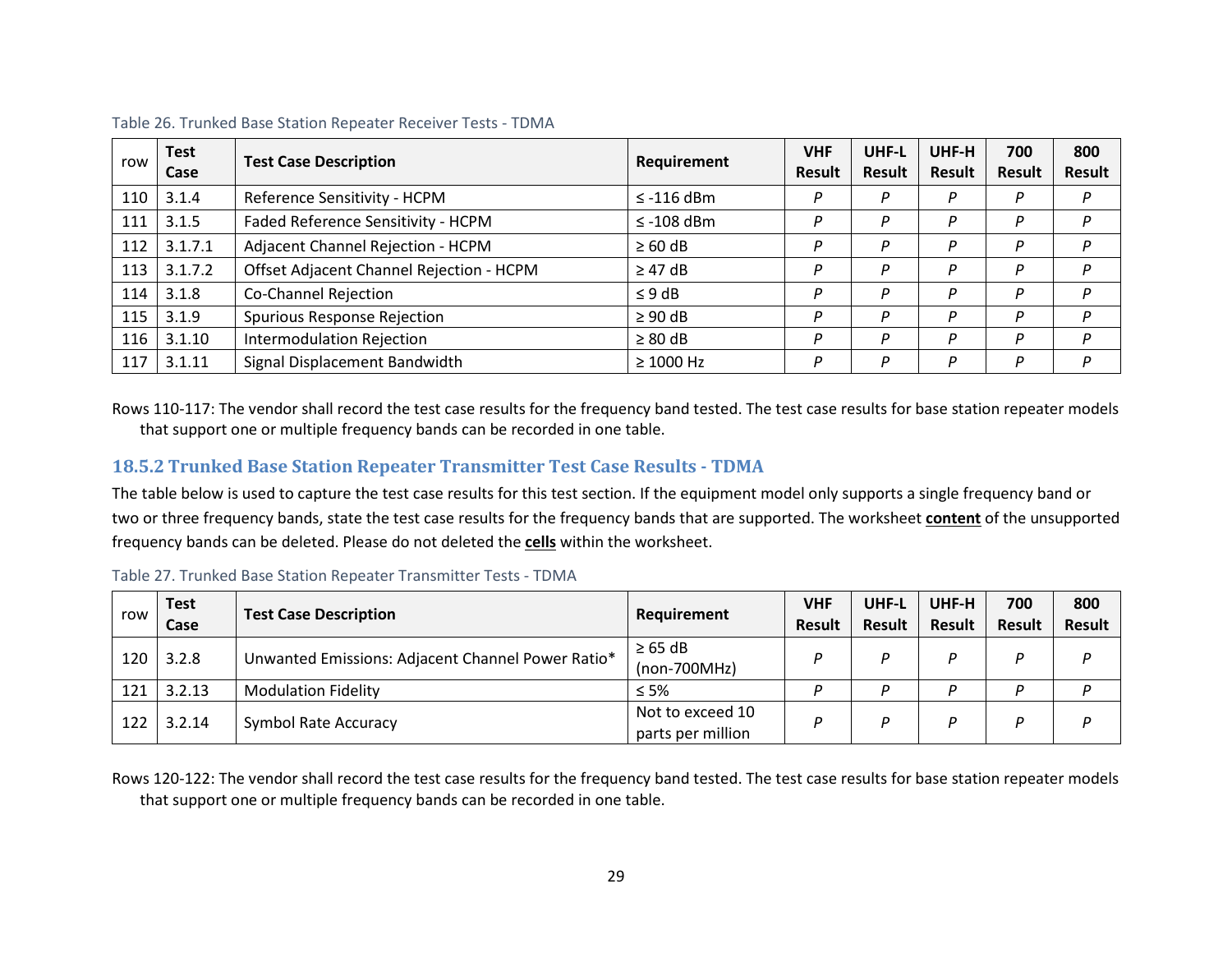# **18.6 Conventional Base Station Repeater Interoperability - Repeat Mode**

The conventional interoperability (repeat mode) test case results section of the Model Name worksheet is introduced by the banner shown below. It is noted that while the test cases for these test sections are identical, the 2016 CAB calls out the test cases in a specific table (Table 15) within section 2.2.3.1 of the 2016 CAB, while the 2017 CAB has the same test cases called out within a single section 2.2.3.1 of the 2017 CAB. These test sections include test cases that must be passed to be compliant with the P25 CAP Minimum Features Requirements CAB. These features are noted in the test case results table.

| Table 28. Banner for Conventional Base Station Repeater - Repeat Mode Interoperability Testing |  |  |
|------------------------------------------------------------------------------------------------|--|--|
|------------------------------------------------------------------------------------------------|--|--|

| row | <b>Conventional Base Station Repeater</b>                                                                                                | <b>Conventional Base Station Repeater</b>                                                                                  |
|-----|------------------------------------------------------------------------------------------------------------------------------------------|----------------------------------------------------------------------------------------------------------------------------|
|     | Interoperability - Repeat Mode (2017 CAB)                                                                                                | Interoperability - Repeat Mode (2016 CAB)                                                                                  |
| 127 | <b>CAB Test Section Identification</b>                                                                                                   | <b>CAB Test Section Identification</b>                                                                                     |
| 128 | P25-CAB-CAI_TEST_REQ - July 2017, Section 2.2.3.1 -<br><sup>1</sup> Conventional Base Station Repeater Interoperability - Repeat<br>Mode | P25-CAB-CAI_TEST_REQ - August 2016, Section 2.2.3.1 - [Table 15]  <br>-- Conventional Interoperability Tests - Repeat Mode |

#### **18.6.1 Representative Conventional Subscriber Unit Products Tested with the Conventional Base Station Repeater for Interoperability - Repeat Mode**

Interoperability testing requires that the vendor test against equipment from three representative equipment vendors. The vendor states the representative subscriber vendor name and the model name of the equipment from the representative subscriber vendor. Each of the representative products is given a Product No. that correlates to the 'Product [x] Result' column in the test case results table directly below the representative equipment table.

The DTR Identifier is stated for each of the three representative subscriber vendors. Table rows can be added if there are more than three vendor names.

Table 29. Representative Conventional Subscriber Unit Products Tested with the Conventional Base Station Repeater for Interoperability - Repeat Mode

| Row | Subscriber Vendor | <b>Model Name</b> | Product No. | <b>Detailed Test Report Identifier</b> |
|-----|-------------------|-------------------|-------------|----------------------------------------|
| 132 | [Vendor Name]     | [Model Name]      |             | [DTR-P25CAPxxxxxx]                     |
| 133 | [Vendor Name]     | [Model Name]      |             | [DTR-P25CAPxxxxxx]                     |
| 134 | [Vendor Name]     | [Model Name]      |             | [DTR-P25CAPxxxxxx]                     |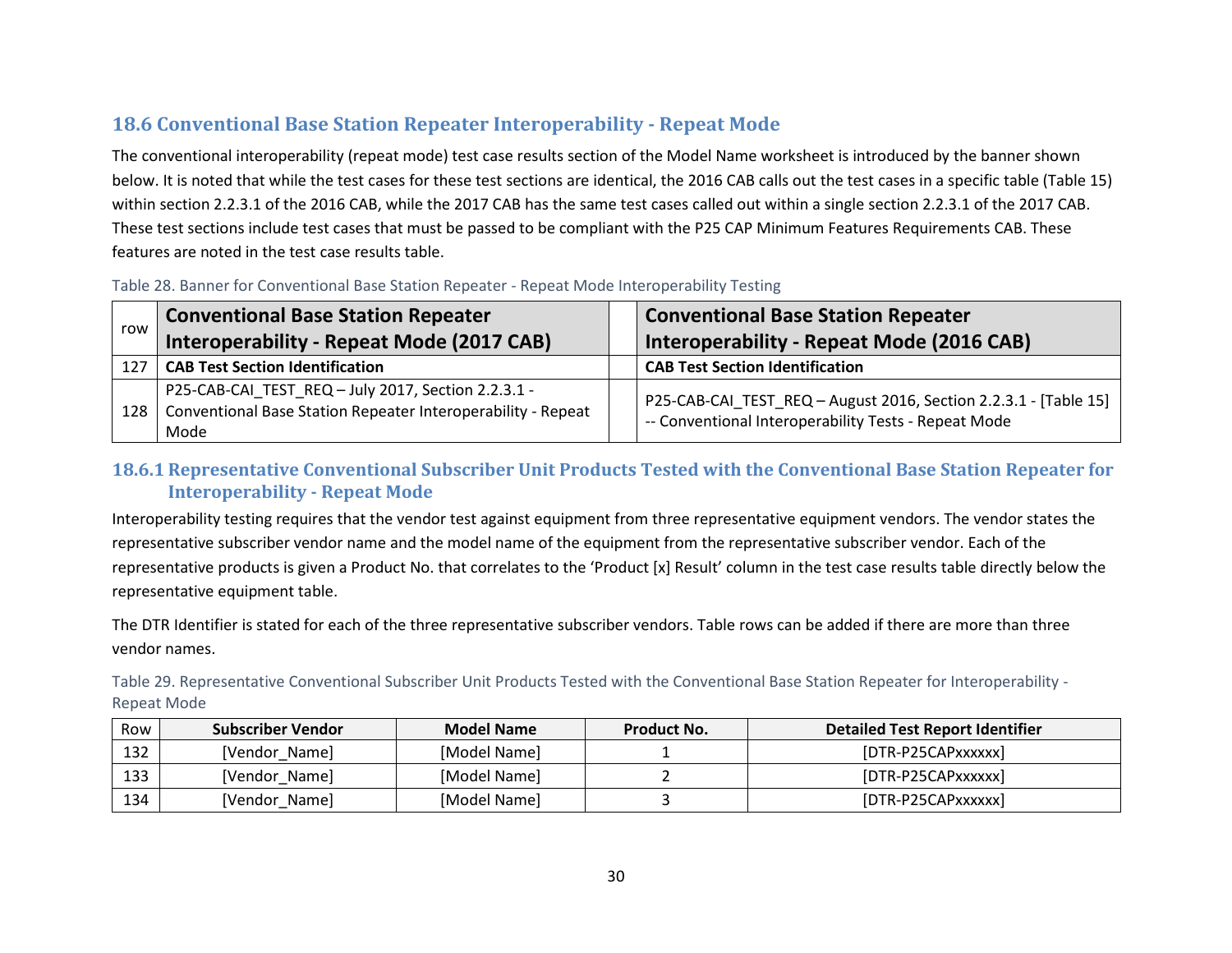Rows 132-134: In their respective columns, the vendor shall provide the Subscriber Vendor name and the Model Names for the representative equipment that was tested. The DTR Identifier that corresponds to the tested representative equipment shall be recorded in the 'Detailed Test Report Identifier' column. Each representative product shall be numbered in the Product No. column. This product number corresponds to the 'Product (x) Result' column found in the Test Case Results table that follows this table.

#### **18.6.2 Conventional Base Station Repeater Interoperability Test Case Results - Repeat Mode**

The table below is used to capture the test case results for this test section. These test cases are independent of frequency band. Any frequency band may be used for these test cases. Please note the correspondence between the numbers in the column cells labelled 'Product No.' and the multiple column cells labeled 'Product [x] Result.' For clarity, 'Product No. 1' of the representative products table corresponds with 'Product 1 Results' of the test case results table; 'Product No. 2' corresponds with 'Product 2 Results'; 'Product No. 3' corresponds with 'Product 3 Results'; and so on. Table columns can be added if there are more than three vendor names.

As part of the P25 CAP Minimum Feature Requirement, Test Cases 2.4.1, 2.4.2 and 2.4.9 must have a Passed test case result.

| <b>Test Case</b><br>row |            | <b>Description</b>                                                  |  | <b>Product 2</b> | <b>Product 3</b> |
|-------------------------|------------|---------------------------------------------------------------------|--|------------------|------------------|
|                         |            |                                                                     |  | <b>Result</b>    | <b>Result</b>    |
| 140                     | $2.4.1***$ | Matching NAC Operation and SU Unaddressed Voice Call **             |  |                  |                  |
| 141                     | 2.4.1.4.1  | Test Case 1 - Matching NAC operation - Unaddressed Voice Call       |  |                  |                  |
| 142                     | $2.4.2**$  | Matching NAC Operation - SU Routine Group Call Mode **              |  |                  |                  |
| 143                     | 2.4.2.4.1  | Test Case 1 - Matching NAC - SU Routine Group Call Mode             |  |                  |                  |
| 144                     | 2.4.3      | Transmit NAC Independent of Receive NAC - SU Unaddressed Voice Call |  |                  |                  |
| 145                     | 2.4.3.4.1  | Test Case 1 - Independent NAC Operation - SU Unaddressed Voice Call |  |                  |                  |
| 146                     | 2.4.4      | Transmit NAC Independent of Receive NAC - SU Routine Group Call     |  |                  |                  |
| 147                     | 2.4.4.4.1  | Test Case 1 - Independent NAC Operation - SU Routine Group Call     |  |                  |                  |
| 148                     | 2.4.5      | Any NAC (\$F7F) Operation - SU Unaddressed Voice Call               |  |                  |                  |
| 149                     | 2.4.5.4.1  | Test Case 1 - NAC \$F7F Operation - SU Unaddressed Voice Call       |  |                  |                  |
| 150                     | 2.4.6      | Any NAC (\$F7F) Operation - SU Routine Group Call                   |  |                  |                  |
| 151                     | 2.4.6.4.1  | Test Case 1 – NAC \$F7F Operation – SU Routine Group Call           |  |                  |                  |
| 152                     | 2.4.7      | Any NAC (\$F7E) Operation with Fixed Transmit NAC - SU Group Call   |  |                  |                  |
| 153                     | 2.4.7.4.1  | Test Case 1 - NAC \$F7E Operation - SU Group Call                   |  |                  |                  |
| 154                     | 2.4.8      | <b>Emergency Call</b>                                               |  |                  |                  |

#### Table 30. Conventional Base Station Repeater Interoperability Tests - Repeat Mode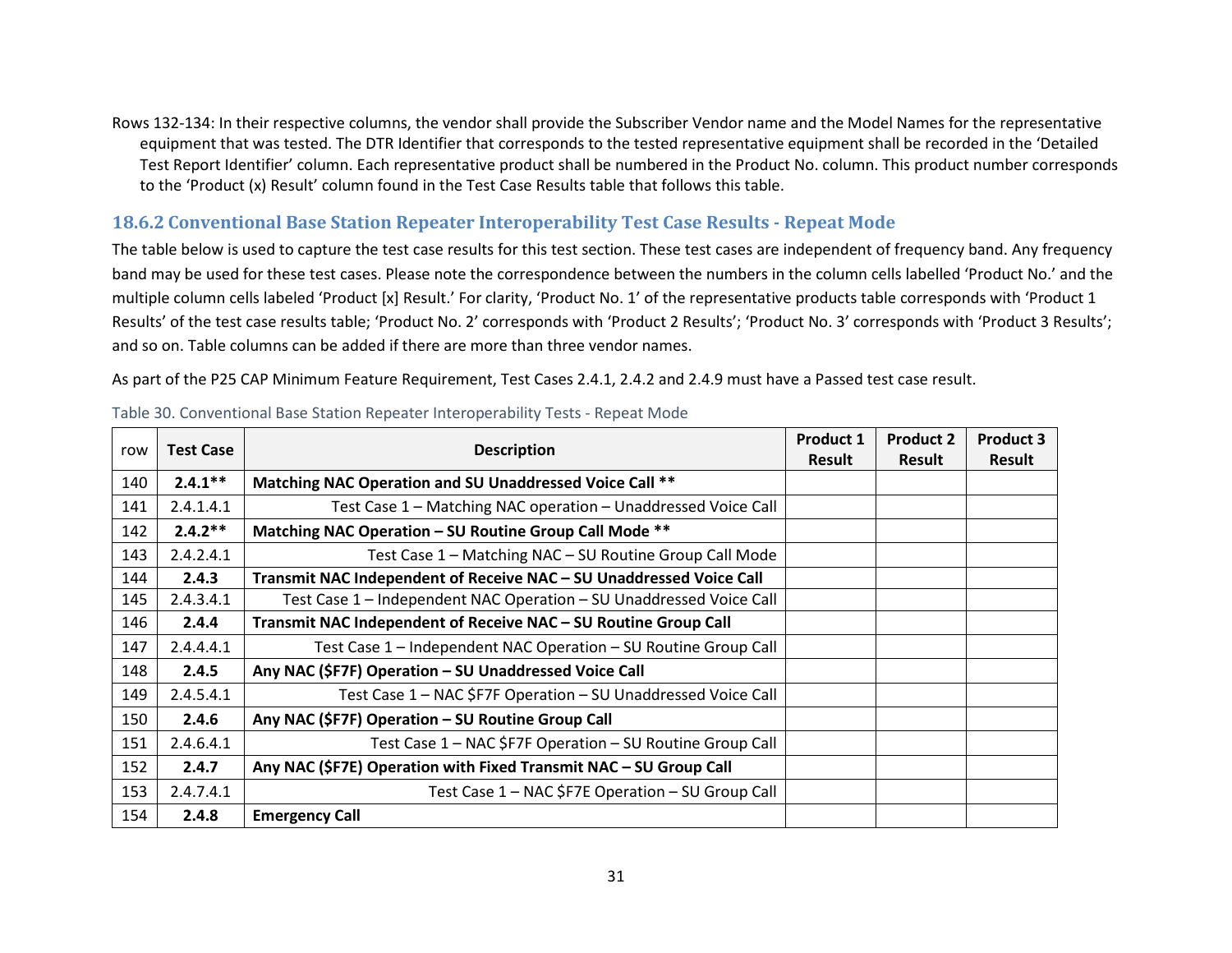| row | <b>Test Case</b> | <b>Description</b>                                                     | Product 1<br><b>Result</b> | <b>Product 2</b><br><b>Result</b> | <b>Product 3</b><br><b>Result</b> |
|-----|------------------|------------------------------------------------------------------------|----------------------------|-----------------------------------|-----------------------------------|
| 155 | 2.4.8.4.1        | Test Case 1 - Emergency Call                                           |                            |                                   |                                   |
| 156 | $2.4.9**$        | Monitor Mode - SU Group Call **                                        |                            |                                   |                                   |
| 157 | 2.4.9.4.1        | Test Case 1 - Monitor Mode - Receiving Group Call                      |                            |                                   |                                   |
| 158 | 2.4.10           | <b>Unit-to-Unit Voice Call</b>                                         |                            |                                   |                                   |
| 159 | 2.4.10.4.1       | Test Case 1 - Initiate Unit-to-Unit Call from SU 1                     |                            |                                   |                                   |
|     |                  | Test Case 3 - Initiate Unit-to-Unit Call from SU 1, No Co-Channel      |                            |                                   |                                   |
| 160 | 2.4.10.4.3       | Interference Suppression                                               |                            |                                   |                                   |
| 161 | 2.4.11           | Unit-to-Unit Voice Call Co-Channel Interference Suppression by FNE     |                            |                                   |                                   |
| 162 | 2.4.11.4.1       | Test Case 1 - Initiate Unit-to-Unit Call from SU 1                     |                            |                                   |                                   |
| 163 | 2.4.12           | Unit-to-Unit Voice Call - Receiving Units Also in Monitor Mode         |                            |                                   |                                   |
| 164 | 2.4.12.4.1       | Test Case 1 - Initiate Unit-to-Unit Call from SU 1                     |                            |                                   |                                   |
| 165 | 2.4.13           | <b>Encryption</b>                                                      |                            |                                   |                                   |
| 166 | 2.4.13.4.1       | Test Case 1 - Call Privacy for Encrypted Call                          |                            |                                   |                                   |
| 167 | 2.4.14           | Accept Any NAC in Normal and Selective Squelch Mode - SU Group Call    |                            |                                   |                                   |
| 168 | 2.4.14.4.1       | Test Case 1 - Receiving group Call with receive NAC \$F7F under Normal |                            |                                   |                                   |
|     |                  | and Selective Squelch Modes                                            |                            |                                   |                                   |
| 169 | 2.5.1            | <b>Call Alert</b>                                                      |                            |                                   |                                   |
| 170 | 2.5.1.4.1        | Test Case 1 - Initiate Call Alert Request from SU 1                    |                            |                                   |                                   |
| 171 | 2.5.2            | <b>Radio Check</b>                                                     |                            |                                   |                                   |
| 172 | 2.5.2.4.1        | Test Case 1 - Initiate Radio Check from SU 1                           |                            |                                   |                                   |
| 173 | 2.5.3            | <b>Message Update</b>                                                  |                            |                                   |                                   |
| 174 | 2.5.3.4.1        | Test Case 1 - Message Update Initiated by SU 1                         |                            |                                   |                                   |
| 175 | 2.5.3.4.3        | Test Case 3 - SU 1 to Group Message Update                             |                            |                                   |                                   |
| 176 | 2.5.4            | <b>Status Update</b>                                                   |                            |                                   |                                   |
| 177 | 2.5.4.4.1        | Test Case 1 - Status Update Initiated by SU 1                          |                            |                                   |                                   |
| 178 | 2.5.4.4.3        | Test Case 3 - SU to Talk Group Status Update Initiated by SU 1         |                            |                                   |                                   |
| 179 | 2.5.5            | <b>Status Query</b>                                                    |                            |                                   |                                   |
| 180 | 2.5.5.4.1        | Test Case 1 - Status Query Initiated by SU 1                           |                            |                                   |                                   |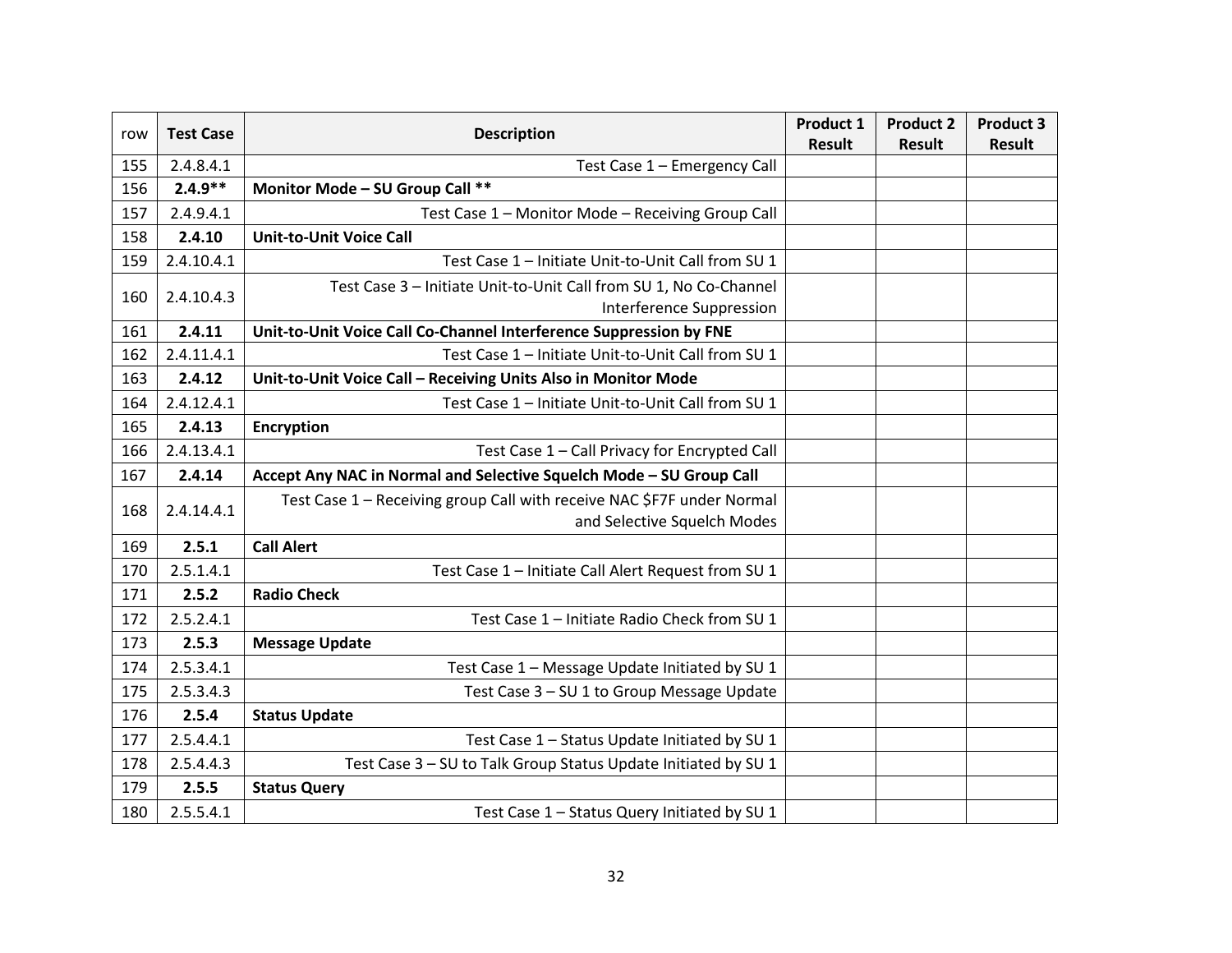| row | <b>Test Case</b> | <b>Description</b>                                                     | <b>Product 1</b><br><b>Result</b> | <b>Product 2</b><br><b>Result</b> | <b>Product 3</b><br><b>Result</b> |
|-----|------------------|------------------------------------------------------------------------|-----------------------------------|-----------------------------------|-----------------------------------|
| 181 | 2.5.6            | <b>Radio Unit Monitor</b>                                              |                                   |                                   |                                   |
| 182 | 2.5.6.4.1        | Test Case 1 – Radio Unit Monitor Initiated by SU 1 – Group Call        |                                   |                                   |                                   |
| 183 | 2.5.6.4.3        | Test Case 3 - Radio Unit Monitor Initiated by SU 1 - Unit-to-Unit Call |                                   |                                   |                                   |

\*\* P25 CAP Minimum Feature Requirement - Test Case Result must be a Pass (P)

Rows 140-183: In their respective columns, the vendor shall provide test case results for the representative products from a minimum of three different vendors. More 'Product Result' columns may be added if more representative products are tested.

# **18.7 Conventional Base Station Repeater Interoperability - FNE Dispatch Monitoring Console - Repeat Mode**

The conventional interoperability (FNE dispatch repeat mode) test case results section of the Model Name worksheet is introduced by the banner shown below. It is noted that while the test cases for these test sections are identical, the 2016 CAB calls out the test cases in a specific table (Table 16) within section 2.2.3.1 of the 2016 CAB, while the 2017 CAB has the same test cases called out within a single section 2.2.3.2 of the 2017 CAB.

|     | <b>Conventional Base Station Repeater</b>                 | <b>Conventional Base Station Repeater</b>                         |
|-----|-----------------------------------------------------------|-------------------------------------------------------------------|
| row | <b>Interoperability - FNE Dispatch Monitoring</b>         | <b>Interoperability - FNE Dispatch Monitoring</b>                 |
|     | <b>Console - Repeat Mode (2017 CAB)</b>                   | <b>Console - Repeat Mode (2016 CAB)</b>                           |
| 189 | <b>CAB Test Section Identification</b>                    | <b>CAB Test Section Identification</b>                            |
|     | P25-CAB-CAI_TEST_REQ - July 2017, Section 2.2.3.2 -       | P25-CAB-CAI_TEST_REQ - August 2016, Section 2.2.3.1 - [Table      |
| 190 | Conventional Base Station Repeater Interoperability - FNE | 16] - Conventional Interoperability Tests - FNE Includes Dispatch |
|     | Dispatch Monitoring Console - Repeat Mode                 | <b>Consoles Mode</b>                                              |

Table 31. Banner for Conventional Base Station Repeater Interoperability - FNE Dispatch Monitoring Console - Repeat Mode Testing

#### **18.7.1 Representative Conventional Subscriber Unit Products Tested with the Conventional Base Station Repeater for Interoperability - FNE Dispatch Monitoring Console - Repeat Mode**

Interoperability testing requires that the vendor test against equipment from three representative equipment vendors. The vendor states the representative subscriber vendor name and the model name of the equipment from the representative subscriber vendor. Each of the representative products is given a Product No. that correlates to the 'Product [x] Result' column in the test case results table directly below the representative equipment table.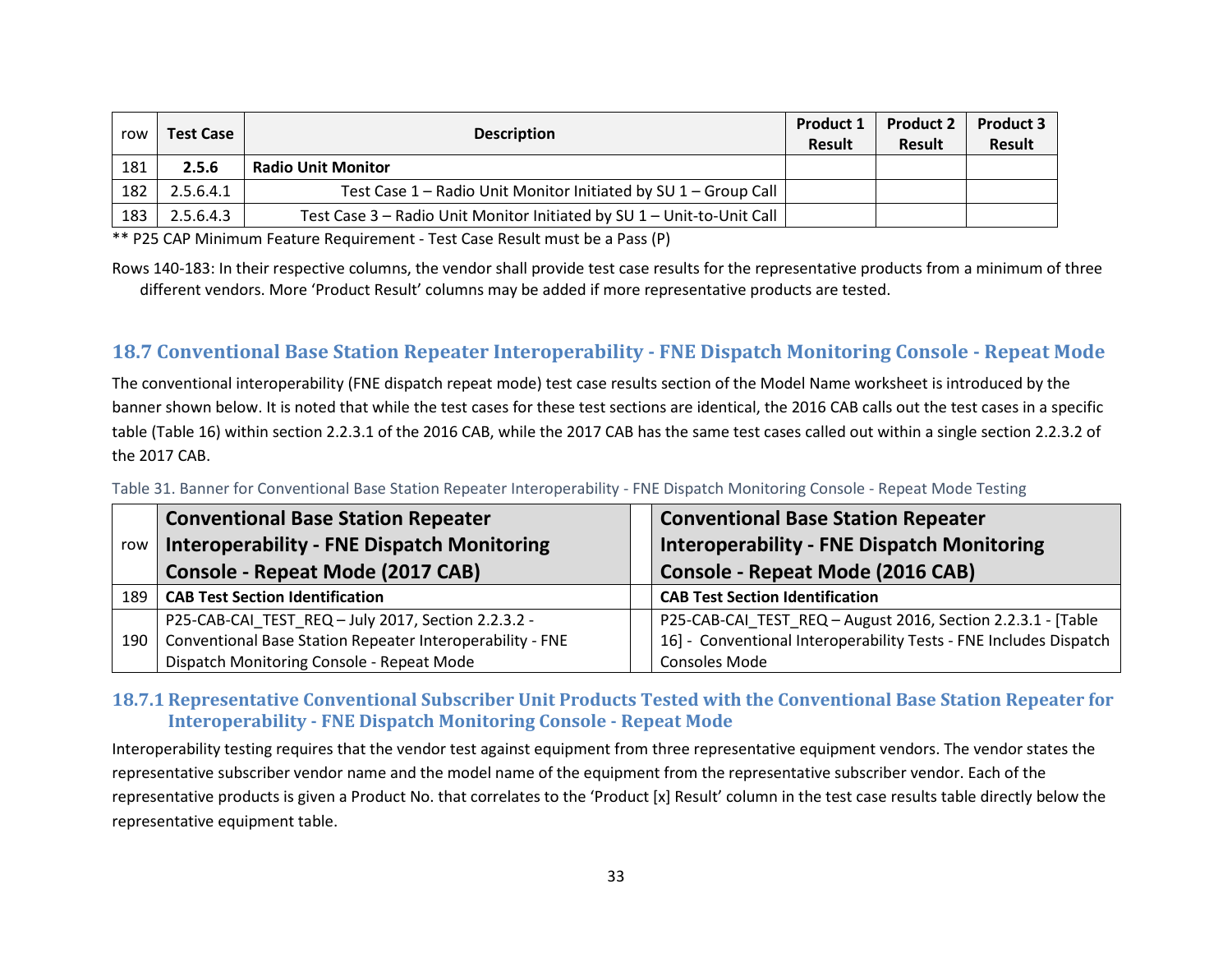The DTR Identifier is stated for each of the three representative subscriber vendors. Table rows can be added if there are more than three vendor names.

Table 32. Representative Conventional Subscriber Unit Products Tested with the Conventional Base Station Repeater for Interoperability - FNE Dispatch Monitoring Console - Repeat Mode

| row | Subscriber Vendor | <b>Model Name</b> | Product No. | Detailed Test Report Identifier |
|-----|-------------------|-------------------|-------------|---------------------------------|
| 194 | [Vendor Name]     | [Model Name]      |             | [DTR-P25CAPxxxxxx]              |
| 195 | [Vendor Name]     | [Model Name]      |             | [DTR-P25CAPxxxxxx]              |
| 196 | [Vendor_Name]     | [Model Name]      |             | [DTR-P25CAPxxxxxx]              |

Rows 194-196: In their respective columns, the vendor shall provide the Subscriber Vendor name and the Model Names for the representative equipment that was tested. The DTR Identifier that corresponds to the tested representative equipment shall be recorded in the 'Detailed Test Report Identifier' column. Each representative product shall be numbered in the Product No. column. This product number corresponds to the 'Product (x) Result' column found in the Test Case Results table that follows this table.

### **18.7.2 Conventional Base Station Repeater Interoperability Test Case Results - FNE Dispatch Monitoring Console - Repeat Mode**

The table below is used to capture the test case results for this test section. These test cases are independent of frequency band. Any frequency band may be used for these test cases. Please note the correspondence between the numbers in the column cells labelled 'Product No.' and the multiple column cells labeled 'Product [x] Result.' For clarity, 'Product No. 1' of the representative products table corresponds with 'Product 1 Results' of the test case results table; 'Product No. 2' corresponds with 'Product 2 Results'; 'Product No. 3' corresponds with 'Product 3 Results'; and so on. Table columns can be added if there are more than three vendor names.

| Row | <b>Test</b> | <b>Description</b>                    | <b>Product 1</b> | <b>Product 2</b> | <b>Product 3</b> |
|-----|-------------|---------------------------------------|------------------|------------------|------------------|
|     | Case        |                                       | <b>Result</b>    | Result           | Result           |
| 202 | 2.6.1       | <b>Unaddressed Voice Call</b>         |                  |                  |                  |
| 203 | 2.6.1.4.1   | Test Case 1 - Unaddressed Voice Call  |                  |                  |                  |
| 204 | 2.6.2       | <b>Routine Group Call</b>             |                  |                  |                  |
| 205 | 2.6.2.4.1   | Test Case 1 - Routine Group Call      |                  |                  |                  |
| 206 | 2.6.3       | <b>Emergency Call</b>                 |                  |                  |                  |
| 207 | 2.6.3.4.1   | Test Case 1 - Emergency Call from SU  |                  |                  |                  |
| 208 | 2.6.3.4.2   | Test Case 2 - Emergency Call from DMC |                  |                  |                  |

Table 33. Conventional Base Station Repeater Interoperability Tests - FNE Dispatch Monitoring Console - Repeat Mode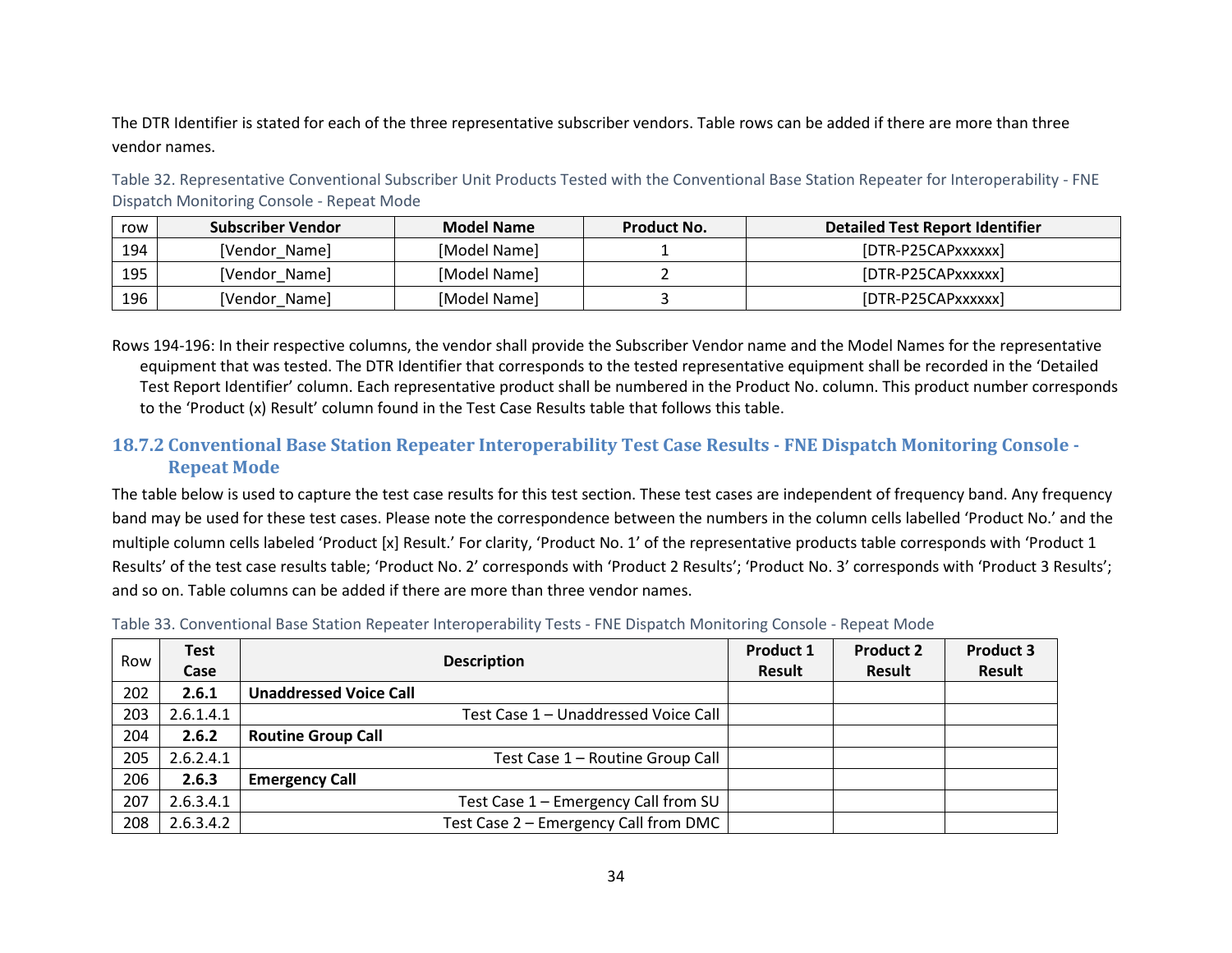| Row | <b>Test</b><br><b>Description</b> |                                                                    | Product 1     | <b>Product 2</b> | <b>Product 3</b> |
|-----|-----------------------------------|--------------------------------------------------------------------|---------------|------------------|------------------|
|     | Case                              |                                                                    | <b>Result</b> | <b>Result</b>    | <b>Result</b>    |
| 209 | 2.6.4                             | All Call (System-Wide Call)                                        |               |                  |                  |
| 210 | 2.6.4.4.1                         | Initiate System-Wide Call to Collection of Talk Groups             |               |                  |                  |
| 211 | 2.6.5                             | <b>Unit-to-Unit Voice Call</b>                                     |               |                  |                  |
| 212 | 2.6.5.4.1                         | Test Case 1 - Initiate Unit-to-Unit Call from DMC                  |               |                  |                  |
| 213 | 2.6.5.4.2                         | Test Case 2 - Initiate Unit-to-Unit Call from SU 1                 |               |                  |                  |
| 214 | 2.6.6                             | <b>Encryption</b>                                                  |               |                  |                  |
| 215 | 2.6.6.4.1                         | Test Case 1 - Call Privacy for Encrypted Call                      |               |                  |                  |
| 216 | 2.7.1                             | <b>Emergency Alarm to Dispatch and/or other Monitoring Console</b> |               |                  |                  |
| 217 | 2.7.1.4.1                         | Test Case 1 - Emergency Alarm                                      |               |                  |                  |
| 218 | 2.7.2                             | <b>Call Alert</b>                                                  |               |                  |                  |
| 219 | 2.7.2.4.1                         | Test Case 1 - Initiate Call Alert Request from DMC                 |               |                  |                  |
| 220 | 2.7.2.4.2                         | Test Case 2 - Initiate Call Alert Request from SU 1                |               |                  |                  |
| 221 | 2.7.3                             | <b>Radio Check</b>                                                 |               |                  |                  |
| 222 | 2.7.3.4.1                         | Test Case 1 - Initiate Radio Check from DMC                        |               |                  |                  |
| 223 | 2.7.4                             | <b>Radio Unit Inhibit</b>                                          |               |                  |                  |
| 224 | 2.7.4.4.1                         | Test Case 1 - Radio Unit Inhibit from DMC                          |               |                  |                  |
| 225 | 2.7.5                             | <b>Radio Unit Uninhibit</b>                                        |               |                  |                  |
| 226 | 2.7.5.4.1                         | Test Case 1 - Radio Unit Uninhibit from DMC                        |               |                  |                  |
| 227 | 2.7.6                             | <b>Message Update</b>                                              |               |                  |                  |
| 228 | 2.7.6.4.1                         | Test Case 1 - Message Update from DMC                              |               |                  |                  |
| 229 | 2.7.6.4.2                         | Test Case 2 - DMC to Group Message Update                          |               |                  |                  |
| 230 | 2.7.6.4.3                         | Test Case 3 - SU 1 to DMC Message Update                           |               |                  |                  |
| 231 | 2.7.6.4.4                         | Test Case 4 - SU 1 to Group Message Update                         |               |                  |                  |
| 232 | 2.7.7                             | <b>Status Update</b>                                               |               |                  |                  |
| 233 | 2.7.7.4.1                         | Test Case 1 - Status Update from SU 1 to DMC                       |               |                  |                  |
| 234 | 2.7.7.4.2                         | Test Case 2 - Talk Group Status Update Initiated by SU 1           |               |                  |                  |
| 235 | 2.7.8                             | <b>Status Query</b>                                                |               |                  |                  |
| 236 | 2.7.8.4.1                         | Test Case 1 - Status Query Initiated by DMC                        |               |                  |                  |
| 237 | 2.7.9                             | <b>Radio Unit Monitor</b>                                          |               |                  |                  |
| 238 | 2.7.9.4.1                         | Test Case 1 - Radio Unit Monitor Initiated by DMC - Group Call     |               |                  |                  |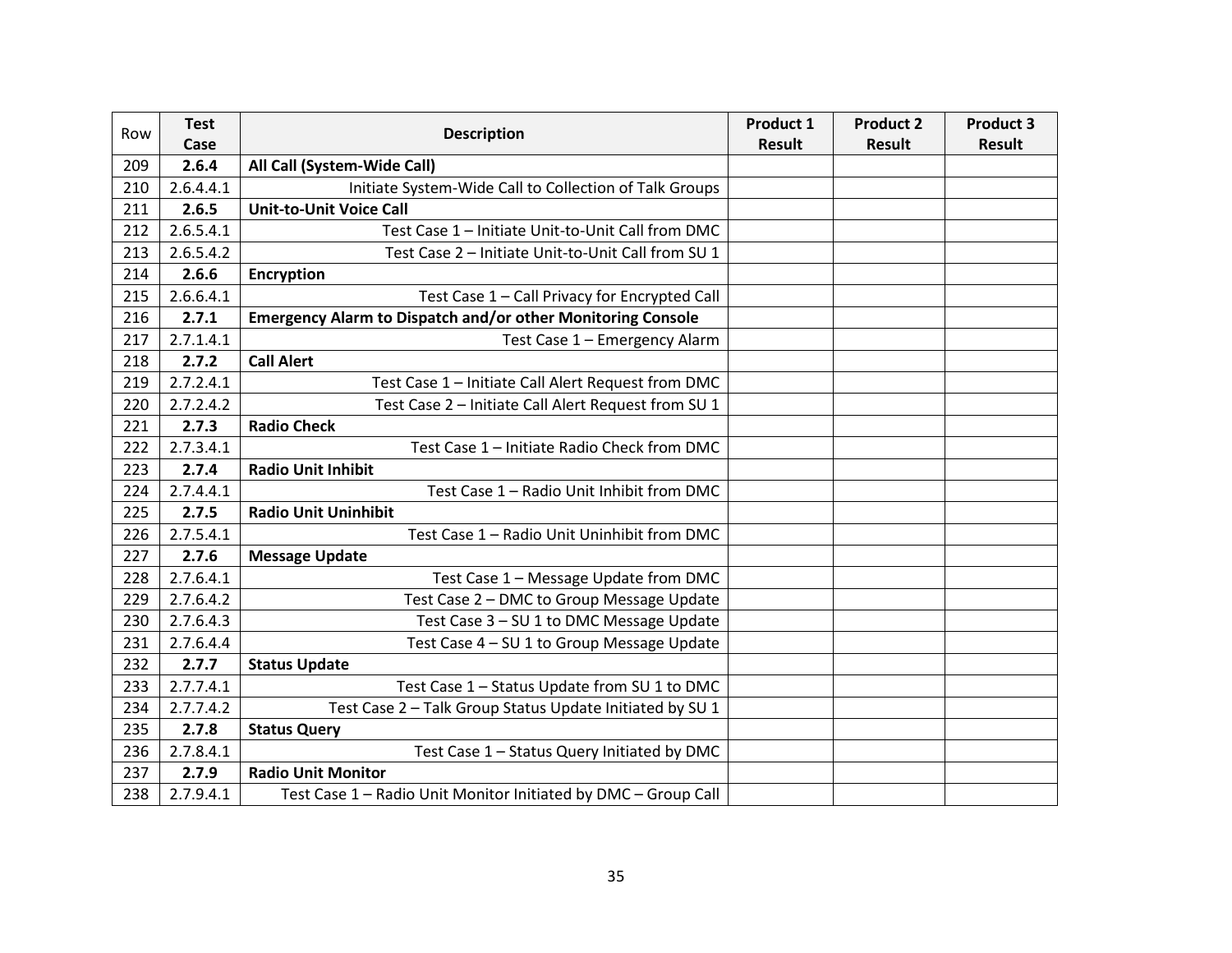| Row | <b>Test</b><br>Case | <b>Description</b>                                                         | <b>Product 1</b><br><b>Result</b> | <b>Product 2</b><br><b>Result</b> | <b>Product 3</b><br><b>Result</b> |
|-----|---------------------|----------------------------------------------------------------------------|-----------------------------------|-----------------------------------|-----------------------------------|
| 239 | 2.7.9.4.2           | Test Case 2 - Radio Unit Monitor Initiated by DMC - Unit-to-Unit  <br>Call |                                   |                                   |                                   |

Rows 202-239: In their respective columns, the vendor shall provide test case results for the representative products from a minimum of three different vendors. More 'Product Result' columns may be added if more representative products are tested.

### **18.8 Trunked Base Station Repeater Interoperability - FDMA**

The trunked interoperability (FDMA) test case results section of the Model Name worksheet is introduced by the banner shown below. It is noted that the 2017 CAB adds supplementary test cases to this trunked FDMA interoperability test section. These additional test cases are not applicable to the 2016 CAB. The 2017 CAB supplementary data test cases are noted as being 2017 CAB test cases in the test case results table. If submitting under 2016 CAB testing, leave noted supplementary data test case result cell empty.

| row | <b>Trunked Base Station Repeater Interoperability -</b><br><b>FDMA (2017 CAB)</b> | <b>Trunked Base Station Repeater Interoperability -</b><br><b>FDMA (2016 CAB)</b> |
|-----|-----------------------------------------------------------------------------------|-----------------------------------------------------------------------------------|
| 243 | <b>CAB Test Section Identification</b>                                            | <b>CAB Test Section Identification</b>                                            |
| 244 | P25-CAB-CAI_TEST_REQ - July 2017, Section 2.2.3.3 - Trunked                       | P25-CAB-CAI_TEST_REQ - August 2016, Section 2.2.3.2 - Trunked                     |
|     | Base Station Repeater Interoperability - FDMA (Phase 1)                           | <b>Mode Operations</b>                                                            |

Table 34. Banner for Trunked Base Station Repeater Interoperability - FDMA Testing

#### **18.8.1 Representative Trunking Subscriber Unit Products Tested with the Trunking Base Station Repeater for Interoperability - FDMA**

Interoperability testing requires that the vendor test against equipment from three representative equipment vendors. The vendor states the representative subscriber vendor name and the model name of the equipment from the representative subscriber vendor. Each of the representative products is given a Product No. that correlates to the 'Product [x] Result' column in the test case results table directly below the representative equipment table.

The DTR Identifier is stated for each of the three representative subscriber vendors. Table rows can be added if there are more than three vendor names.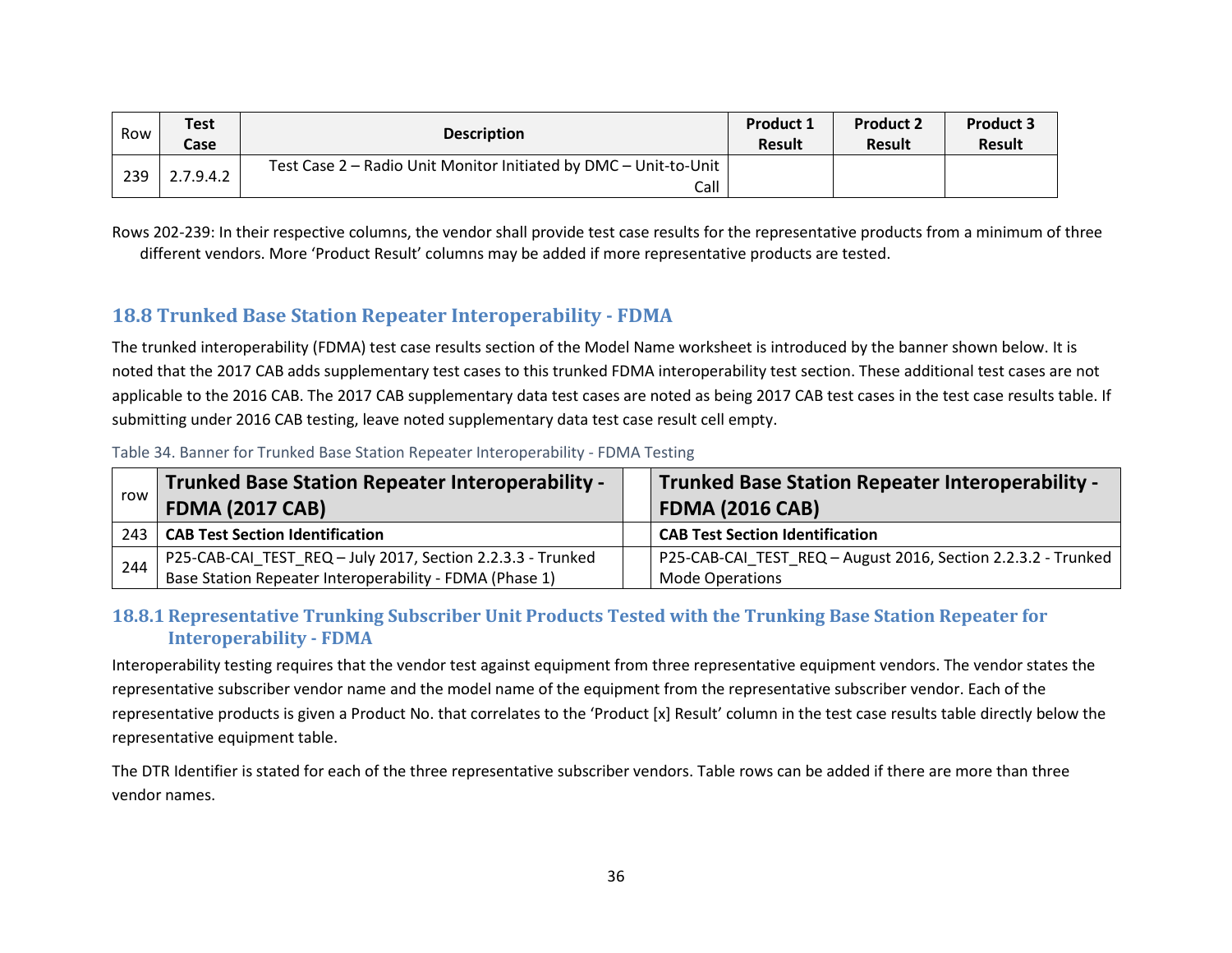| row | <b>Subscriber Vendor</b> | <b>Model Name</b> | Product No. | <b>Detailed Test Report Identifier</b> |
|-----|--------------------------|-------------------|-------------|----------------------------------------|
| 248 | [Vendor Name]            | [Model Name]      |             | [DTR-P25CAPxxxxxx]                     |
| 249 | [Vendor Name]            | [Model Name]      |             | [DTR-P25CAPxxxxxx]                     |
| 250 | [Vendor_Name]            | [Model Name]      |             | [DTR-P25CAPxxxxxx]                     |

Table 35. Representative Trunking Subscriber Unit Products Tested with the Trunking Base Station Repeater for Interoperability - FDMA

Rows 248-250: In their respective columns, the vendor shall provide the Subscriber Vendor name and the Model Names for the representative equipment that was tested. The DTR Identifier that corresponds to the tested representative equipment shall be recorded in the 'Detailed Test Report Identifier' column. Each representative product shall be numbered in the Product No. column. This product number corresponds to the 'Product (x) Result' column found in the Test Case Results table that follows this table.

#### **18.8.2 Trunked Base Station Repeater Interoperability Test Case Results - FDMA**

The table below is used to capture the test case results for this test section. These test cases are independent of frequency band. Any frequency band may be used for these test cases. Please note the correspondence between the numbers in the column cells labelled 'Product No.' of the representative Products table and the multiple column cells labeled 'Product [x] Result' of the Test Case Results table. For clarity, 'Product No. 1' of the representative products table corresponds with 'Product 1 Results' of the test case results table; 'Product No. 2' corresponds with 'Product 2 Results'; 'Product No. 3' corresponds with 'Product 3 Results'; and so on. Table columns can be added if there are more than three vendor names.

The Test Case Results Table is used for both the 2016 and 2017 CAB. The 2016 CAB included the test cases that were originally included in the 2010 CAB. The 2017 CAB added Supplementary Data test cases.

The following testing applies for the 2016 Test Requirements CAB: Full Registration, Group Voice Call, Unit to Unit Voice Call, Broadcast Voice Call, Affiliation, Announcement Group Call, Emergency Alarm, Emergency Group Call, Encryption, and Intra-location Registration Area Roaming.

The following testing applies for the 2017 Test Requirements CAB: Deregistration, System Call, Call Alert, Short Message, Status Query, Status Update, Radio Unit Monitoring, Radio Unit Disable/Re-enable, and Radio Check.

If testing under the 2016 Test Requirements CAB, leave the 2017 CAB Test Case result table cells empty.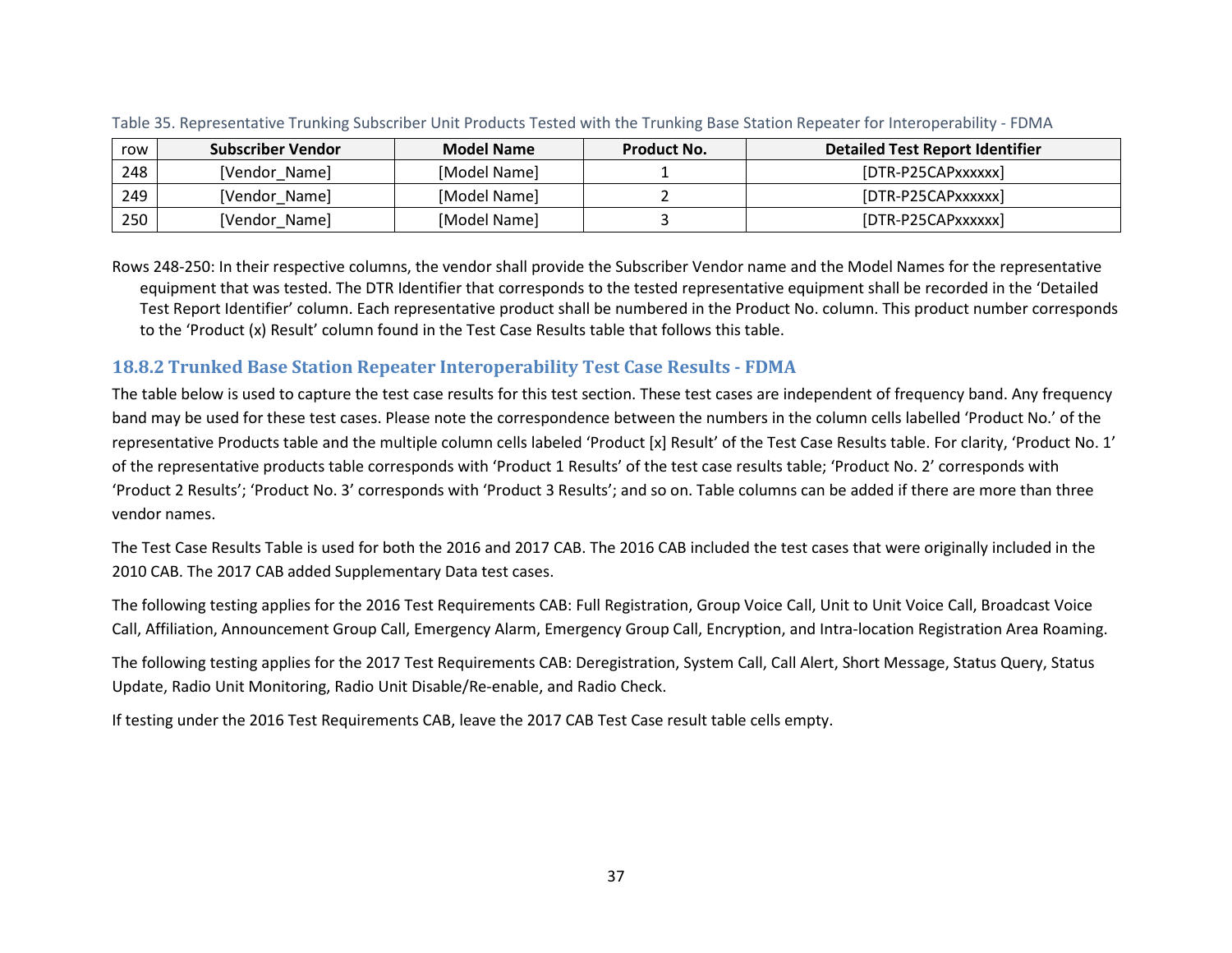## Table 36. Trunked Base Station Repeater Interoperability Tests - FDMA

|     |                  |                                                                      | Product        | Product                   | Product               | Product        | Product        | Product               | Product   | Product        | Product     |
|-----|------------------|----------------------------------------------------------------------|----------------|---------------------------|-----------------------|----------------|----------------|-----------------------|-----------|----------------|-------------|
|     |                  |                                                                      | $\mathbf{1}$   | $\mathbf{1}$<br>Inter-SYS | $\mathbf{1}$          | $\overline{2}$ | 2<br>Inter-SYS | $\overline{2}$        | 3<br>Home | 3<br>Inter-SYS | 3<br>Inter- |
| row | <b>Test Case</b> | <b>Description</b>                                                   | Home<br>Result | Roaming                   | Inter-<br><b>WACN</b> | Home<br>Result | Roaming        | Inter-<br><b>WACN</b> | Result    | Roaming        | <b>WACN</b> |
|     |                  |                                                                      |                | Result                    | Roaming               |                | Result         | Roaming               |           | Result         | Roaming     |
|     |                  |                                                                      |                |                           | Result                |                |                | Result                |           |                | Result      |
| 257 | 2.2.1            | <b>Full Registration</b>                                             |                |                           |                       |                |                |                       |           |                |             |
| 258 | 2.2.1.4.1        | Test Case 1 - Valid Registration                                     |                |                           |                       |                |                |                       |           |                |             |
| 259 | 2.2.1.4.2        | Test Case 2 - Denied or Refused                                      |                |                           |                       |                |                |                       |           |                |             |
|     | Registration     |                                                                      |                |                           |                       |                |                |                       |           |                |             |
| 260 | 2.2.1.4.3        | Test Case 3 - Unverified Registration                                |                |                           |                       |                |                |                       |           |                |             |
| 261 | 2.2.2            | <b>Group Voice Call</b>                                              |                |                           |                       |                |                |                       |           |                |             |
| 262 | 2.2.2.4.1        | Test Case 1 - Group Call Granted                                     |                |                           |                       |                |                |                       |           |                |             |
| 263 | 2.2.2.4.2        | Test Case 2 - Group Call Denied                                      |                |                           |                       |                |                |                       |           |                |             |
| 264 | 2.2.2.4.3        | Test Case 3 - Group Call Request                                     |                |                           |                       |                |                |                       |           |                |             |
|     |                  | Queued                                                               |                |                           |                       |                |                |                       |           |                |             |
| 265 | 2.2.3            | <b>Unit-to-Unit Voice Call</b>                                       |                |                           |                       |                |                |                       |           |                |             |
|     |                  |                                                                      |                |                           |                       |                |                |                       |           |                |             |
|     |                  | Test Case 1 - Unit-to-Unit Call with                                 |                |                           |                       |                |                |                       |           |                |             |
| 266 | 2.2.3.4.1        | <b>Target Availability Check</b>                                     |                |                           |                       |                |                |                       |           |                |             |
|     |                  | Test Case 2 - Unit-to-Unit Call with                                 |                |                           |                       |                |                |                       |           |                |             |
| 267 | 2.2.3.4.2        | Target Availability Check- Denied by                                 |                |                           |                       |                |                |                       |           |                |             |
|     |                  | Target                                                               |                |                           |                       |                |                |                       |           |                |             |
|     |                  | Test Case 3 - Unit-to-Unit Call                                      |                |                           |                       |                |                |                       |           |                |             |
| 268 | 2.2.3.4.3        | Queued with Target Availability                                      |                |                           |                       |                |                |                       |           |                |             |
|     |                  | Check - Traffic Channel Assignment                                   |                |                           |                       |                |                |                       |           |                |             |
|     |                  | After Target Availability Check                                      |                |                           |                       |                |                |                       |           |                |             |
|     |                  | Test Case 4 - Unit-to-Unit Call                                      |                |                           |                       |                |                |                       |           |                |             |
|     |                  | Queued with Target Availability                                      |                |                           |                       |                |                |                       |           |                |             |
| 269 | 2.2.3.4.4        | Check - Traffic Channel Assignment                                   |                |                           |                       |                |                |                       |           |                |             |
|     |                  | <b>Before Target Availability Check</b>                              |                |                           |                       |                |                |                       |           |                |             |
| 270 | 2.2.3.4.5        | Test Case 5 - Unit-to-Unit Call<br>without Target Availability Check |                |                           |                       |                |                |                       |           |                |             |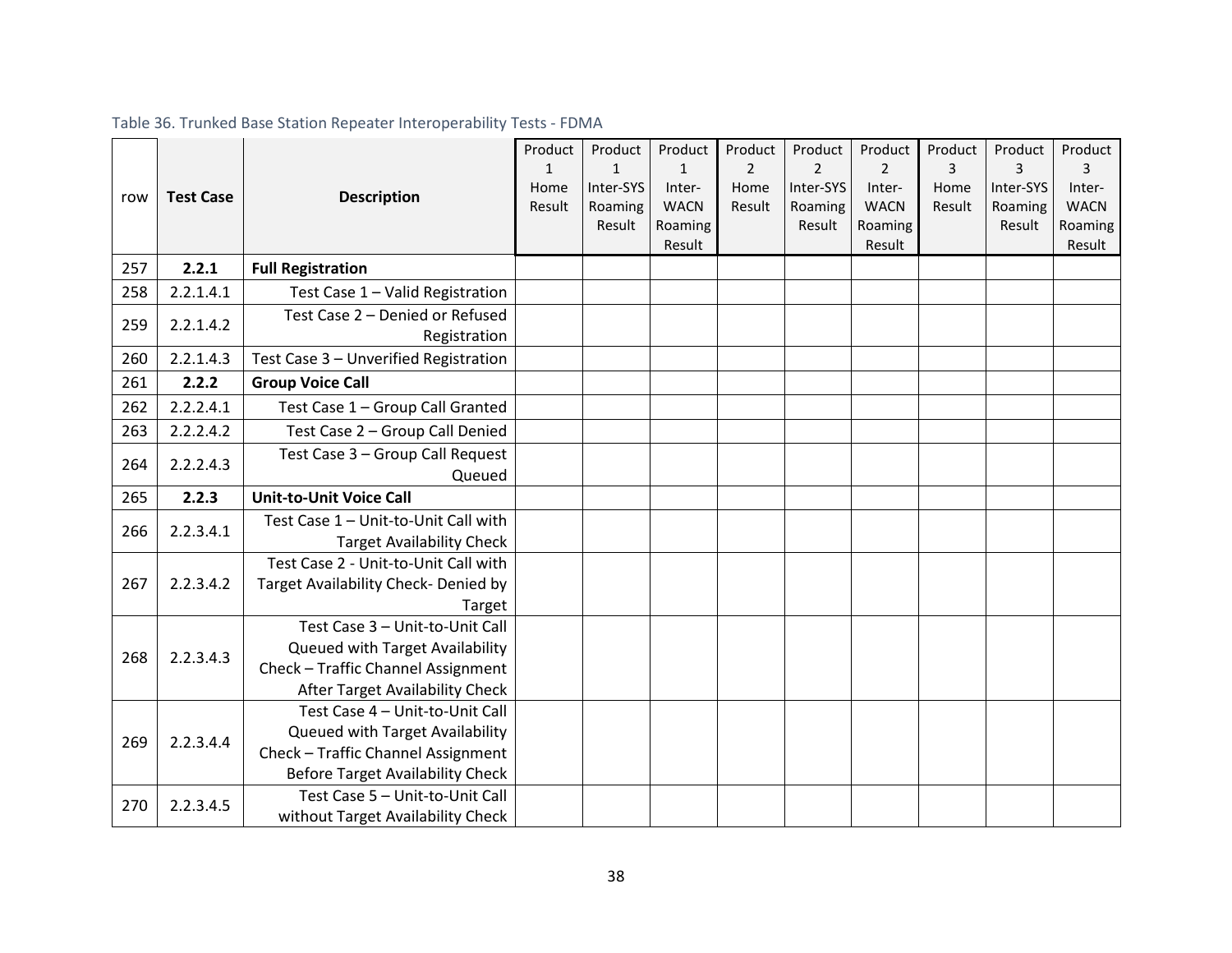| row | <b>Test Case</b> | <b>Description</b>                                                             | Product<br>$\mathbf{1}$<br>Home<br>Result | Product<br>$\mathbf{1}$<br>Inter-SYS<br>Roaming<br>Result | Product<br>$\mathbf{1}$<br>Inter-<br><b>WACN</b><br>Roaming | Product<br>$\overline{2}$<br>Home<br>Result | Product<br>$\overline{2}$<br>Inter-SYS<br>Roaming<br>Result | Product<br>$\overline{2}$<br>Inter-<br><b>WACN</b><br>Roaming | Product<br>3<br>Home<br>Result | Product<br>$\overline{3}$<br>Inter-SYS<br>Roaming<br>Result | Product<br>3<br>Inter-<br><b>WACN</b><br>Roaming |
|-----|------------------|--------------------------------------------------------------------------------|-------------------------------------------|-----------------------------------------------------------|-------------------------------------------------------------|---------------------------------------------|-------------------------------------------------------------|---------------------------------------------------------------|--------------------------------|-------------------------------------------------------------|--------------------------------------------------|
|     |                  |                                                                                |                                           |                                                           | Result                                                      |                                             |                                                             | Result                                                        |                                |                                                             | Result                                           |
| 271 | 2.2.3.4.6        | Test Case 6 - Unit-to-Unit Call<br>Queued without Target Availability<br>Check |                                           |                                                           |                                                             |                                             |                                                             |                                                               |                                |                                                             |                                                  |
| 272 | 2.2.3.4.7        | Test Case 7 - Unit-to-Unit Call<br>Denied                                      |                                           |                                                           |                                                             |                                             |                                                             |                                                               |                                |                                                             |                                                  |
| 273 | 2.2.4            | <b>Broadcast Voice Call</b>                                                    |                                           |                                                           |                                                             |                                             |                                                             |                                                               |                                |                                                             |                                                  |
| 274 | 2.2.4.4.1        | Test Case 1 - Broadcast Voice Call                                             |                                           |                                                           |                                                             |                                             |                                                             |                                                               |                                |                                                             |                                                  |
| 275 | 2.2.5            | <b>Affiliation</b>                                                             |                                           |                                                           |                                                             |                                             |                                                             |                                                               |                                |                                                             |                                                  |
| 276 | 2.2.5.4.1        | Test Case 1 - Radio Permitted to<br>Affiliate with New Group                   |                                           |                                                           |                                                             |                                             |                                                             |                                                               |                                |                                                             |                                                  |
| 277 | 2.2.5.4.2        | Test Case 2 - Radio Denied<br>Affiliation to New Group                         |                                           |                                                           |                                                             |                                             |                                                             |                                                               |                                |                                                             |                                                  |
| 278 | 2.2.6            | <b>Announcement Group Call</b>                                                 |                                           |                                                           |                                                             |                                             |                                                             |                                                               |                                |                                                             |                                                  |
| 279 | 2.2.6.4.1        | Test Case 1 - Collection of Talk<br><b>Groups Receive Call</b>                 |                                           |                                                           |                                                             |                                             |                                                             |                                                               |                                |                                                             |                                                  |
| 280 | 2.2.7            | <b>Emergency Alarm</b>                                                         |                                           |                                                           |                                                             |                                             |                                                             |                                                               |                                |                                                             |                                                  |
| 281 | 2.2.7.4.1        | Test Case 1 - Emergency Alarm                                                  |                                           |                                                           |                                                             |                                             |                                                             |                                                               |                                |                                                             |                                                  |
| 282 | 2.2.8            | <b>Emergency Group Call</b>                                                    |                                           |                                                           |                                                             |                                             |                                                             |                                                               |                                |                                                             |                                                  |
| 283 | 2.2.8.4.1        | Test Case 1 - Emergency Call                                                   |                                           |                                                           |                                                             |                                             |                                                             |                                                               |                                |                                                             |                                                  |
| 284 | 2.2.10           | <b>Encryption</b>                                                              |                                           |                                                           |                                                             |                                             |                                                             |                                                               |                                |                                                             |                                                  |
| 285 | 2.2.10.4.1       | Test Case 1 - Call Privacy for<br><b>Encrypted Call</b>                        |                                           |                                                           |                                                             |                                             |                                                             |                                                               |                                |                                                             |                                                  |
| 286 | 2.2.11           | <b>Intra-Location Registration Area</b><br>Roaming                             |                                           |                                                           |                                                             |                                             |                                                             |                                                               |                                |                                                             |                                                  |
| 287 | 2.2.11.4.1       | Test Case 1 - Idle Radio                                                       |                                           |                                                           |                                                             |                                             |                                                             |                                                               |                                |                                                             |                                                  |
| 288 | 2.2.13           | Deregistration ***                                                             |                                           |                                                           |                                                             |                                             |                                                             |                                                               |                                |                                                             |                                                  |
| 289 | 2.2.13.4.1       | Test Case $1 -$ Deregistration                                                 |                                           |                                                           |                                                             |                                             |                                                             |                                                               |                                |                                                             |                                                  |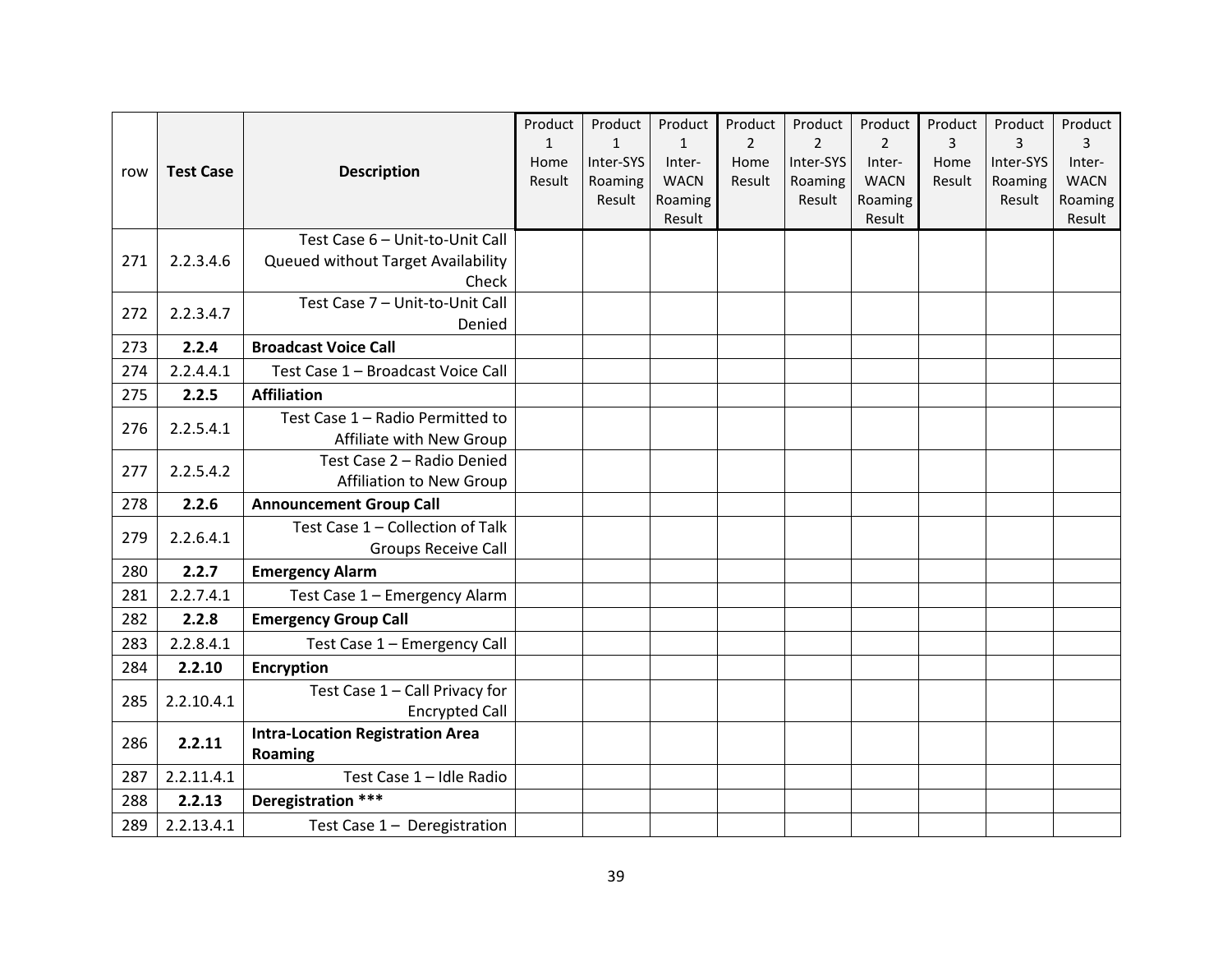|     |                  |                                     | Product | Product      | Product           | Product        | Product        | Product           | Product | Product   | Product           |
|-----|------------------|-------------------------------------|---------|--------------|-------------------|----------------|----------------|-------------------|---------|-----------|-------------------|
|     |                  |                                     | 1       | $\mathbf{1}$ | $\mathbf{1}$      | $\overline{2}$ | $\overline{2}$ | $\overline{2}$    | 3       | 3         | 3                 |
| row | <b>Test Case</b> | <b>Description</b>                  | Home    | Inter-SYS    | Inter-            | Home           | Inter-SYS      | Inter-            | Home    | Inter-SYS | Inter-            |
|     |                  |                                     | Result  | Roaming      | <b>WACN</b>       | Result         | Roaming        | <b>WACN</b>       | Result  | Roaming   | <b>WACN</b>       |
|     |                  |                                     |         | Result       | Roaming<br>Result |                | Result         | Roaming<br>Result |         | Result    | Roaming<br>Result |
| 290 | 2.2.14           | System Call ***                     |         |              |                   |                |                |                   |         |           |                   |
| 291 | 2.2.14.4.1       | Test Case 1 - System Call           |         |              |                   |                |                |                   |         |           |                   |
| 292 | 2.2.15           | Call Alert ***                      |         |              |                   |                |                |                   |         |           |                   |
| 293 | 2.2.15.4.1       | Test Case 1 - Call Alert            |         |              |                   |                |                |                   |         |           |                   |
| 294 | 2.2.16           | Short Message ***                   |         |              |                   |                |                |                   |         |           |                   |
| 295 | 2.2.16.4.1       | Test Case 1 - Short Message         |         |              |                   |                |                |                   |         |           |                   |
| 296 | 2.2.17           | <b>Status Query ***</b>             |         |              |                   |                |                |                   |         |           |                   |
| 297 | 2.2.17.4.1       | Test Case 1 - Status Query          |         |              |                   |                |                |                   |         |           |                   |
| 298 | 2.2.18           | <b>Status Update ***</b>            |         |              |                   |                |                |                   |         |           |                   |
| 299 | 2.2.18.4.1       | Test Case 1 - Status Update         |         |              |                   |                |                |                   |         |           |                   |
| 300 | 2.2.19           | <b>Radio Unit Monitoring ***</b>    |         |              |                   |                |                |                   |         |           |                   |
| 301 | 2.2.19.4.1       | Test Case 1 - Individual Non-Silent |         |              |                   |                |                |                   |         |           |                   |
| 302 | 2.2.19.4.2       | Test Case 2 - Individual Silent     |         |              |                   |                |                |                   |         |           |                   |
| 303 | 2.2.19.4.3       | Test Case 3 - Group Non-Silent      |         |              |                   |                |                |                   |         |           |                   |
| 304 | 2.2.19.4.4       | Test Case 4 - Group Silent          |         |              |                   |                |                |                   |         |           |                   |
| 305 | 2.2.20           | Radio Unit Disable/Re-Enable ***    |         |              |                   |                |                |                   |         |           |                   |
| 306 | 2.2.20.4.1       | Test Case 1 - Radio Unit Disable    |         |              |                   |                |                |                   |         |           |                   |
| 307 | 2.2.20.4.2       | Test Case 2 - Radio Unit Re-Enable  |         |              |                   |                |                |                   |         |           |                   |
| 308 | 2.2.21           | Radio Check ***                     |         |              |                   |                |                |                   |         |           |                   |
| 309 | 2.2.21.4.1       | Test Case 1 - Radio Check           |         |              |                   |                |                |                   |         |           |                   |
|     | Successful       |                                     |         |              |                   |                |                |                   |         |           |                   |

\*\*\* Leave test case result empty if submitting under the 2016 Test Requirements CAB.

Rows 257-287: These rows apply to the 2016 Test Requirements CAB. In their respective columns, the vendor shall provide test case results of representative products from a minimum of three different vendors. More 'Product Result' columns may be added if more representative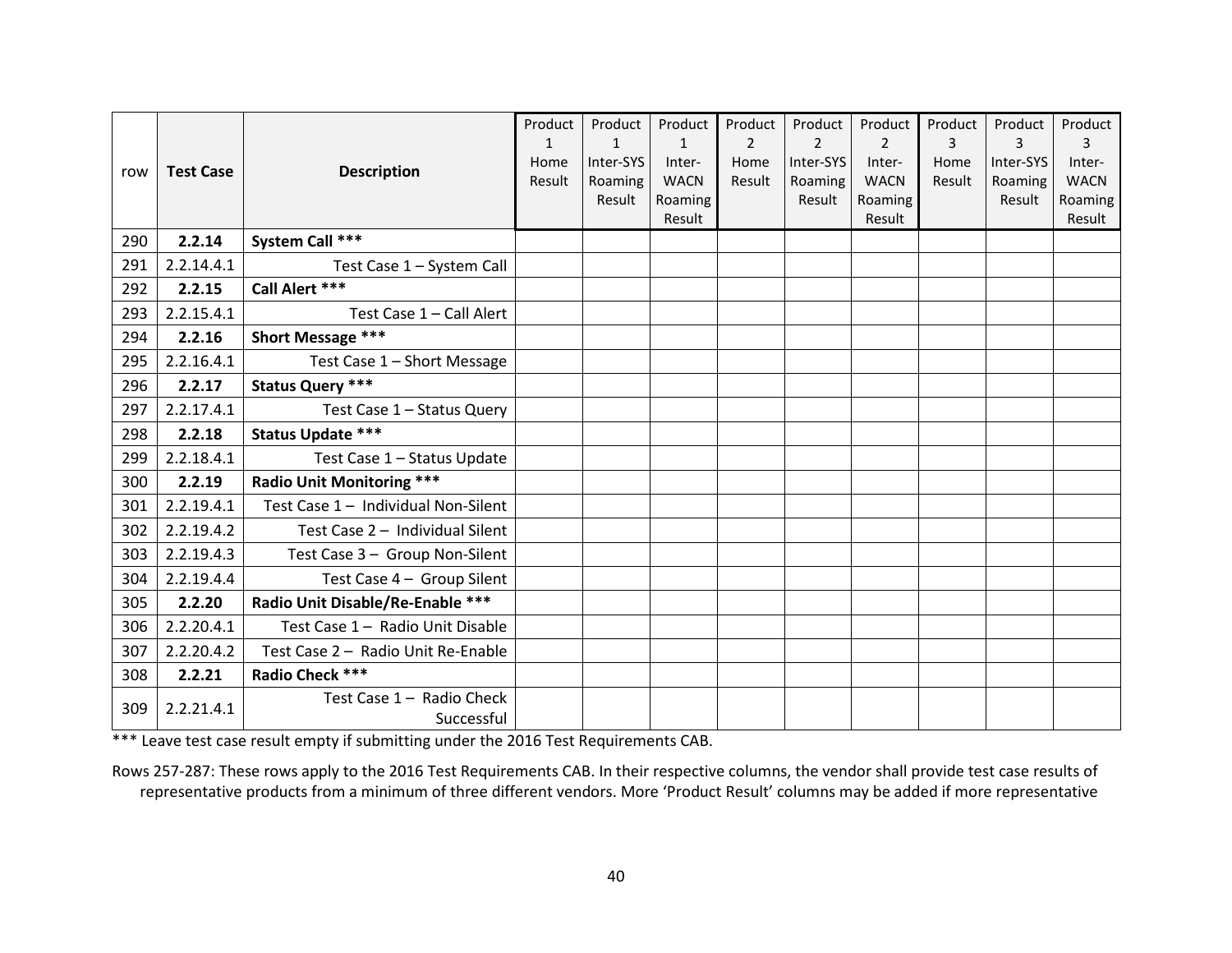products are tested. If testing under the 2016 Test Requirements CAB, leave the 2017 Test Requirements CAB test case result table cells empty.

Rows 288-309: These rows apply to the 2017 Test Requirements CAB. In their respective columns, the vendor shall provide test case results of representative products from a minimum of three different vendors. More 'Product Result' columns may be added if more representative products are tested. If testing under the 2016 Test Requirements CAB, leave the 2017 Test Requirements CAB test case result table cells empty.

## **18.9 Trunked Base Station Repeater Interoperability - TDMA**

The trunked interoperability (TDMA) test case results section of the Model Name worksheet is introduced by the banner shown below. The TDMA test cases are for the TDMA features that involved the assignment of a TDMA channel resource. Features that are supported on the trunked control channel are not retested in this TDMA interoperability test section. If submitting under 2016 CAB testing, leave the TDMA Test Case Results table empty.

#### Table 37. Banner for Trunked Base Station Repeater Interoperability - TDMA Testing

| Row | <b>Trunked Base Station Repeater Interoperability - TDMA</b><br>(2017 CAB only, leave empty for 2016 CAB) |
|-----|-----------------------------------------------------------------------------------------------------------|
| 314 | CAB Test Section Identification                                                                           |
| 315 | P25-CAB-CAI_TEST_REQ - July 2017, Section 2.2.3.4 - Trunked Base Station                                  |
|     | Repeater Interoperability - TDMA (Phase 2)                                                                |

#### **18.9.1 Representative Trunking Subscriber Unit Products Tested with the Trunking Base Station Repeater for Interoperability - TDMA**

Interoperability testing requires that the vendor test against equipment from three representative equipment vendors. The vendor states the representative subscriber vendor name and the model name of the equipment from the representative subscriber vendor. Each of the representative products is given a Product No. that correlates to the 'Product [x] Result' column in the test case results table directly below the representative equipment table.

The DTR Identifier is stated for each of the three representative subscriber vendors. Table rows can be added if there are more than three vendor names.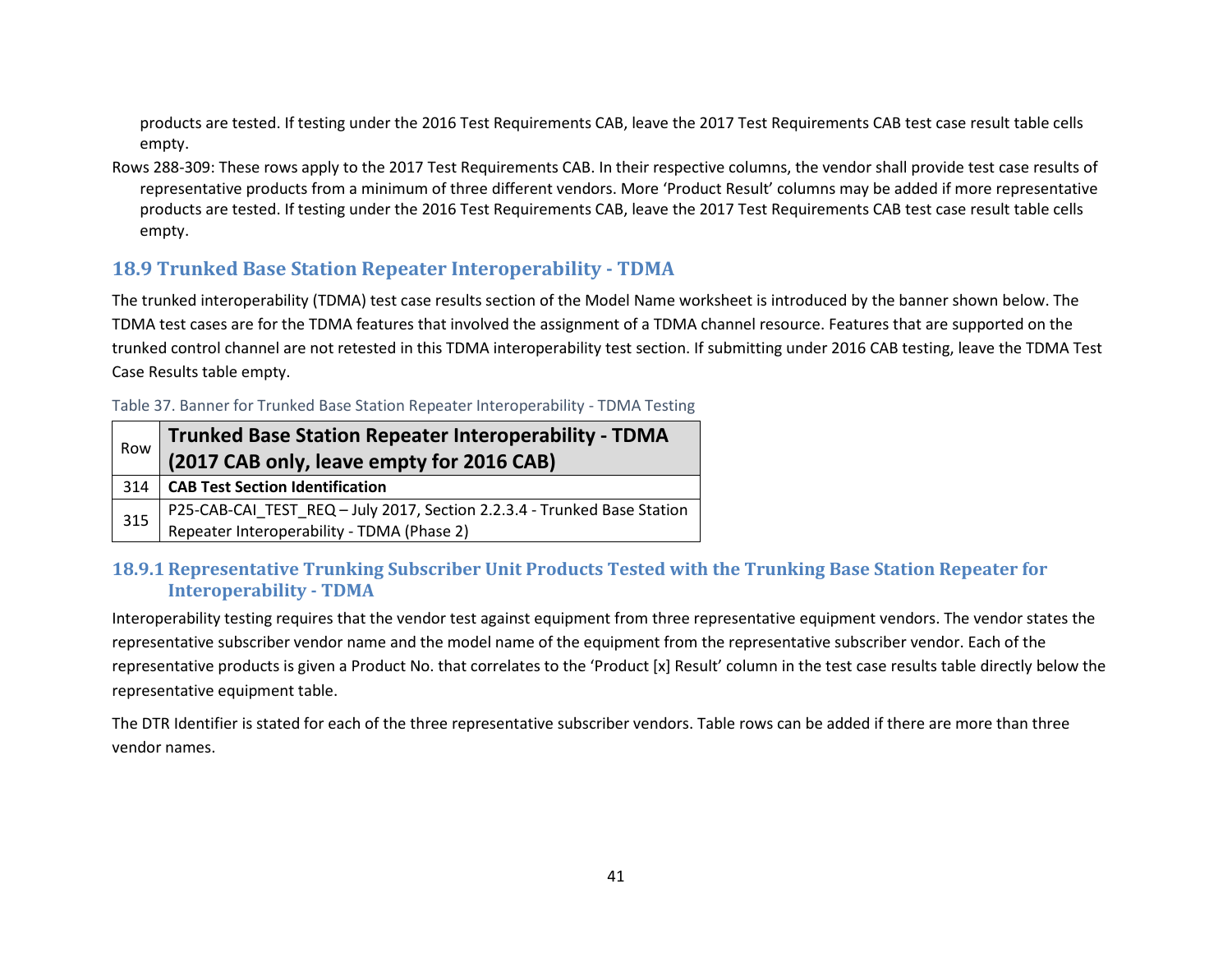| row | <b>Subscriber Vendor</b> | <b>Model Name</b> | <b>Product No.</b> | <b>Detailed Test Report Identifier</b> |
|-----|--------------------------|-------------------|--------------------|----------------------------------------|
| 319 | [Vendor Name]            | [Model Name]      |                    | [DTR-P25CAPxxxxxx]                     |
| 320 | [Vendor Name]            | [Model Name]      |                    | [DTR-P25CAPxxxxxx]                     |
| 321 | [Vendor Name]            | [Model Name]      |                    | [DTR-P25CAPxxxxxx]                     |

Table 38. Representative Trunking Subscriber Unit Products tested with the Trunking Base Station Repeater for Interoperability - TDMA

Rows 319-321: In their respective columns, the vendor shall provide the Subscriber Vendor name and the Model Names for the representative equipment that was tested. The DTR Identifier that corresponds to the tested representative equipment shall be recorded in the 'Detailed Test Report Identifier' column. Each representative product shall be numbered in the Product No. column. This product number corresponds to the 'Product (x) Result' column found in the Test Case Results table that follows this table.

### **18.9.2 Trunked Base Station Repeater Interoperability Test Case Results - TDMA**

The table below is used to capture the test case results for this test section. These test cases are independent of frequency band. Any frequency band may be used for these test cases. Please note the correspondence between the numbers in the column cells labelled 'Product No.' of the Representative Products table and the multiple column cells labeled 'Product [x] Result' of the Test Case Results table. For clarity, 'Product No. 1' of the Representative Products table corresponds with 'Product 1 Results' of the test case results table; 'Product No. 2' corresponds with 'Product 2 Results'; 'Product No. 3' corresponds with 'Product 3 Results'; and so on. Table columns can be added if there are more than three vendor names.

|     |                                        |                                  | Product | Product   | Product     | Product | Product   | Product     | Product | Product   | Product     |
|-----|----------------------------------------|----------------------------------|---------|-----------|-------------|---------|-----------|-------------|---------|-----------|-------------|
|     | <b>Description</b><br><b>Test Case</b> |                                  |         |           |             |         | 2         |             |         |           |             |
|     |                                        |                                  | Home    | Inter-SYS | Inter-      | Home    | Inter-SYS | Inter-      | Home    | Inter-SYS | Inter-      |
| row |                                        |                                  | Result  | Roaming   | <b>WACN</b> | Result  | Roaming   | <b>WACN</b> | Result  | Roaming   | <b>WACN</b> |
|     |                                        |                                  |         | Result    | Roaming     |         | Result    | Roaming     |         | Result    | Roaming     |
|     |                                        |                                  |         |           | Result      |         |           | Result      |         |           | Result      |
| 327 | 2.2.1                                  | <b>Full Registration</b>         |         |           |             |         |           |             |         |           |             |
| 328 | 2.2.1.4.1                              | Test Case 1 - Valid Registration |         |           |             |         |           |             |         |           |             |
| 329 | 2.2.2                                  | <b>Group Voice Call</b>          |         |           |             |         |           |             |         |           |             |
| 330 | 2.2.2.4.1                              | Test Case 1 - Group Call Granted |         |           |             |         |           |             |         |           |             |
|     | 2.2.2.4.3                              | Test Case 3 - Group Call Request |         |           |             |         |           |             |         |           |             |
| 331 |                                        | Queued                           |         |           |             |         |           |             |         |           |             |

Table 39. Trunked Base Station Repeater Interoperability Tests - TDMA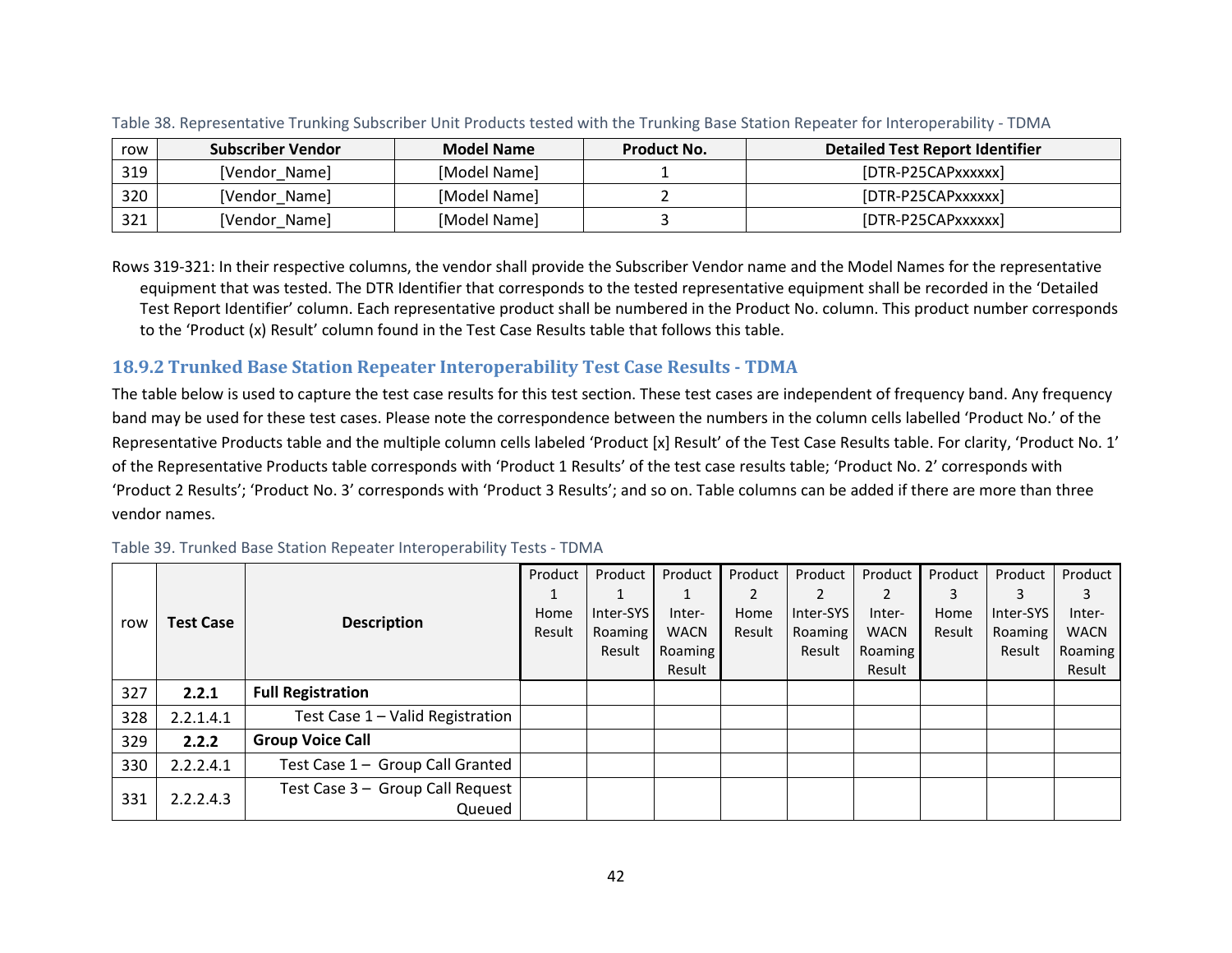|     |                  |                                      | Product        | Product              | Product               | Product        | Product              | Product               | Product        | Product              | Product               |
|-----|------------------|--------------------------------------|----------------|----------------------|-----------------------|----------------|----------------------|-----------------------|----------------|----------------------|-----------------------|
|     |                  |                                      | $\mathbf{1}$   | $\mathbf{1}$         | $\mathbf{1}$          | $\overline{2}$ | $\overline{2}$       | $\overline{2}$        | 3              | 3                    | 3                     |
| row | <b>Test Case</b> | <b>Description</b>                   | Home<br>Result | Inter-SYS<br>Roaming | Inter-<br><b>WACN</b> | Home<br>Result | Inter-SYS<br>Roaming | Inter-<br><b>WACN</b> | Home<br>Result | Inter-SYS<br>Roaming | Inter-<br><b>WACN</b> |
|     |                  |                                      |                | Result               | Roaming               |                | Result               | Roaming               |                | Result               | Roaming               |
|     |                  |                                      |                |                      | Result                |                |                      | Result                |                |                      | Result                |
| 332 | 2.2.3            | <b>Unit-to-Unit Voice Call</b>       |                |                      |                       |                |                      |                       |                |                      |                       |
|     |                  | Test Case 1 - Unit-to-Unit Call with |                |                      |                       |                |                      |                       |                |                      |                       |
| 333 | 2.2.3.4.1        | <b>Target Availability Check</b>     |                |                      |                       |                |                      |                       |                |                      |                       |
|     |                  | Test Case 3 - Unit-to-Unit Call      |                |                      |                       |                |                      |                       |                |                      |                       |
| 334 | 2.2.3.4.3        | Queued with Target Availability      |                |                      |                       |                |                      |                       |                |                      |                       |
|     |                  | Check - Traffic Channel Assignment   |                |                      |                       |                |                      |                       |                |                      |                       |
|     |                  | After Target Availability Check      |                |                      |                       |                |                      |                       |                |                      |                       |
|     |                  | Test Case 4 - Unit-to-Unit Call      |                |                      |                       |                |                      |                       |                |                      |                       |
| 335 | 2.2.3.4.4        | Queued with Target Availability      |                |                      |                       |                |                      |                       |                |                      |                       |
|     |                  | Check - Traffic Channel Assignment   |                |                      |                       |                |                      |                       |                |                      |                       |
|     |                  | Before Target Availability Check     |                |                      |                       |                |                      |                       |                |                      |                       |
| 336 | 2.2.3.4.5        | Test Case 5 - Unit-to-Unit Call      |                |                      |                       |                |                      |                       |                |                      |                       |
|     |                  | without Target Availability Check    |                |                      |                       |                |                      |                       |                |                      |                       |
|     |                  | Test Case 6 - Unit-to-Unit Call      |                |                      |                       |                |                      |                       |                |                      |                       |
| 337 | 2.2.3.4.6        | Queued without Target Availability   |                |                      |                       |                |                      |                       |                |                      |                       |
|     |                  | Check                                |                |                      |                       |                |                      |                       |                |                      |                       |
| 338 | 2.2.4            | <b>Broadcast Voice Call</b>          |                |                      |                       |                |                      |                       |                |                      |                       |
| 339 | 2.2.4.4.1        | Test Case 1 - Broadcast Voice Call   |                |                      |                       |                |                      |                       |                |                      |                       |
| 340 | 2.2.6            | <b>Announcement Group Call</b>       |                |                      |                       |                |                      |                       |                |                      |                       |
| 341 | 2.2.6.4.1        | Test Case 1 - Collection of Talk     |                |                      |                       |                |                      |                       |                |                      |                       |
|     |                  | <b>Groups Receive Call</b>           |                |                      |                       |                |                      |                       |                |                      |                       |
| 342 | 2.2.8            | <b>Emergency Group Call</b>          |                |                      |                       |                |                      |                       |                |                      |                       |
| 343 | 2.2.8.4.1        | Test Case 1 - Emergency Call         |                |                      |                       |                |                      |                       |                |                      |                       |
| 344 | 2.2.10           | <b>Encryption</b>                    |                |                      |                       |                |                      |                       |                |                      |                       |
| 345 | 2.2.10.4.1       | Test Case 1 - Call Privacy for       |                |                      |                       |                |                      |                       |                |                      |                       |
|     |                  | <b>Encrypted Call</b>                |                |                      |                       |                |                      |                       |                |                      |                       |
| 346 | 2.2.14           | <b>System Call</b>                   |                |                      |                       |                |                      |                       |                |                      |                       |
| 347 | 2.2.14.4.1       | Test Case 1 - System Call            |                |                      |                       |                |                      |                       |                |                      |                       |